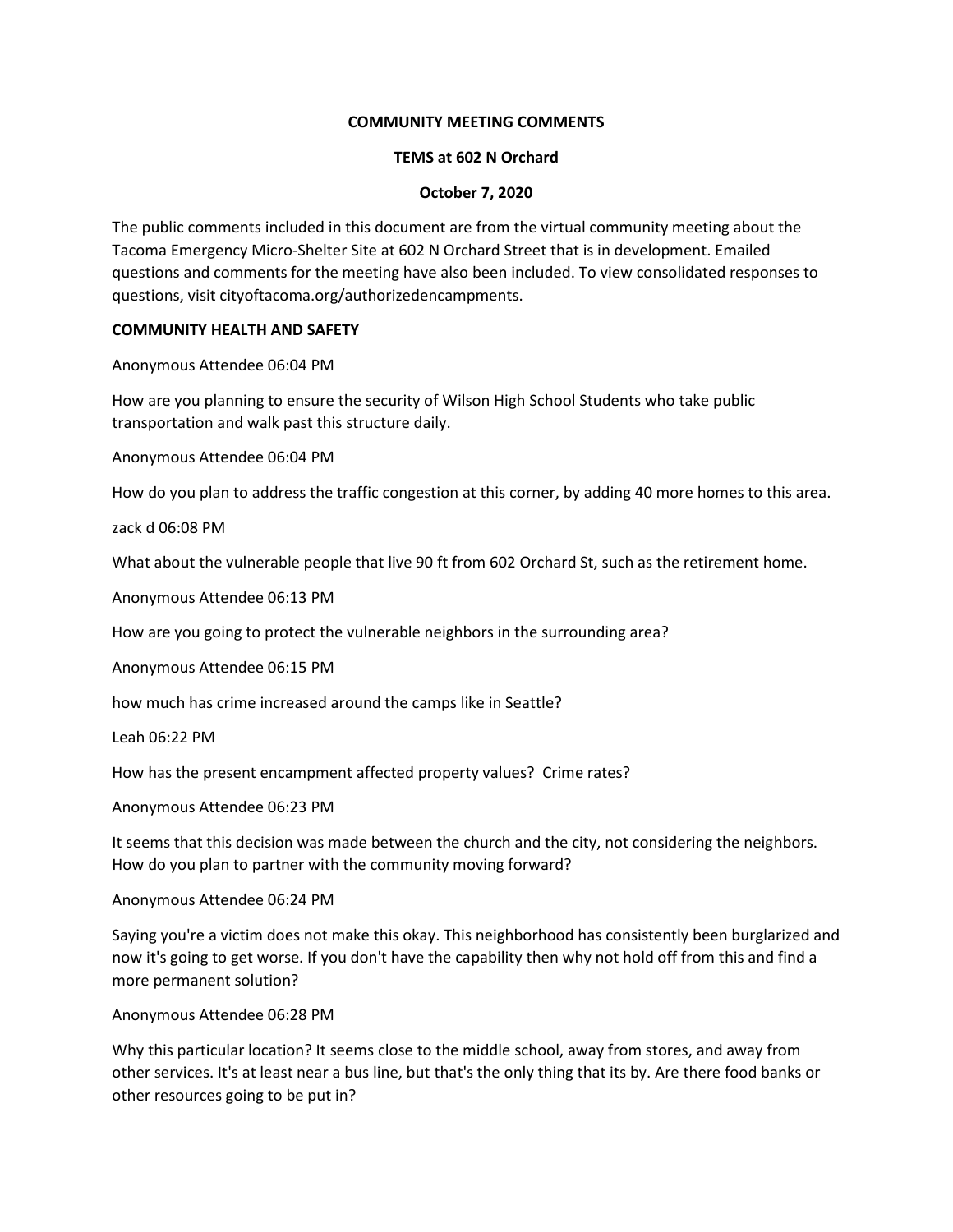Daniel Nelson 06:29 PM

We live in 98406. How will you ensure safety of children who walk and play nearby? Also, how can local residents get involved and support the project?

Anonymous Attendee 06:29 PM

How about surrounding property values? what has been the outcome from other areas?

Day 06:31 PM

Im 15. Will I be safe walking to school? What if Im not? Will they City of Tacoma take responsibiliy?

Anonymous Attendee 06:31 PM

There is an elderly community on the exact same site. How will you ensure protection of these vulnerable members of our community.

Anonymous Attendee 06:32 PM

Were crime rate statistics studied for the surrounding areas?

Anonymous Attendee 06:33 PM

2 years is a very long time and would most likely get pushed out further. All this study reports is that is is nice area that will be ruined by drug use. How are you going to protect the community from crime?

Anonymous Attendee 06:33 PM

I understand that people are singing agreements not to use substances on site. Often, sites like this draw in people who are unwilling to sign these same agreements. How do you plan keep the community safe and clean from people who are drawn in, but unwilling to keep the stipulations. I understand they can't be on site, but they can be on the periphery.

Anonymous Attendee 06:34 PM

curious as to why the important question about security and safety got ignored.

Anonymous Attendee 06:34 PM

How you going to drugs, guns and crime out?

Anonymous Attendee 06:38 PM

Why was the neighborhood not included in this decision at all? Their safety and wellbeing is at risk and they didn't even have a choice on whether this is built or not. Shame on Tacoma for not letting the voting, taxpaying, homeowners decide.

Anonymous Attendee 06:42 PM

I understand the housing itself but has crime increased at McKinley in the surrounding area?

Anonymous Attendee 06:47 PM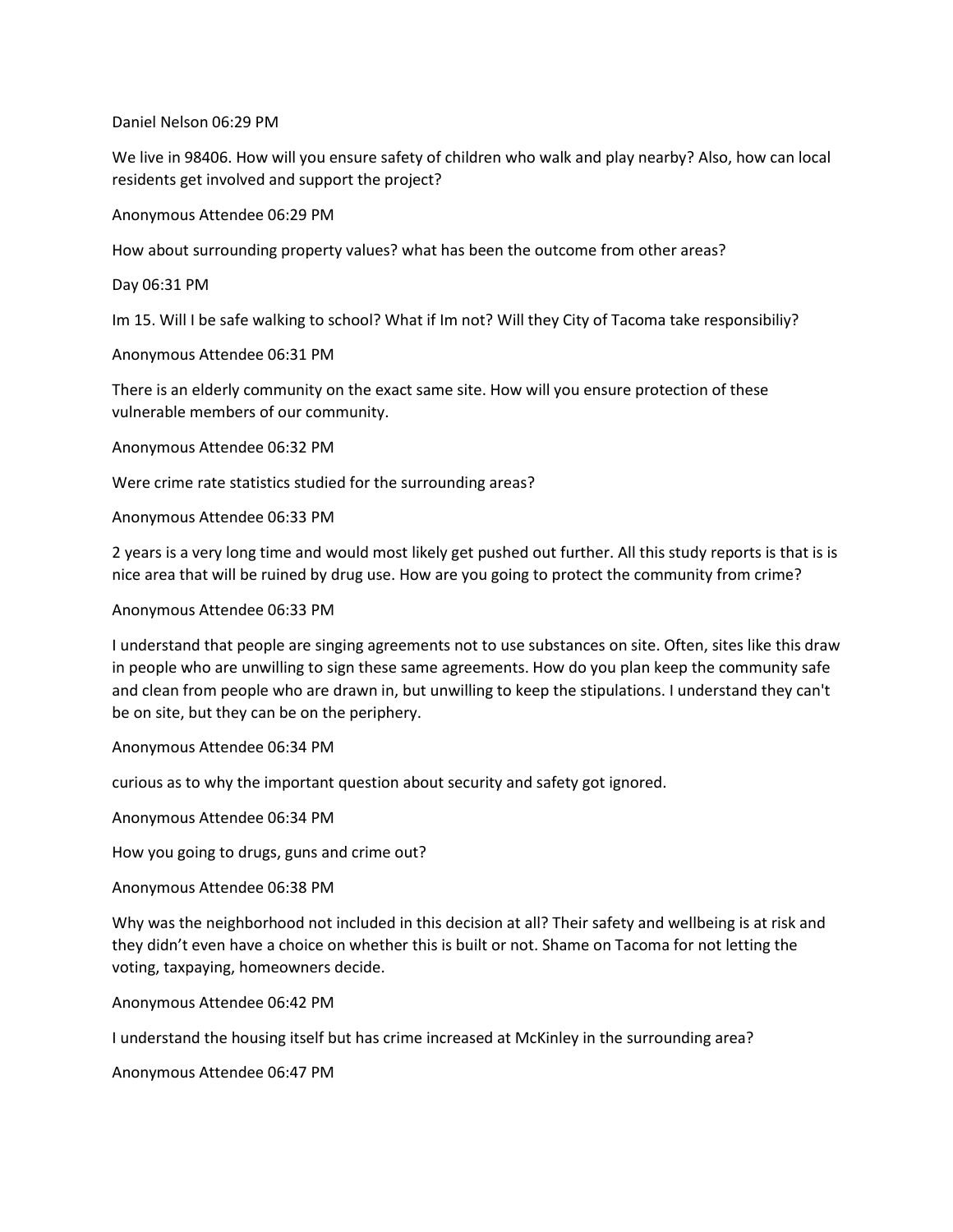Will my children be safe walking to school? I leave at 7 and work on the hilltop with the homeless, walk across needles and poop daily. How can I feel at peace working on the hilltop with the homeless, knowing there is a shelter being built that they probably wont have access to.

Leah 06:47 PM

I thought I heard that drugs and alchohol will not be allowed?

James Montante 06:48 PM

Is there background checks being done before residents are allowed in? There is a school very close, not to mention that children use that bus stop daily to get to school.

Joe 06:48 PM

Are you aware of the high volume of pedestrian school age children who use this area to get to and from school?

Anonymous Attendee 06:49 PM

Why not have all these new buildings going up carve out a portion of the build to low income?

Anonymous Attendee 06:50 PM

I walk to Wilson. Im in 9th grade. Will I be safe? There are so many places for people to hide and im sacred.

Leah 06:51 PM

What kind of assurances can you give us that this encampment will not negatively impact the safety of this community?

Zach 06:52 PM

Is the city of Tacoma or the church going to reimburse me for anything that happens to my property? Are you going to pay me back for the property value that is lost?

Randy 06:55 PM

What is being done about the current crime activity in the area of the church.

Anonymous Attendee 07:04 PM

So if my child is hurt, robbed, jumped or attacked by a resident walking to school who will I hold accountable? Thy City, LIHI < THA or the church?

Anonymous Attendee 07:07 PM

Will patrols increase in the area?

Bill Berry 07:27 PM

Are there plans to increase the street lighting in the area? Orchard is dark in general. The makeup of my neighborhood is about 7-8 streets and maybe 1-2 street lights.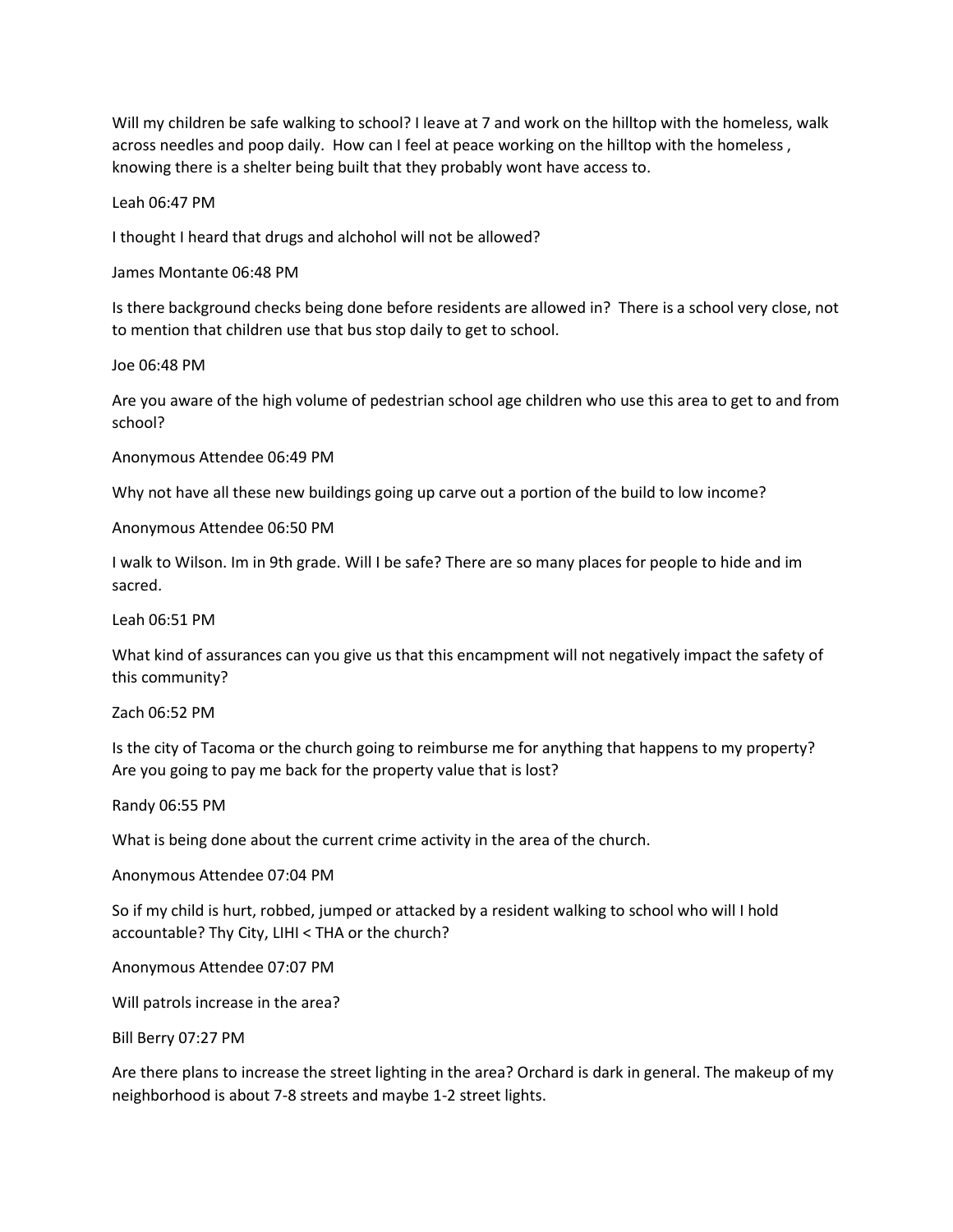# Anonymous Attendee

I've been picking up grocery carts the last two weeks and calling the police for trespassers on this property. won't this only make the current crime worse?

### **SHELTER STRATEGY**

# Anonymous Attendee 06:06 PM

If we have over 1500 homeless individuals, why are we spending 1.2 million dollars on a temporary structure, rather than investing in structures that will support individuals?

# M.R. 06:24 PM

COVID 19 has had the effect of loss of jobs and as a result MANY can not pay rent... they are currently living in rental units which landlords may NOT evict, now thru the end of the year. At some point this will end and LOTS of sheltered families will be OUT and on the street... Question what anticipated help will be available for the tsumai headed our way ? THA ? are you forebearing rents at this time ?

# Anonymous Attendee 06:33 PM

What do we know about the homeless population in Tacoma? Where are the homeless coming from? Is this a migration problem from other poorly ran cities?

# Anonymous Attendee 06:35 PM

Quick and human would be to stop selling property and kicking out those on fixed incomes. This project is going to take 2 years. You can have a permanent place by then. Did you consider and do you have any alternatives?

### Anonymous Attendee 06:35 PM

The emergency declaration came out in 2017. We are now about to wrap up 2020. This is no longer an emergency, this is a way of life that the leadership of Tacoma supports and invites into our city. Why are we spending so much money to ruin Tacoma?

### Anonymous Attendee 06:36 PM

What is the future plan to fund what is being coined as a "temporary program" to eradicate 95% of homelessness in Tacoma for three consecutive years?

### Anonymous Attendee 06:36 PM

Is it the council's intent to rely on City of Tacoma tax payers to fund the program indefinitely as the 95% eradication of homeless in Tacoma seems unachievable. Further, where did this goal come from? Based on the information today, how long are you forecasting that this program be in place and funded by tax payers?

### Anonymous Attendee 06:36 PM

What is the hard data (not someone's opinion, but data) behind our homeless population? Are they from Tacoma and the surrounding areas? Or did they come here because it is a homeless friendly area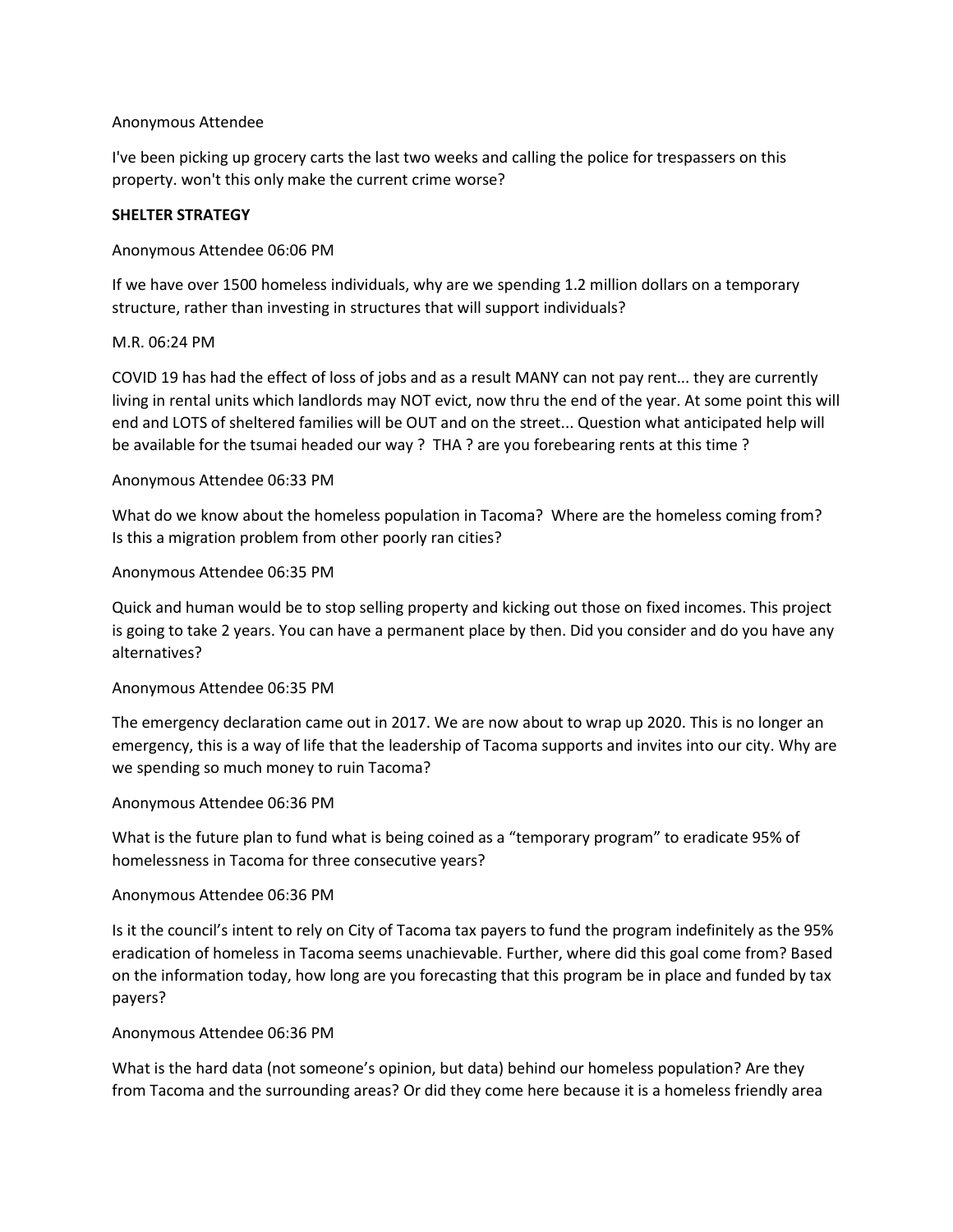created by the city leadership? How many are displaced due to losing their jobs? How many are on the street by choice?

Anonymous Attendee 06:36 PM

Why not do what UTAH did for the homeless or displaced persons. Is this quick fix due to an election year?

Anonymous Attendee 06:38 PM

Property taxes are sky high over here ? Will the city lower the now?

Anonymous Attendee 06:39 PM

What are you doing to make sure crime & drug use do not sky rocket in the area?

Anonymous Attendee 06:39 PM

What will the city do if the surrounding neighborhoods get an uptick of tents and vehicles?

Anonymous Attendee 06:43 PM

If we keep doing temp sites shouldn't developing a permanent site with longer term housing (permanent tiny homes)? Would cost more up front but would be cheaper in the long run. Once this site terms out we'll have had temp sites for more than 3 years at different locations in Tacoma.

#### Anonymous Attendee 06:44 PM

Has the city talked with Seattle City Light, Port of Seattle or the other land owners that have camps on properties associated with LIHI?

Anonymous Attendee 06:44 PM

Alot of woman and children are staying at TRM and Salvation Army. Also receving hotel stays from non profits. Does your data show that these will fill with the demograpics you are telling us that will be housed?

Anonymous Attendee 06:47 PM

Why has an "Emergency Declaration" been extended two times? City leadership is failing to address the root cause and it starts with EFFECTIVE policy.

Anonymous Attendee 06:52 PM

3 years there is bound to be problems. What is plan B?

Anonymous Attendee 06:57 PM

Have identified a location for a permanent solution?

Bill Berry 06:58 PM

This is on the church's site: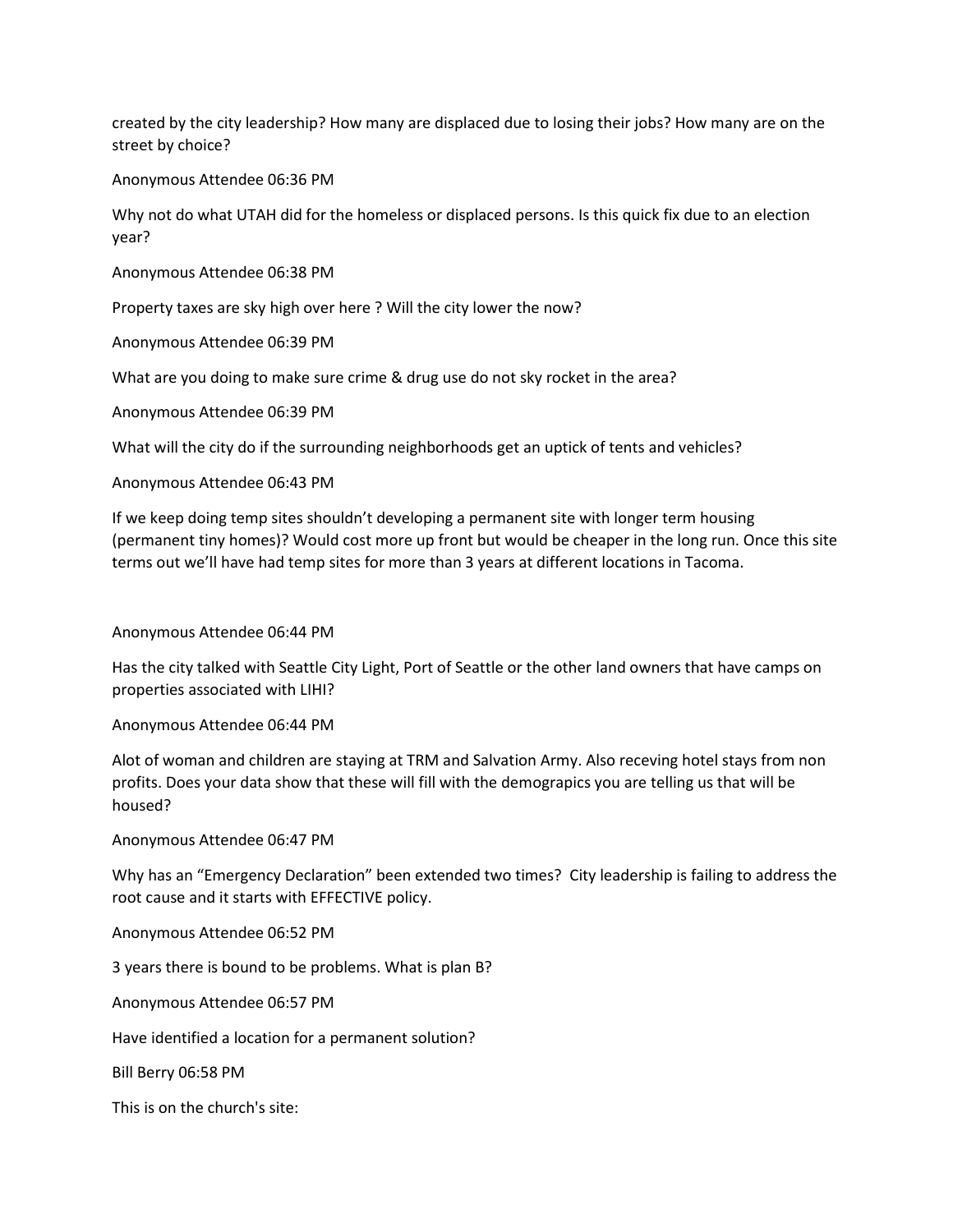It is temporary. The Tiny House Village would be on-site for 3-4 years. This will "buy time" to develop a master plan for the entire campus in a thoughtful manner

What is the master plan they're referring to? A longer term shelter plan?

Kathy Unruh 06:59 PM

Seattle has said that crime rates have risen 103% around encampments. Will we have increased police presence?

# Anonymous Attendee 07:00 PM

The goal to reduce 95% of the homelessness in Tacoma for 3 consecutive years seems unrealistic unless this is truelly intended to be PERMENANT. What is leadership doing to reduce transient homelessness from other cities?

### ab 07:01 PM

Once again, what will you do about tents appearing on Orchard? It will attract the friends and relatives of these people and they will be living in tents on our streets.

### scott68 07:01 PM

will TPD be running off car campers daily? or will it be up to the tax payers who live in the neighborhood

Anonymous Attendee 07:03 PM

We should not motivate the homeless to come to Tacoma. What mechanism will be in placed to ensure we are serving OUR COMMUNITY, rather than other communities???

### Anonymous Attendee 07:06 PM

Does the homeless population tend to increase around these microshelters? Aren't people concerned about the schools and teens walking to and from?? I agree we need to help those who are in need, I don't understand the logic behind this location.

Anonymous Attendee 07:09 PM

What factors were used in determining the success of other sites?

### Jeremy Hammar 07:09 PM

I have a follow-up question in regards to the response that this community is only serving families, couples and women. Most of the people experiencing homelessness in our immediate area do seem to be single men, is there a plan to better serve those struggling members of our community before/concurrently while bringing in 40+ new members that have similar struggles?

### Anonymous Attendee 07:14 PM

Out of 1497 how many are currently in shelters or with relatives?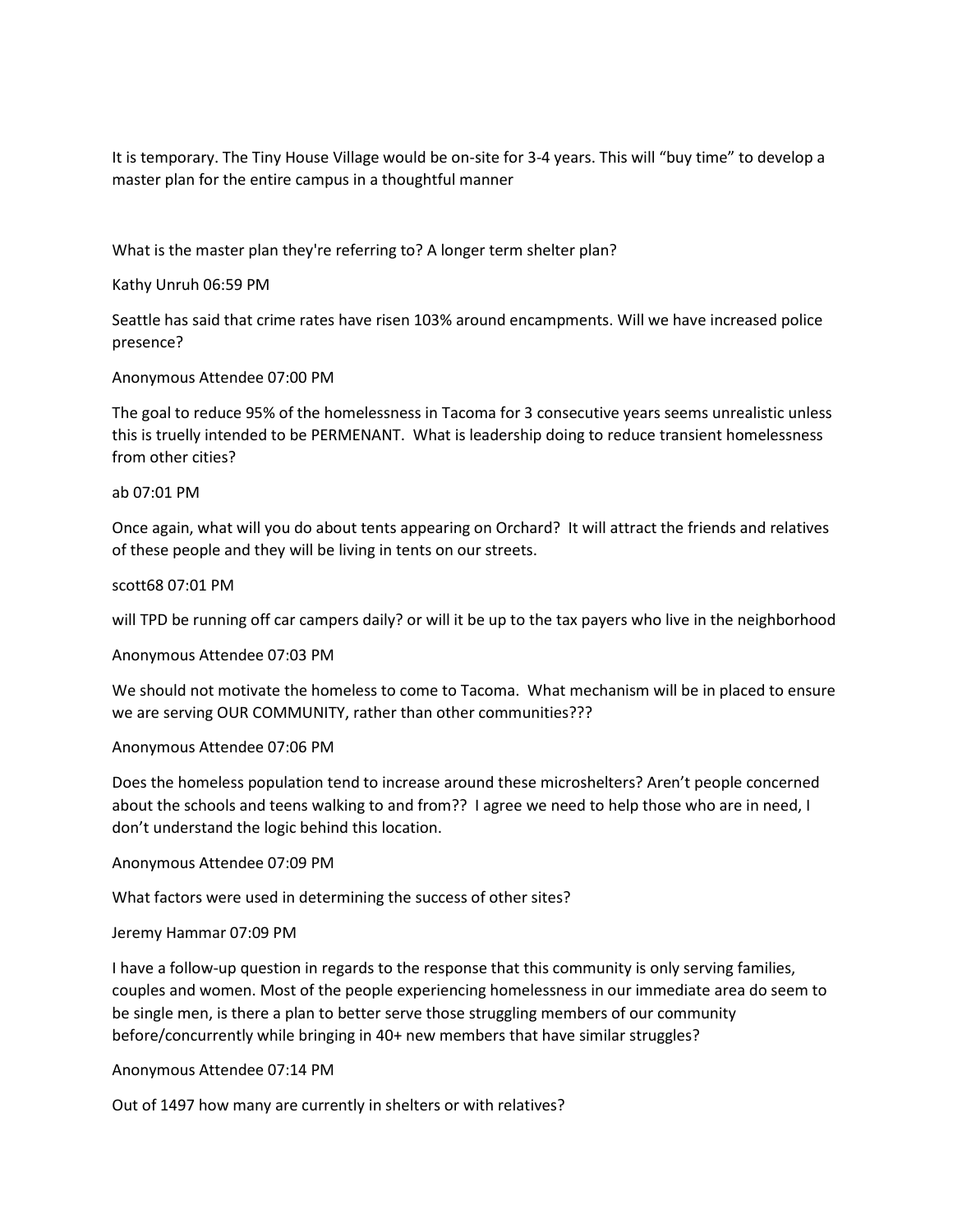### Charles 07:17 PM

Will the city of Tacoma lower the property Taxes for all house in the community? Can the community vote to have the Homeless camp? Is there requirements for the future encampment residents to be long term Tacoma residents or will all the groups continue to attract all of the Homeless in the state Washington? Charles

# J Fisher 07:18 PM

Is the city of Tacoma looking to make an investment in itself by building a permanent micro housing shelter? Are we making a temporary fix or are we going to make investments that have long lasting change?

# Anonymous Attendee 07:19 PM

This is a poor idea for these families. Why not a bigger , better , safer space? Tacoma can do better than housing these kids in sheds.

L Quiett 07:22 PM

I think as a community resident we are afraid that outside of this TEMS there will be encampments popping up because this may seem to be a " safe place". How will small tent camps be handled if they should start popping up around the empty Kmart, parking lots in the area and the church parking lot that will not be in use.

# Anonymous Attendee 07:22 PM

If sometthing happens to my child walking to school by a resident of this shed village who can I hold accountable? Who do I call? The Church, LIHI, THA or John Hines?

Tanya Headrick 07:23 PM

What about property values?

M.R. 07:25 PM

Will property values be impacted by this addition ? Just a guess it will not be an enhancement

M.R. 07:33 PM

What is affordable housing ? Tacoma properties sell in excess of \$250,000 for a unlivable house in a marginal area.

adam

what happens when schools back in session and kids have to walk by a homeless camp?

John Skaggs

Did the city consider buying or leasing a closed or underutilized hotel?

Anonymous Attendee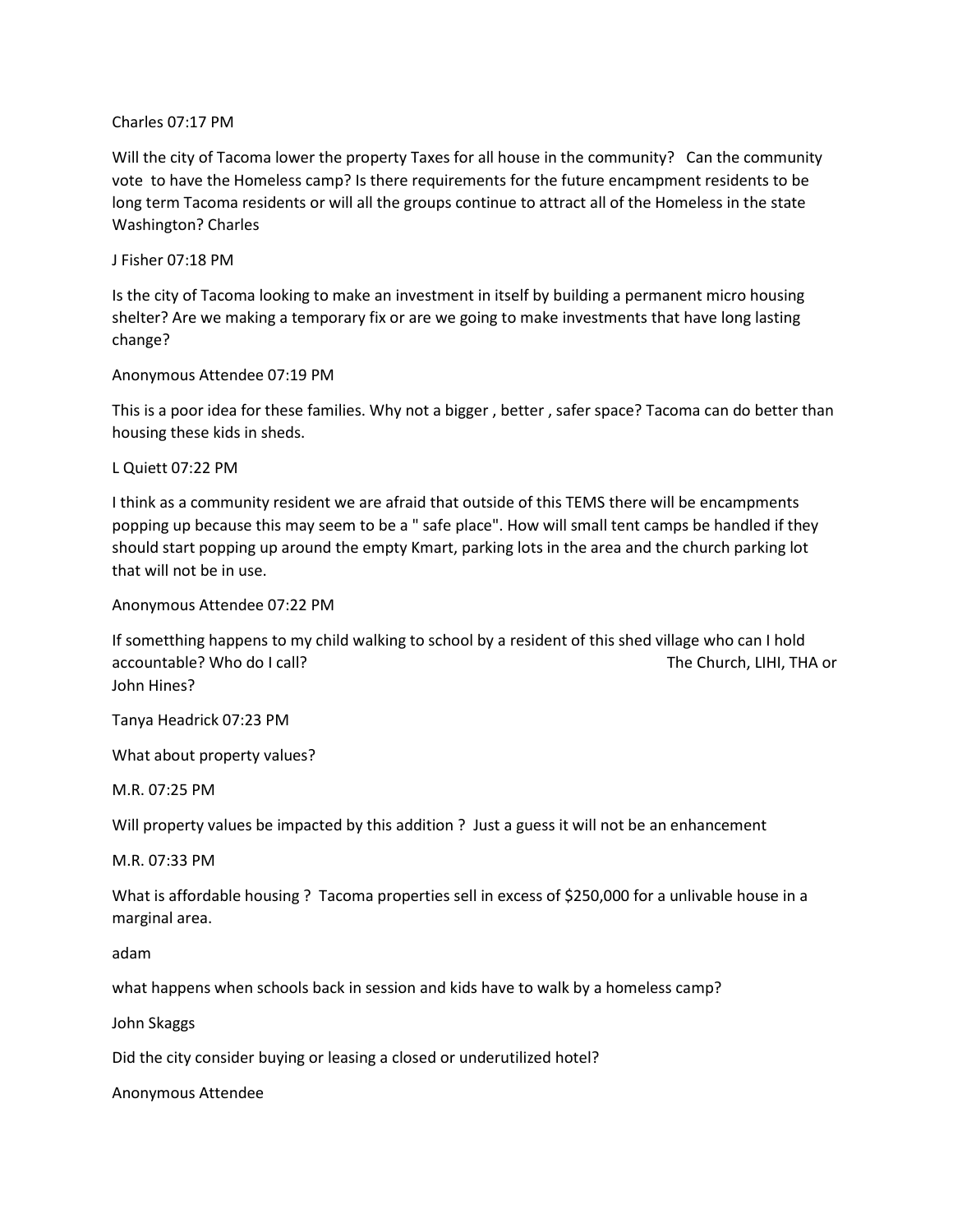Tacoma residents have been paying for houses at top prices lately. whats does it say that right next to our expensive mortgages are homeless people getting a free place to live? aren't we Enabling them?

# John Skaggs

I understand this is a "low barrier" site, meaning alcoholics & drug addicts are welcome. Yet drugs & alcohol are not allowed onsite. Who do we call to pick up the used needles and empty bottles in our alleys ? And/or what does the city plan to do to mitigate that?

# Anonymous Attendee

What about the old folks home across from the property? aren't they at risk for crime with this bum camp?

# John Skaggs

Any chance this could spill into an overflow tent city?

# Anonymous Attendee

what happens when a kid is hit up for money from a pan handler from the camp on there way to school?

# meghan

What considerations were taken for the retirement community this is right next to and the high school 1.5 blocks away?

# Anonymous Attendee

what about when church opens and attendees go to church being pan handled ? it already is a hot spot for crime

# **ENCAMPMENT RESPONSE AND REMOVAL**

# Bill Berry 06:09 PM

Tacoma Municipal Code 8.12.025 refers to ""A person who enters or remains upon unimproved and apparently unused land, which is neither fenced nor otherwise enclosed in a manner designed to exclude intruders, does so with

license and privilege unless notice against trespass is personally communicated to him by the owner of the land or some other authorized person, or unless notice is given by posting in a conspicuous manner." I walked to the church's property and did notice a 'no trespassing' sign lining the parking lot to the wooded area. Does the church own the entirety of the wooded area? Why has teh removal of the current homless in those woods been unsuccessful if following the above mentioned code? Councilmember Hines has stated he's been working with TPD for months to try to remove them. If a few can't be removed, why should I trust that action will be taken when/if the number of homless beyond the shelter multiplies on that property?

# Anonymous Attendee 06:21 PM

how is the church dealing with the existing homeless that live in the woods behind the church?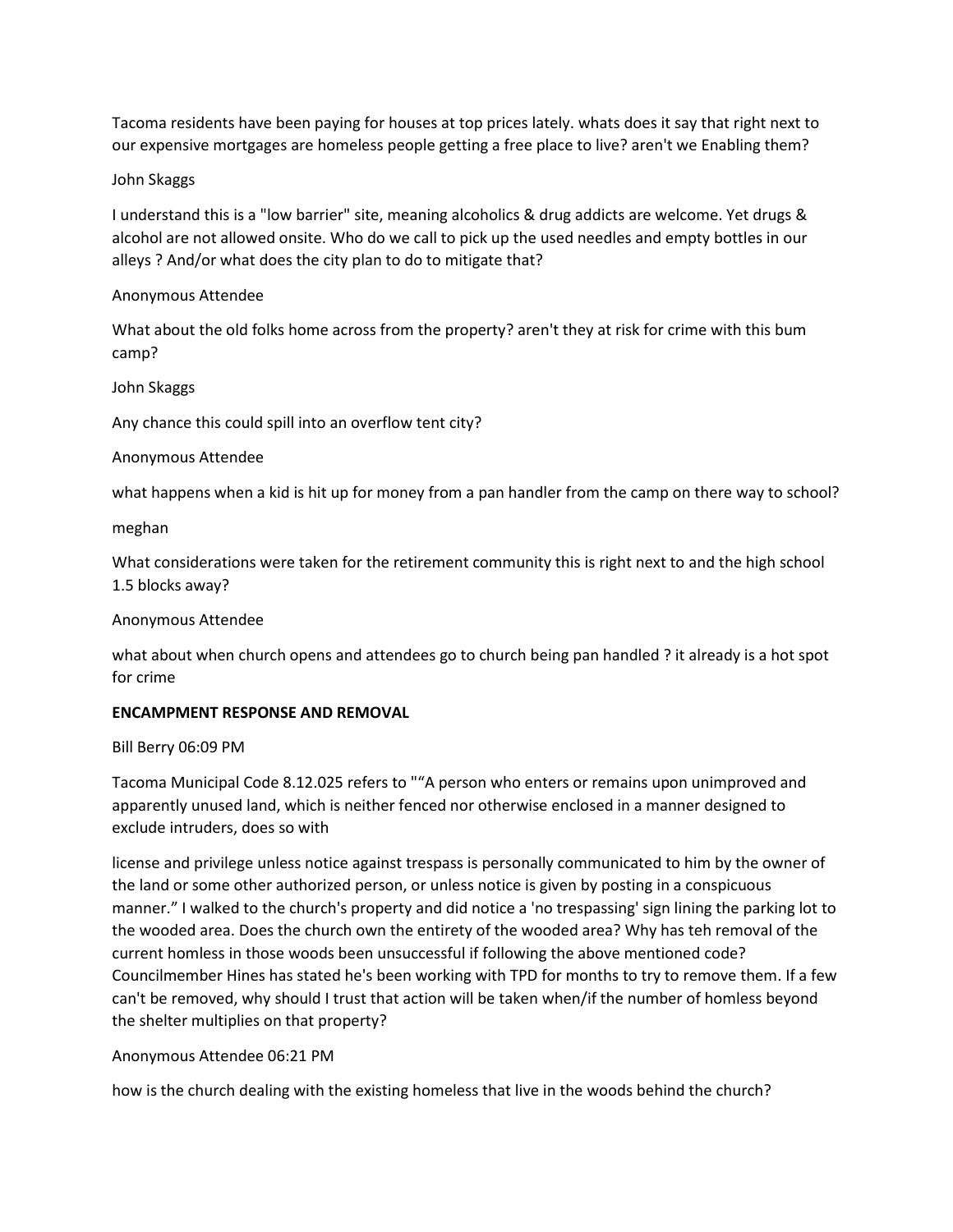Will those living in the woods between the church and Les Schwaub be moving into the village, and if not. will that area be cleared and cleaned out?

# Bill Berry 06:41 PM

Kristin just stated that "so long as there is shelter capacity available in our community, the City is able to remove unauthorized encampments should they occur" and if there isn't shelter space? Then what?

# Anonymous Attendee 06:41 PM

Follow Up Question to Tents: If people are on the periphery and there is not space in the shelter or they refuse to sign the agreement, will they still be removed?

# Bill Berry 06:44 PM

I was told by Neighborhood and Community Services that removal of homeless/tents by the city can only take place if on public land. If it is on the church's private property or another neighbor's it is now their responsibility and is a lengthy process. What will be done if tents are on the church's private property? Will there be an agreement that they will ensure removal of tents surrounding the shelter site? If it takes place on other land, such as the empty lot on the corner of Orchard and N. 9th, who will take care of it?

# Anonymous Attendee 06:54 PM

How many homeless poeple are they going to pull out of the woods and from the underpasses will this camp help.

Anonymous Attendee 06:54 PM

what kind of a response can neighbors expect since we are defunding the Police ifg there are problems?

# Anonymous Attendee 06:55 PM

House will any "fringe" tents and other temporary "shelters" that may pop up around the outside perimeter of the village be policed?

Bill Berry 07:04 PM

What happens if these unauthorized encampment individuals reject the homeless outreach team's offers for services?

### Anonymous Attendee 07:06 PM

Now that you know there are other camps setup in the area. Will you be proactive in resolving the issue, rather than further impose on the community?

# **COMMUNITY ENGAGEMENT AND PLANNING**

Myron 06:05 PM

How do we join the Community Advisory Committee?

Anonymous Attendee 06:03 PM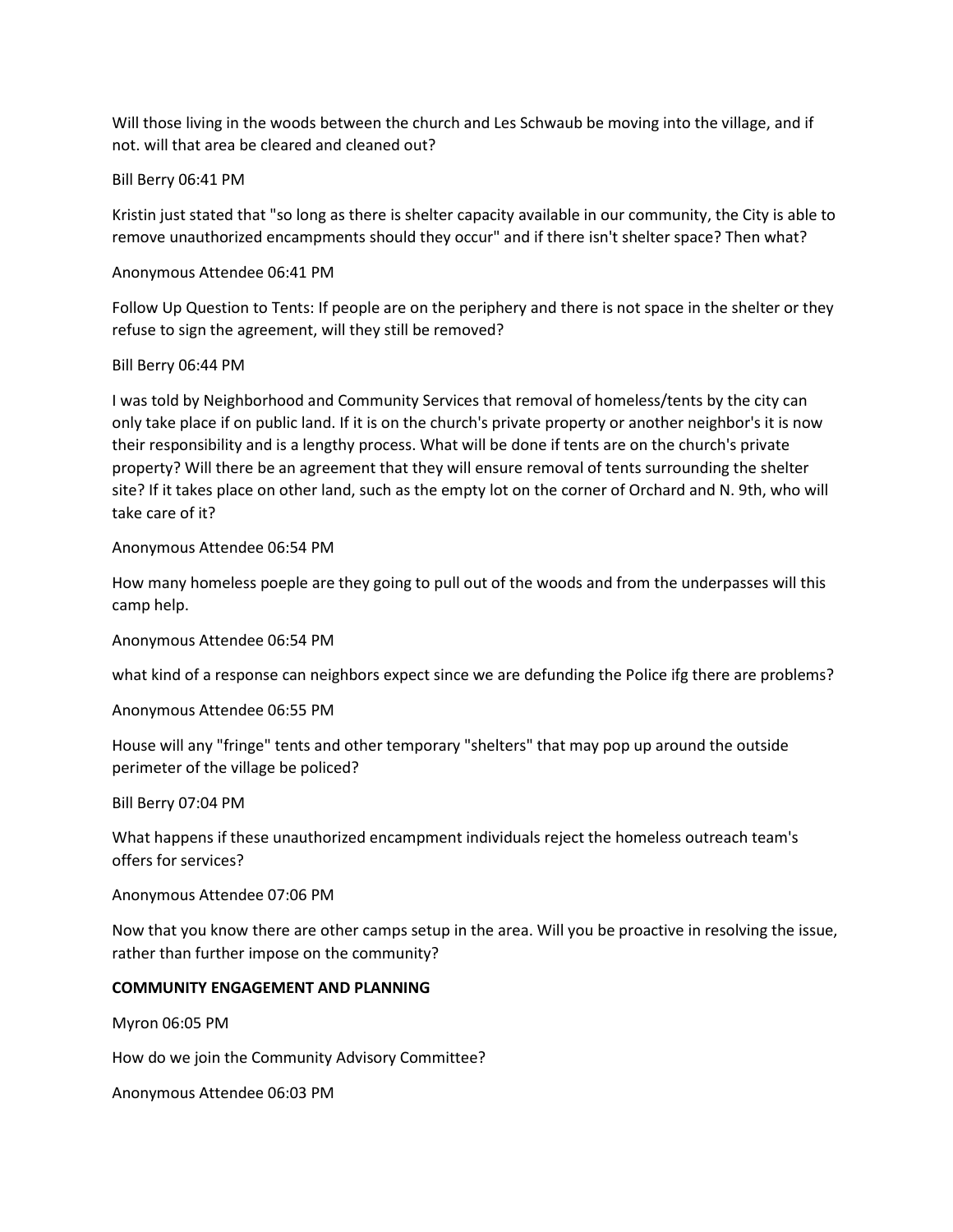I'd like to know why you're having a Town Hall Meeting where you inform the community about this decision, AFTER you have voted on this last week. The communication regarding this decision, a 1.2 million dollar decision, should have been brought to the community.

Anonymous Attendee 06:03 PM

Why was the neighborhood not notified? I found out on Facebook through a friend and I live next door to the church.

Bill Berry 06:04 PM

It was stated at the study session that construction is set to begin mid October, that's very soon. How can construction begin prior to the contract finalization between the city and the church as well as the council vote which has been stated to be taking place at the end of October or early November? Why was a councilmember stating it is already a "done deal"?

Shivers 06:06 PM

I understand because of Covid we now are doing zoom meetings, however, we the community are not being seen or heard in this format today.

This is not acceptable to me.

We can see and hear the council and the mayor, but not one single community member. This is not right.

Shivers 06:10 PM

I heard about this project last Monday and let the council know I hadn't heard of it before.

The next day it was on the news the project was happening, before the town hall and hearing from the community. It is coming across to me as though the city isn't actually going to listen to us in making this decision.

ecook 06:18 PM

First why was the public not given oppertunity to voice are concerns on this before it was voted on.

Anonymous Attendee 06:26 PM

Is this approved yet?

Anonymous Attendee 06:28 PM

When were we supposed to have voted on this as a community?

Myron 06:09 PM

Is it standard practice in Tacoma to make these types of decisions, and inform the neighborhood after the fact, as was done in this case?

Anonymous Attendee 06:28 PM

Why wasnt our involvement considered prior to making this decision?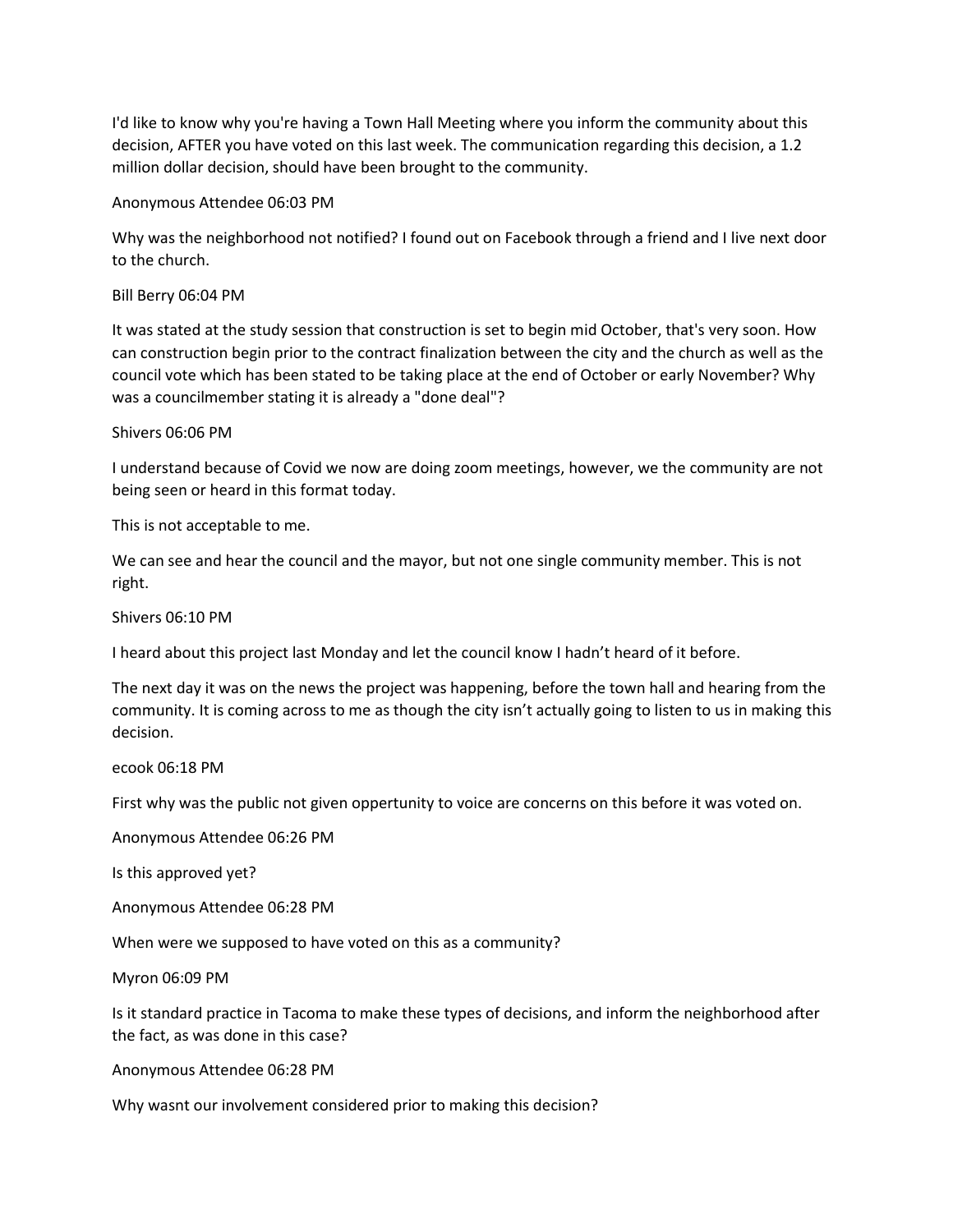TMS 06:31 PM

Allyson  $\sim$  are you stating that the Council members have not authorized this site as of yet.....given you are still proposing on October 20th?

Anonymous Attendee 06:45 PM

Why did the City of Tacoma just move foward with this plan and not have a community forum?

Bill Berry 06:45 PM

If our questions are not addressed today, when will they be?

Lisa Egloria 06:46 PM

So now I see there are so many questions that you won't get to all of them. Does that mean that because I chose to hear you all out before submitting questions that mine won't be addressed?

Anna Izenman 06:49 PM

What kind of volunteer opportunities will be available, and how can resdients in the area best support their new neighbors?

Anonymous Attendee 06:49 PM

How do I get on the community advisor team

Zach 06:50 PM

Do you think the owners of the small businesses across the street or behind the chruch are comfortable about this? Have you considered how this will affect them?

Melisa Ziegler 06:50 PM

Could you post Josh's email address so that we can contact him to get involved? Thank you!

Bob Anda 06:52 PM

Why the lack of transparency and lack of community outreach? We live less than one block away and we are just now getting details of the project the same month construction is scheduled to begin?

Anonymous Attendee 06:53 PM

Why were the neighbors not provided the opportunity to give feedback prior to this site being solidified.

Dave Christiansen 06:57 PM

John Hines why the lack of transparency, we found out about this on nextdoor,

carrie 07:07 PM

Who is responsible for dealing with any issues that arise? Does the church have people dedicated to this village? Who do we contact if any issues arise?

Anonymous Attendee 07:08 PM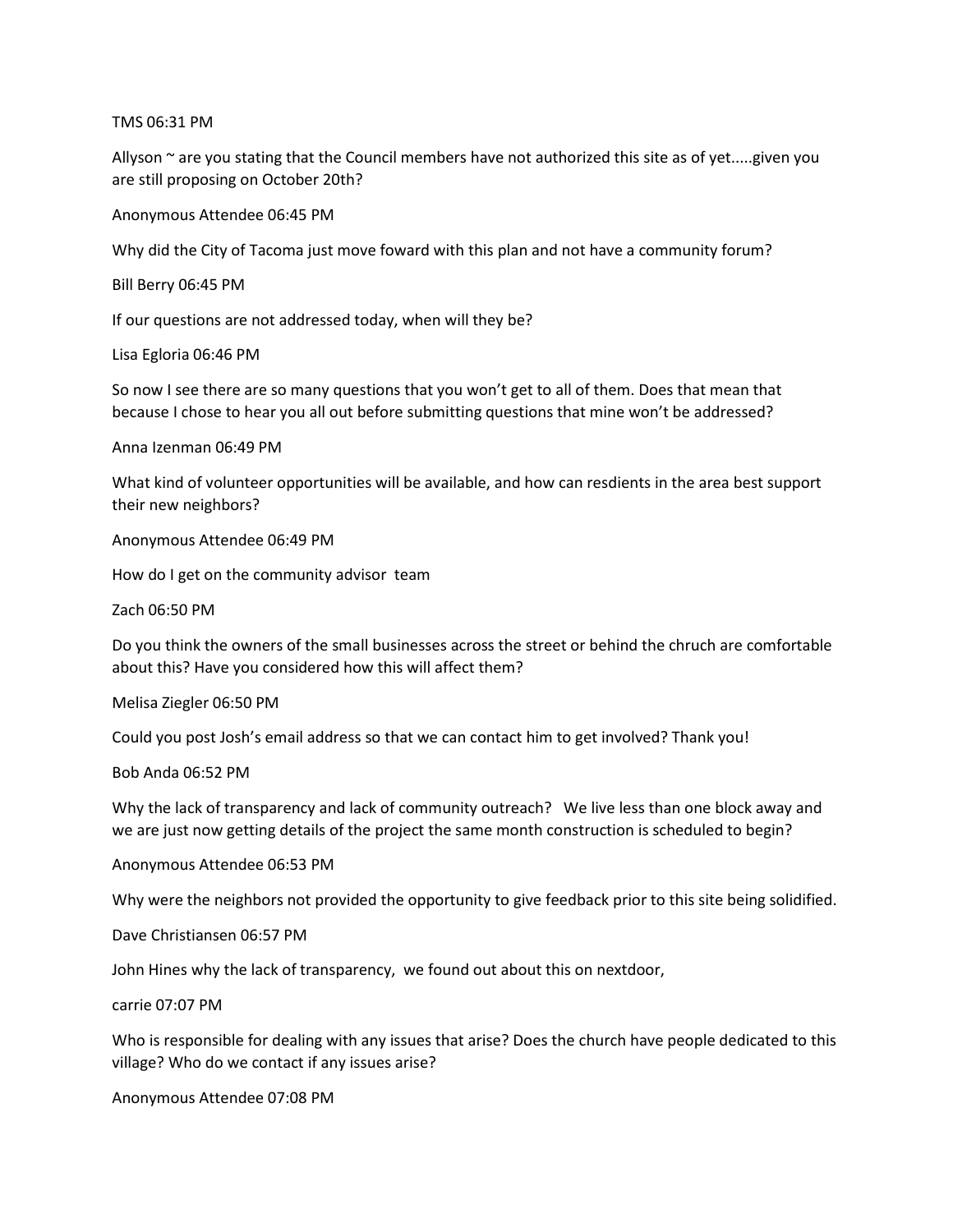Don't think this really voted on Allyson, if there was it was a bate and switch. Can we get this on a ballot ASAP?

Anonymous Attendee 07:09 PM

Does the Work Release and Remamn Hall have any feedback?

Anonymous Attendee 07:27 PM

So we were not told in a timely manner for a reason? "Entertainment" sites are private, but if they would be stopped from moving in.

Anonymous Attendee 07:27 PM

Put it in a area where there is a huge need. The church should take a drive around the Hilltop.

Anonymous Attendee 07:28 PM

When is the next meeting?

Anonymous Attendee 07:29 PM

Can you also share it in Russian, Cambodian and Korean?

joshua boyt 07:33 PM

I live one block away. I know we talked about timeline already of pushing this project through. Why doesn't the community surrounding have a say in this project moving forward or not?

There are no public service in proximity.

Something like this should be closer to health care.

The community needs to be heard.

Not silenced.

diane 07:35 PM

Is the Oct. 20th vote open to the public or just those in charge that have already made the decision to build this without community input.

#### **SITE OPERATIONS**

Anonymous Attendee 06:06 PM

I was told this was a shelter for homeless adults, will children be staying at this shelter?

Shella Peterson 06:08 PM

how will you ensure that outside "campers" are managed?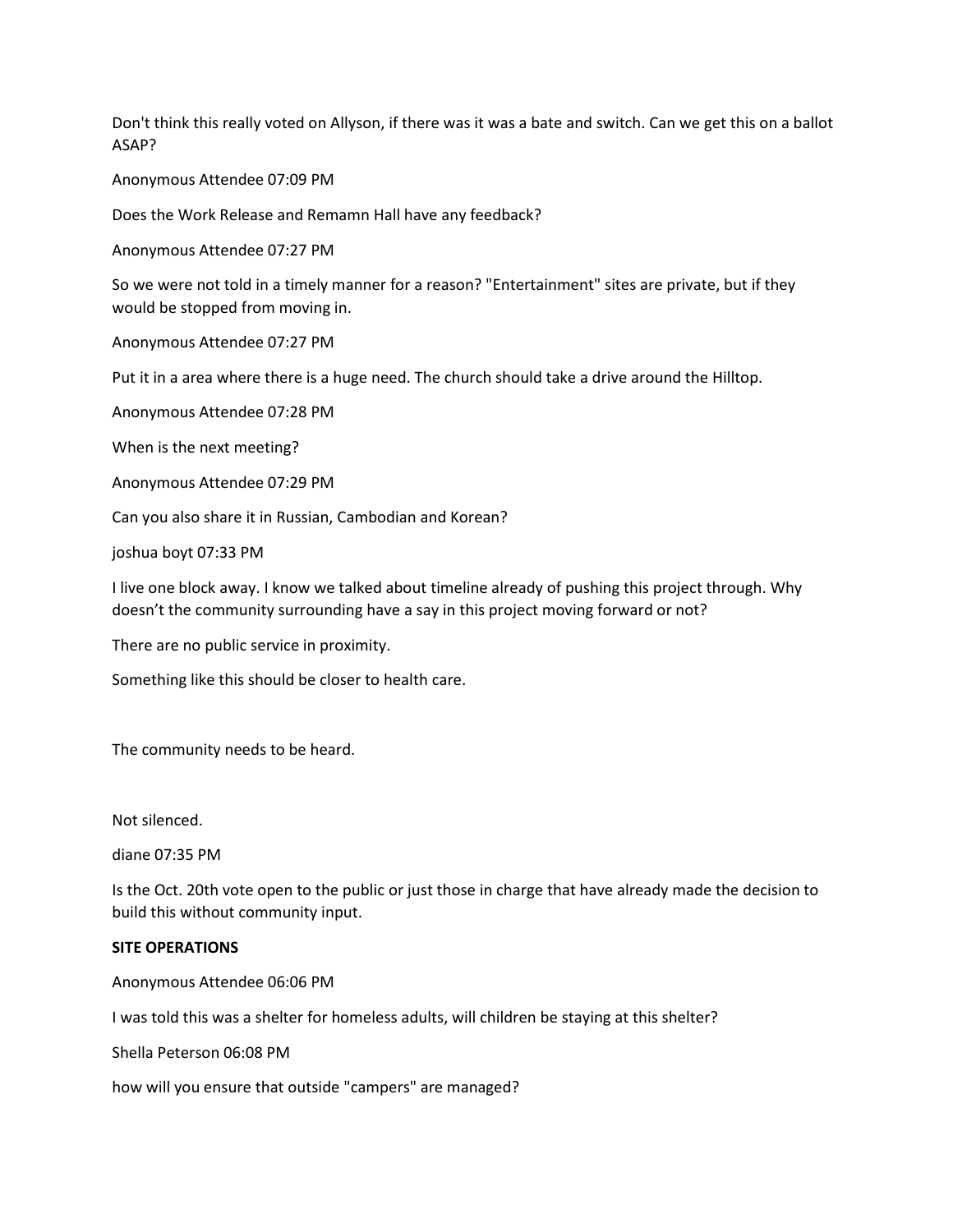Anonymous Attendee 06:11 PM

Will the people who are housed at the shelter be screened to make sure they are not registered sex offenders?

M.R. 06:11 PM

What is the anticipated demografics of the occupants. Will there be any preferences given to Family vs single , BIPOC or cronic homelessness ?

Destiny Logan 06:11 PM

Is this completely free housing for the homeless? Are they expected to get jobs during their stay?

Anonymous Attendee 06:12 PM

Is there a time limit on how long one family can stay?

M.R. 06:13 PM

Is the type of shelters shown (sheds) typical of what you have in mind?

Angie380868 06:15 PM

How many children are going to be in these 40 units??

Anonymous Attendee 06:15 PM

Who are the individuals (what type?)? These are not families or Senior Citizens.

Anonymous Attendee 06:16 PM

client exit percentage looks low— what service are offered to help residents find next-step alternative housing?

Destiny Logan 06:17 PM

What kind of compensation is the First Christian Church receiving for this site?

Angie380868 06:18 PM

Is the church making any money for use of that site?

Anonymous Attendee 06:19 PM

How many/what percentage of homeless kids or families will be residing in this village? How will the city deal with trash and solid waste associated with the 40 units? Will there be additional trash collection services and collection bins that are serviced? Will this Orchard street microvillage site turn into a permanent shelter within the next 5 years? Is there a certain reason this site was picked vs adding small housing services to exsisting homeless services (downtown tacoma?)

Dennis 06:19 PM

How many homeless children will it house? an also what was crime like in previous locations? Has it gone up?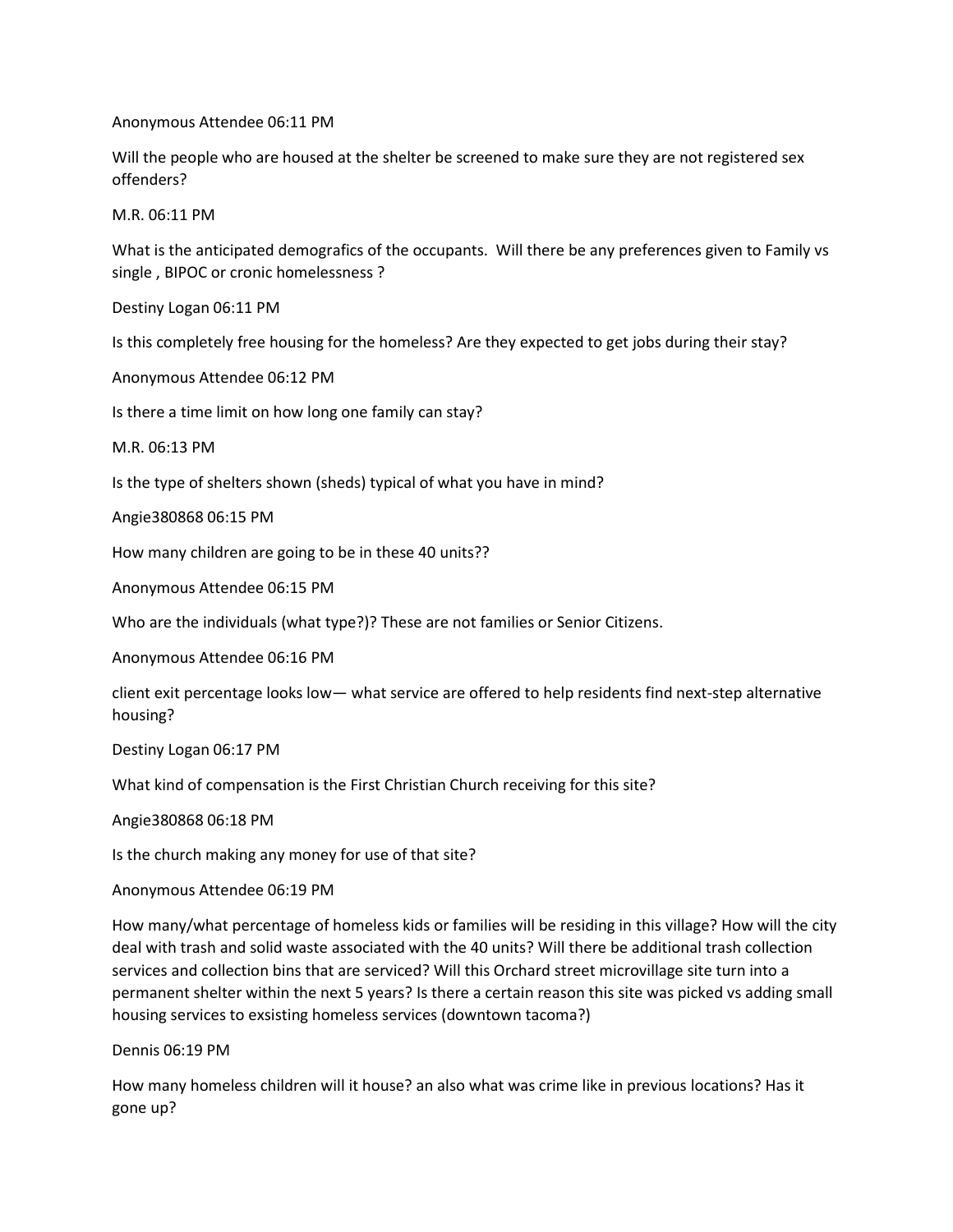### Anonymous Attendee 06:20 PM

Is the church receiving payments from the city to allow them to use their property?

ecook 06:22 PM

why is the church going to be proffiting from this looks like and money grab

Dennis 06:23 PM

What kind of sanitary facilities will there be?

# TMS 06:24 PM

Barbara speaks of the 40 residents as being her neighbors........will the selection of residents at the micro shelter be hand picked as part of the current zip code. This is misleading. Please clarify. Anonymous

# Attendee 06:25 PM

If the other shelters are full, what happens if a resident of this shelter site is turned away due to breaking code of conduct, where will they be taken if all is full?

# Anonymous Attendee 06:25 PM

Is this site going to have security I believe the site at 1421 Puyallup ave have security there 24 hours a day? Is there certain criteria before they can move into a shelter, and if they do not follow this criteria what happens? Also most homeless do not want help so when are we going to address this problem?

Anonymous Attendee 06:25 PM

If you are having children stay in this microhome community, have you communicated with the school district that they may have a influx to those schools, so that they are ready to support them?

Anonymous Attendee 06:25 PM

Is the church making profits from leasing their property?

Anonymous Attendee 06:26 PM

Where are the bathroom facilites? I know the plans for the sheds do not includ them

Anonymous Attendee 06:26 PM

So the church gets paid and people who live 100 ft away have to deal with foot traffic increase during a pandemic ?

### Jeremy Hammar 06:27 PM

I am hearing the mention of serving homeless children in the community multiple times. Does this site serve children? If so, as a teacher I have some questions as to how you plan on supporting children specifically. If not, I am confused why children are being included in this conversation. It seems unfair to use them as a marketing point if you are not planning on serving them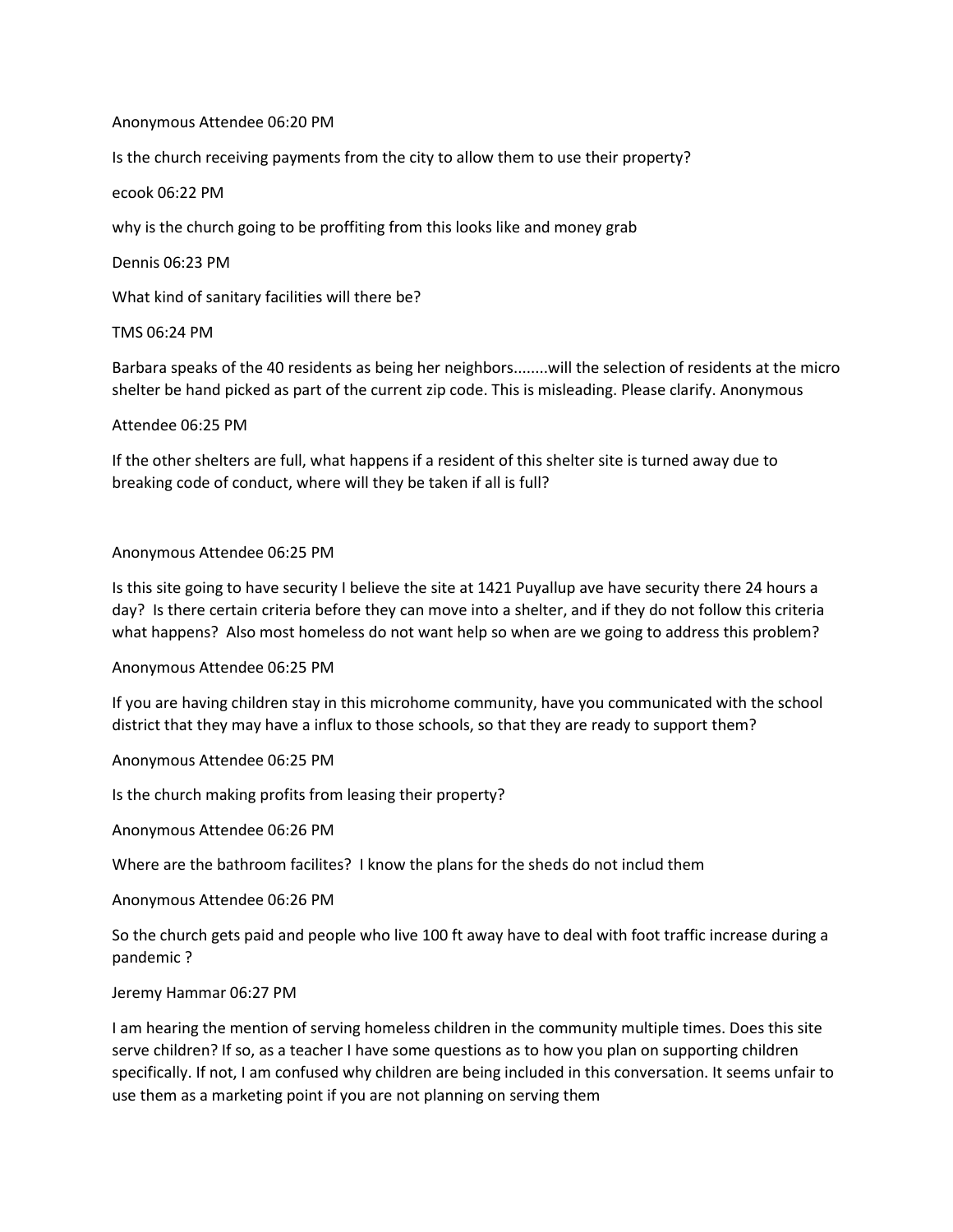Anonymous Attendee 06:29 PM

Of the medical calls at other sites, how many of those were drug related?

Charla Ojala 06:29 PM

As a resident a block away from the proposed site I would like to know what the church will be doing to step up their part - trash that has been there for MONTHS that they haven't bothered to clean up? Once this shelter is in place who will be responsible for trash outside of the village as it's already a problem.

Charla Ojala 06:30 PM

Will the site be officially for mothers and children ONLY?

Anonymous Attendee 06:30 PM

What kind of background checks are required for residents?

Charla Ojala 06:31 PM

How can you guarantee this will end after 3 years when the church WANTS to create a low income community center beyond this?

April 06:31 PM

What kind of of cleaning/ sanitation procedures for the surrounding areas?

Anonymous Attendee 06:31 PM

How is the church being compansated for allowing the village to be on their property for the 3 years?

Day 06:31 PM

My brother is 12. Will there be security? Im scared.

TMS 06:32 PM

Is the total 40 or 60 you are being misleading.......what is the toal amount. Two numbers have been provided which draws confusion.

Angie380868 06:33 PM

will it be different people moving in and out?

Angie380868 06:34 PM

who will be picking up the garbage and how often?

Anonymous Attendee 06:35 PM

Does this program serve the citizens of Tacoma? What will be in place to ensure that this is serving our communities and not homeless from surrounding areas?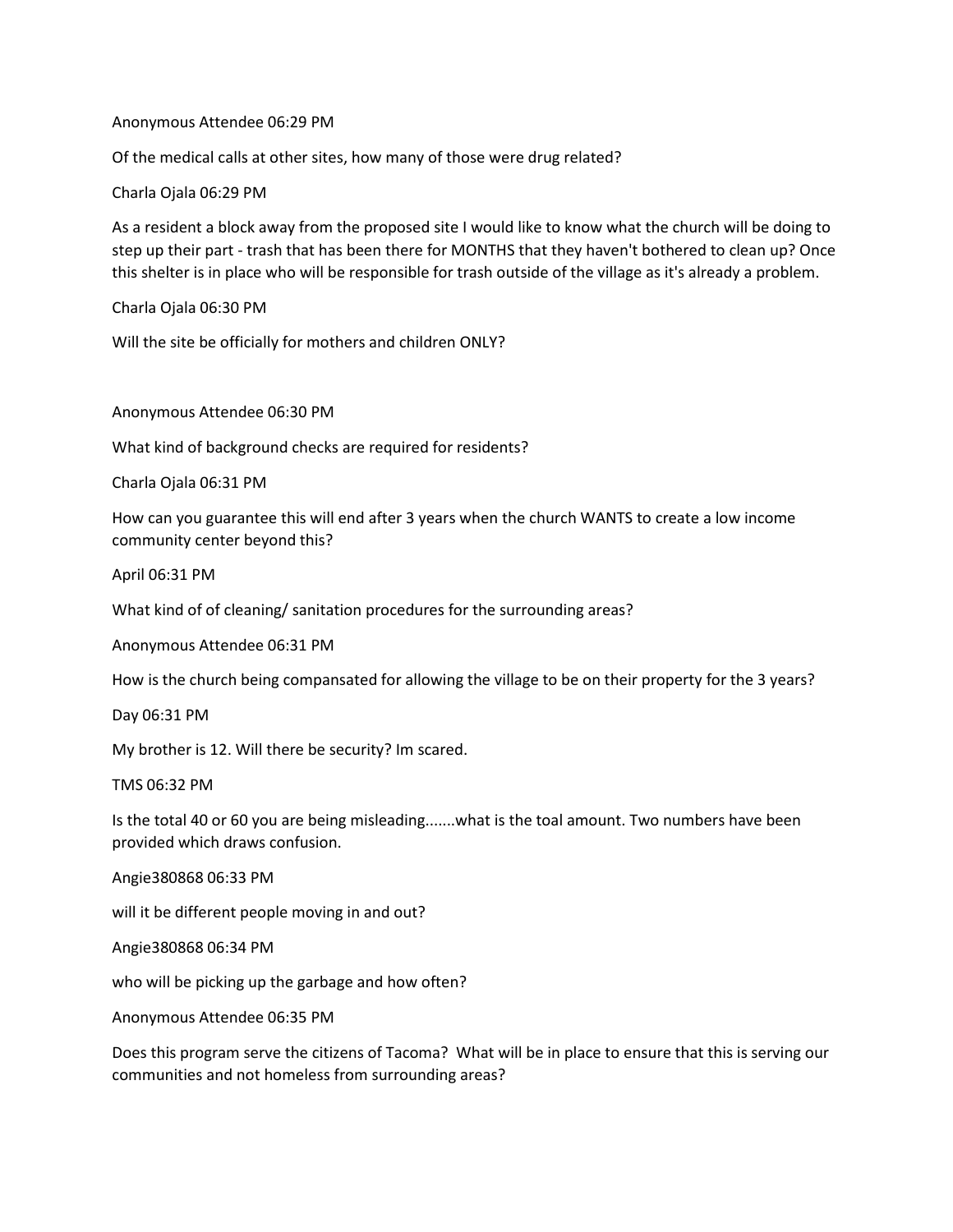Anonymous Attendee 06:35 PM

How are the utilities going to be paid? Who is responsible for that cost?

Anonymous Attendee 06:35 PM

We already have a issue with homeless leaving garabage and used drug implements around our area. How will you be able to make sure this doesnt add to the problem?

Anonymous Attendee 06:35 PM

If the church is hosting this to be the "good neighnor" then why are they profiting from this?

Charla Ojala 06:36 PM

How are you doing background checks if they don't have ID already?

Bill Berry 06:36 PM

When will the code of conduct be available for us all to read?

Anonymous Attendee 06:37 PM

Will there be onsite Covid 19 testing?

Leah 06:37 PM

What do the residents do during the day? Are there employment or education requirements?

Anonymous Attendee 06:37 PM

How are you doing intakes and screening?

Anonymous Attendee 06:38 PM

You said, women, children and couples. What is to stop people from saying they are couples when they truly are not. This would open the door for people you are trying to keep out of the encampment

Mark and Heather 06:38 PM

What kind of mental health, security and policing will be on site every day? This is 2 blocks from Wilson HIgh School, students walk past that location daily.

Kathy Bogue 06:38 PM

I am very impressed with this program and entirely support it. I do have a question. If I read your stats correctly, only a fraction of those served go on to permanent housing. What happens to the rest of folks?

Anonymous Attendee 06:38 PM

What happened to the micro shelters (actual houses) that were at 8th & MLK?

Derek Murphy 06:39 PM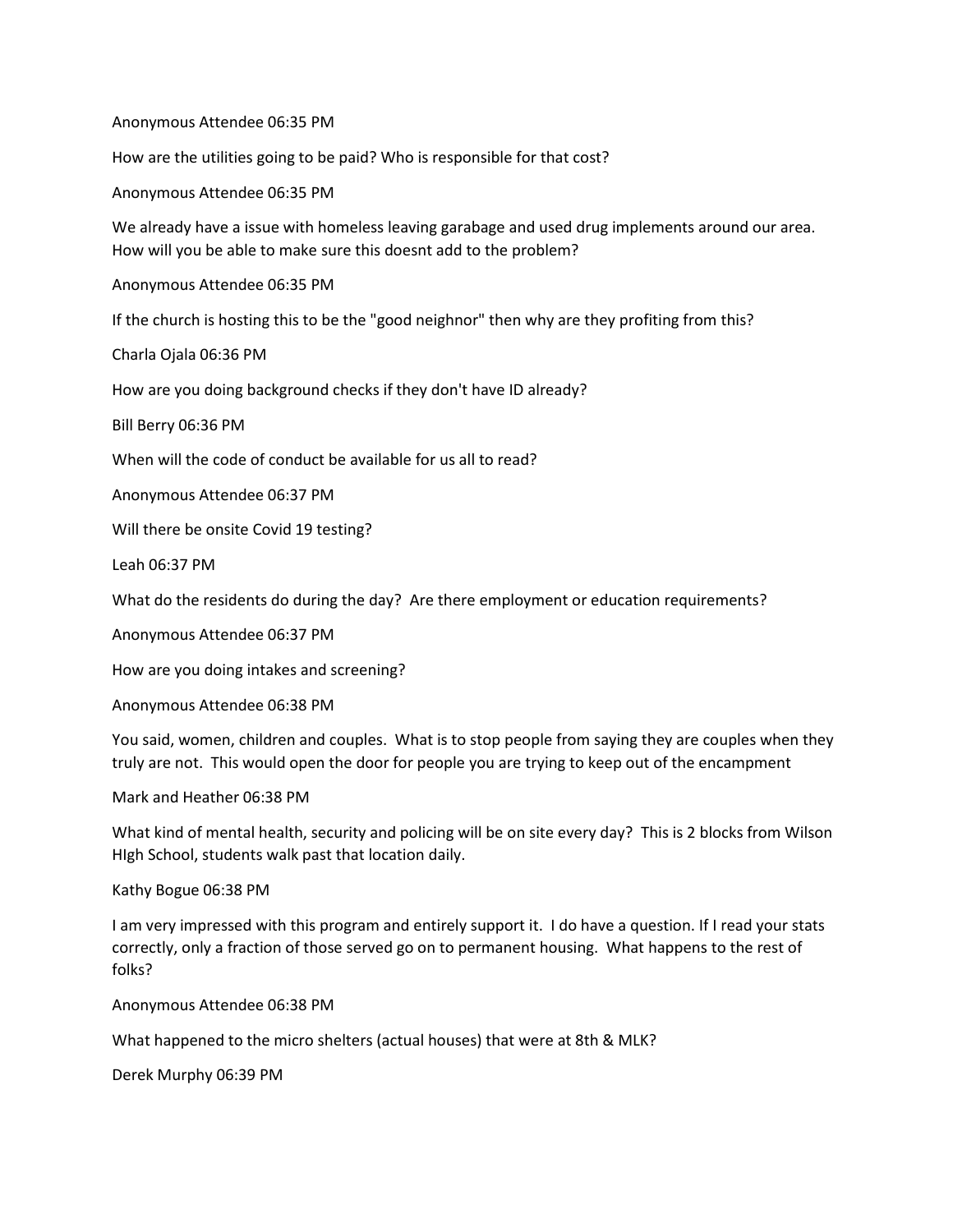How are food needs being met at the locations? Is it communal dining with donated food being prepared? Or are residents preparing their own outside food in the shared kitchen space?

zack d 06:40 PM

Those houses are less than 6 ft apart, are you going to issue covid tests? You guys are right by a damn retirement home. How does this make sense?

Anonymous Attendee 06:40 PM

What about covid?

Anonymous Attendee 06:40 PM

What about when they break the code of conduct? Then what? What is Plan B?

zack d 06:41 PM

What happens when someone test positive for covid in the village?

Destiny Logan 06:41 PM

What happens if the shelter is at capacity and tents show up outside on the sidewalk? What is the plan if that happens?

Anonymous Attendee 06:41 PM

What about alcohol and drug use? How are you going to manage that and will you keep persons out that are using?

Shivers 06:42 PM

So listening to this man, how long are they going to live there?

What is the plan to get them out?

L Quiett 06:42 PM

what happens to these families when the tems is moved? do the residents move with them? they just get to move from site to site?

ab 06:42 PM

When a resident does not want to follow the rules and is asked to leave, who will remove them when they decide to live in a tent on Orchard or on one of the side streets.? What happens when one of these women invites her drug addict boyfriend or relative to live in a tent nearby? Who is going to pick up the human feces off the sidewalk? We are not able to take a walk in downtown tacoma because of the mess on the streets from the tents. Where will these people go when they no longer want to follow the rules? Will they live in a tent in front of one of your homes?

#### Sean Arent 06:43 PM

This looks like a fantastic project, thank you all for working to put this together. Will the village be serving families with children and people with pets?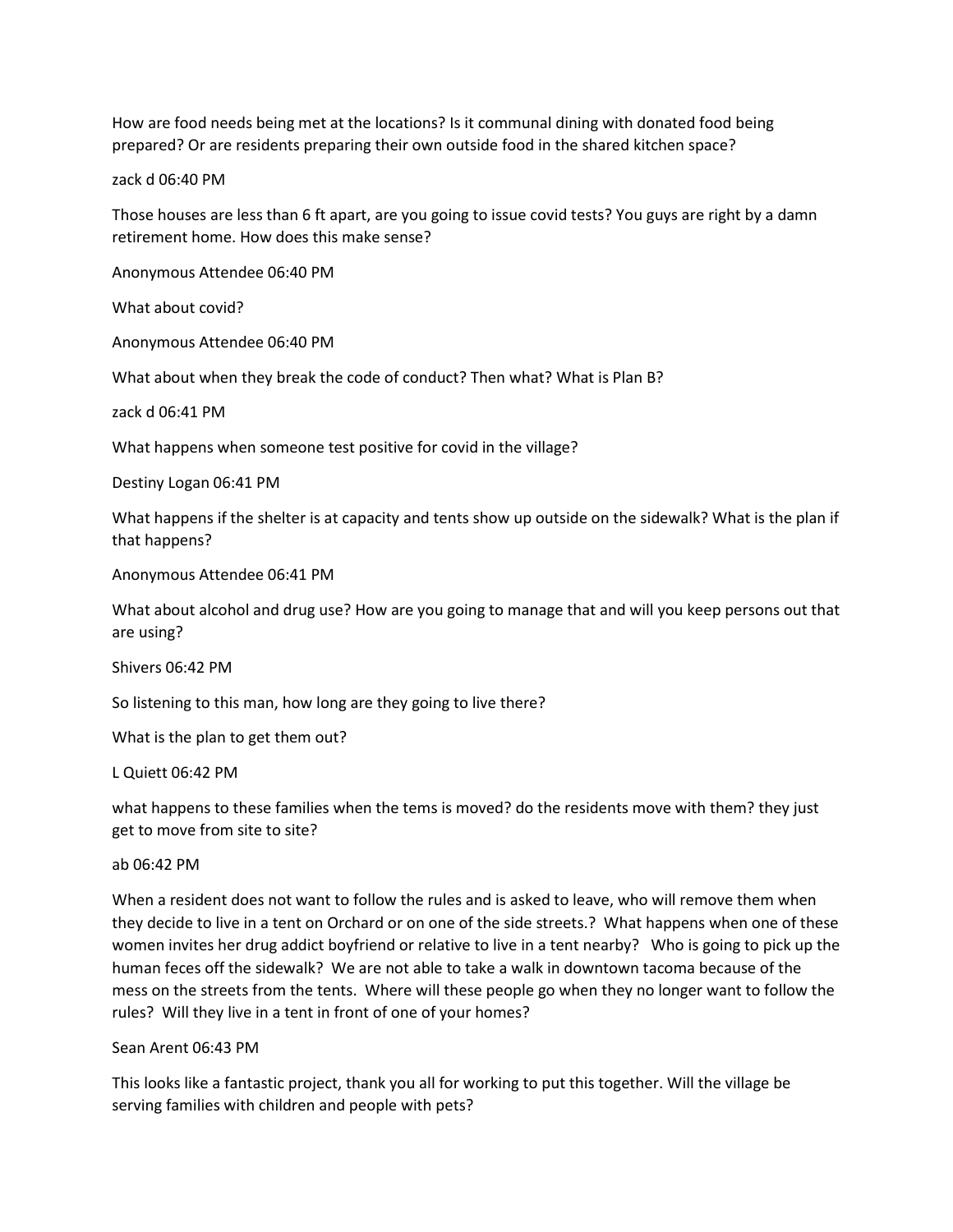James Montante 06:43 PM

If a resident doesn't comply with the code of conduct, what happens? If they are removed, where do they go? Is there a plan?

Anonymous Attendee 06:45 PM

what are the statistics for the puyallup ave location?

Molly 06:46 PM

If you have children staying in this microhome community, have you communicated with the school district that they may have an influx of students to those schools, so they are ready to support them? Are you providing WiFi onsite, so that children may attend school while we are remote?

Anonymous Attendee 06:47 PM

What will happen to the residents in 2023 when this proprosed shelter closes?

Anonymous Attendee 06:48 PM

Most churches tend to be non-profits for tax purposes. Is First Christian church a non-profit or is this business deal for profit?

Anonymous Attendee 06:48 PM

Is the church in financial trouble?

Anonymous Attendee 06:48 PM

What is the church being paid for monthly for having this? Is the chair in financial trouble?

Bill Berry 06:50 PM

I read the meeting minutes for the CAC teams for both shelter sites (MLK and McKinley) and saw concerns around pop up tents and loitering, what is being done to ensure that does not continue or carry over here?

Shella Peterson 06:51 PM

What is the appliation process? Where is the permanent housing oportunities for these families to move into?

Anonymous Attendee 06:52 PM

There are medical calls from the sounds of it. How many are drug related/overdose? Will there be recovery meetings on hand such as AA?

Anonymous Attendee 06:52 PM

What about their pets? Cars?

Mark and Heather 06:53 PM

Where is the other tiny house village located that Jo Davies is talking about?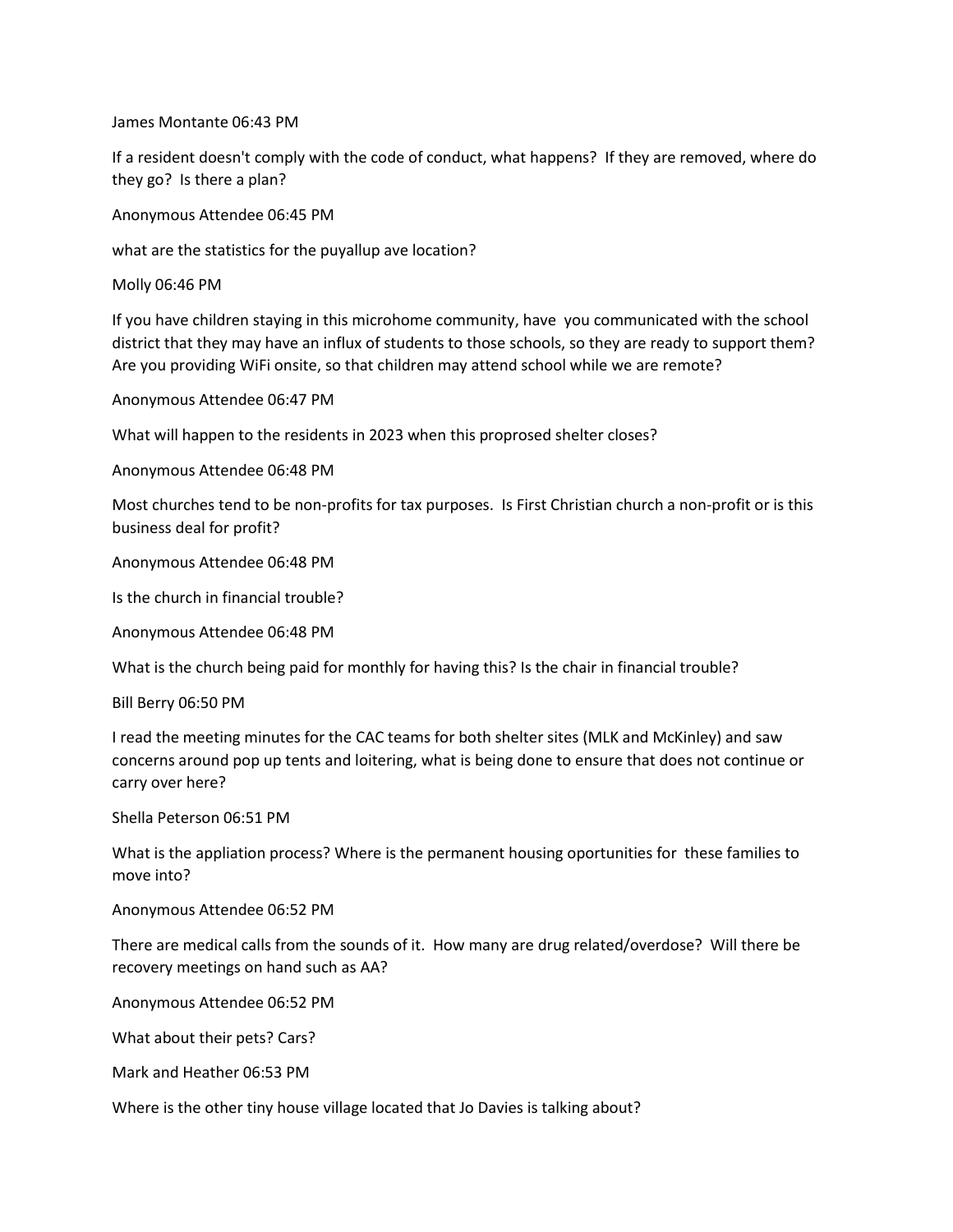Lisa Egloria 06:53 PM

Have the vulnerable adults who live directly behind this property been consulted about this? I hear about the 24 hour security, I would like to see your plan to address the inevitible when someone breaks your "Code of Conduct", Which I would also like to see. Is there transportation out of the encampment when the rules are not followed? What about those who are not approved but try to gain access anyway?

Shannon malley 06:56 PM

if problems arise will you shut it down??

Anonymous Attendee 06:56 PM

Will the church be paid for this site? Why?

Anonymous Attendee 06:57 PM

How much is the Church being paid?

Anonymous Attendee 06:57 PM

What is the application process for people wanting to live in the shelter?

Shannon malley 06:58 PM

how long will people be able to stay at the facility?

Anonymous Attendee 06:59 PM

Are residents recommended to attend church services?

Anonymous Attendee 07:00 PM

What is the screening process?

Anonymous Attendee 07:00 PM

What food services are offered for them? How are other means of rehabilitation offered?

Anonymous Attendee 07:00 PM

Is the church being paid by the city for this space?

Joe 07:02 PM

what background checks are part of the screening process?

Anonymous Attendee 07:03 PM

Will you require drug testing?

Charla Ojala 07:04 PM

Can you please address how you will be doing background checks when individuals may not have ID!??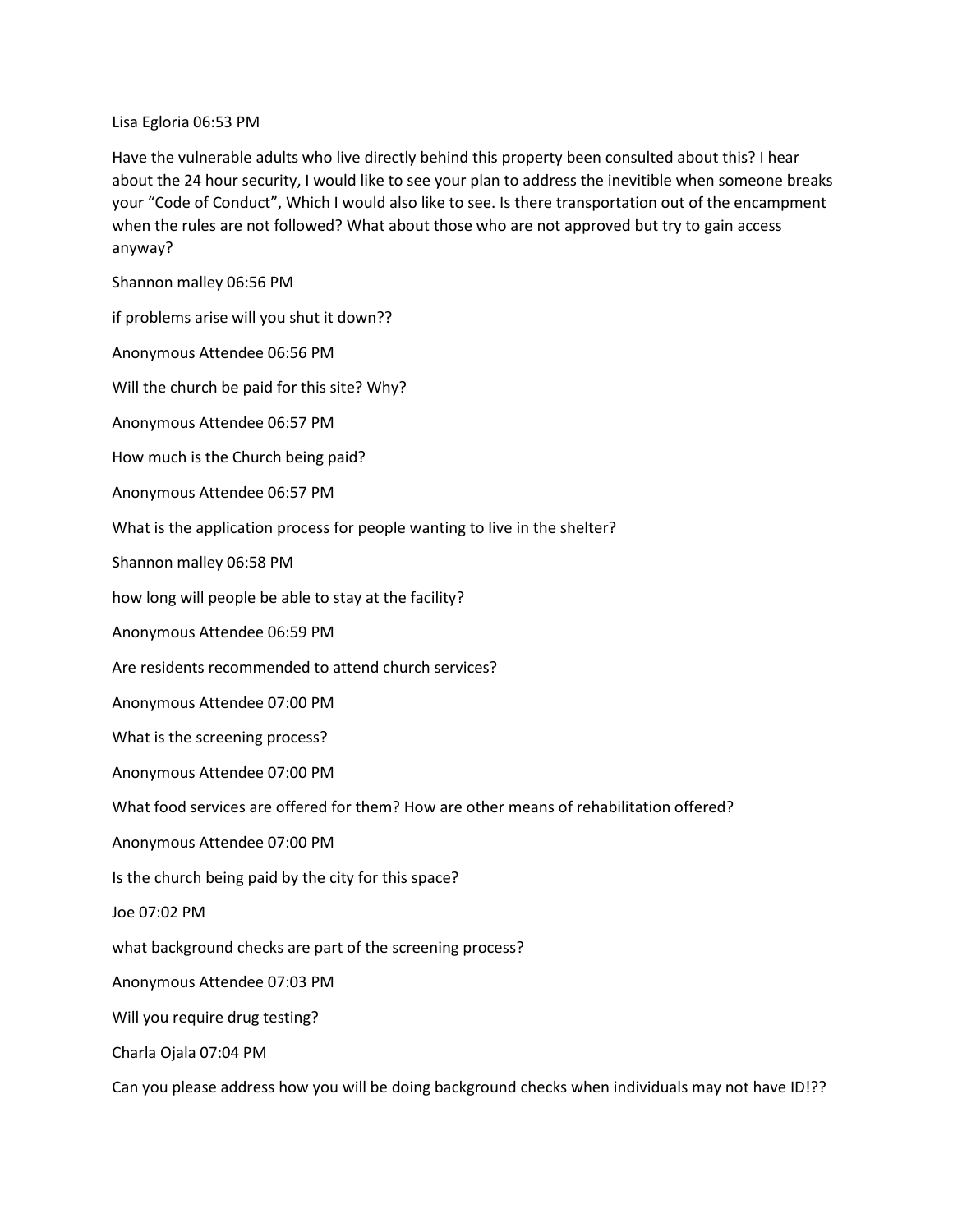Molly 07:04 PM

So, the agreement is that your community members do not use substances ON site, but they may offsite? That seems counter-intuitive.

Anonymous Attendee 07:04 PM

Are you going to implement a drug testing requirement

Michael 07:04 PM

How is this a non profit, the church is getting paid \$3000 a month. If TEMS is getting funded by state and federal grants, why is the church getting paid?

Anonymous Attendee 07:05 PM

do they have to work in order to live there??

Anonymous Attendee 07:05 PM

Who is paying for these onsite services?

Destiny Logan 07:06 PM

Who is staffed on site to help with services? Church staff or trained professionals?

Anonymous Attendee 07:07 PM

How much do those services "being brought to them" cost? Who will fund these services after all the grant money is expended?

Angie380868 07:07 PM

so all meals will be provided to the residents?

Anonymous Attendee 07:07 PM

What about if they do drugs off campus? Or come back drunk? Numerous indviduals have been seen in the past drunk or high and passed out in the green belt behind my house. How will that be stopped or addressed? We've tried contacting the city before in the past (long before COVID) but no responses have been received.

### 81617410031 07:07 PM

What if this does not work out for the nearby residents?? Will this so called village be shut down??

Angie380868 07:08 PM are security staff on site 24/7?? zack d 07:08 PM If they have cars where will they park? 81617410031 07:08 PM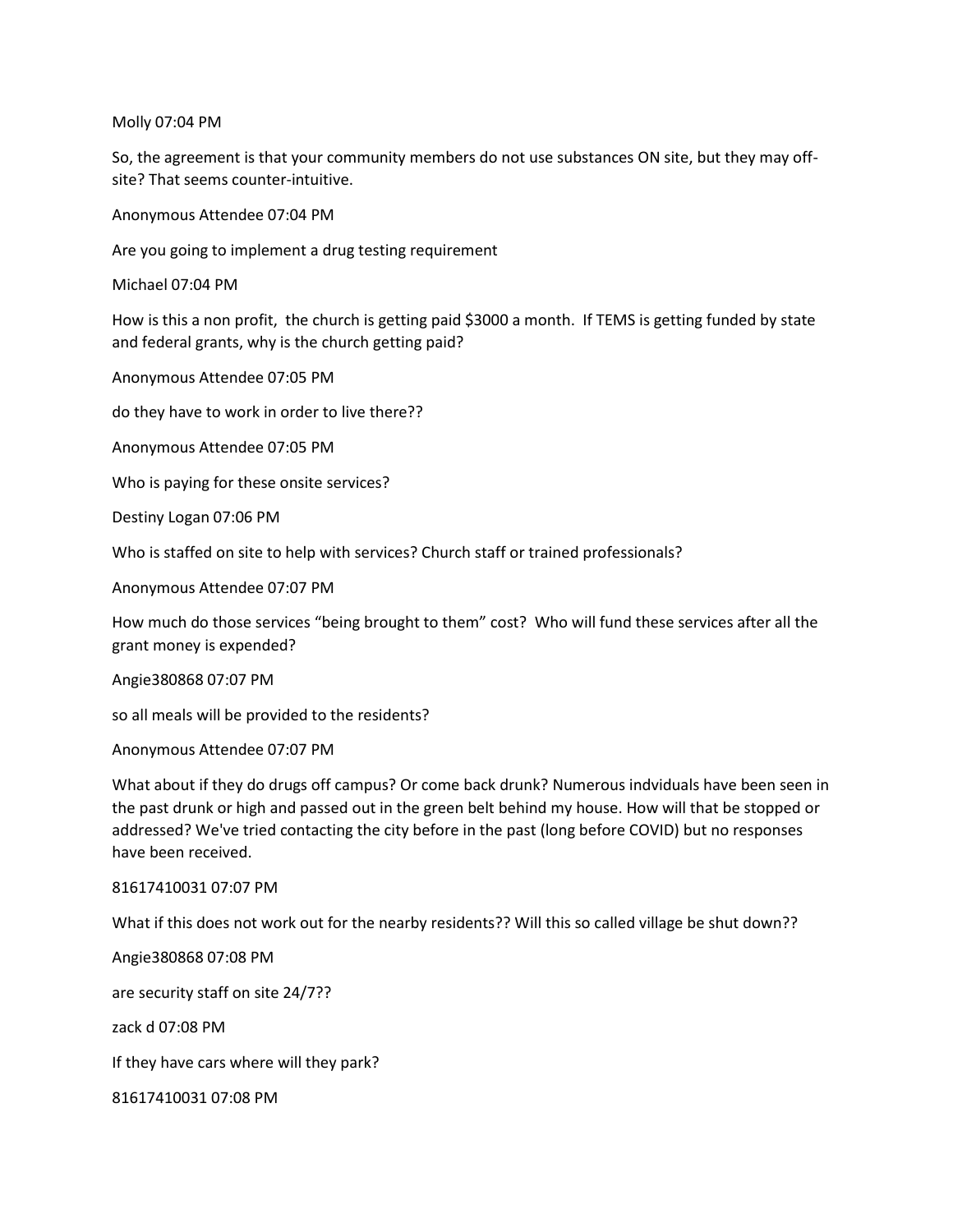If they have jobs why do they need free housing .. I work hard and I have no free housing !!!

Anonymous Attendee 07:09 PM

And what happens if the project fails?

Anonymous Attendee 07:09 PM

Can you please clarify the requirements for people to be accepted to this site?

Carla S. 07:10 PM

If a person is not allowed to enter the village becasue they are intoxicated or high, what happens to them? Would they be left to wander the area at night? Would the police be called? What is plan B?

Anonymous Attendee 07:12 PM

Where will they go after 3 years? Are they going to John Hines yard?

Randy 07:12 PM

What is build out costs and what is the operating costs for this project.

M.R. 07:14 PM

Homeless men as singles are not being served ?

Anonymous Attendee 07:15 PM

Does THA have Section 8 avaiable for these families?

Anonymous Attendee 07:15 PM

Since THA is a partner will they offer a housing voucher?

Anonymous Attendee 07:16 PM

Will there be background checks?

Anonymous Attendee 07:16 PM

What kind of background checks will they do and what is the scale they use?

M.R. 07:17 PM

PETS ? How can you possible handle pets... food and poo ?

Destiny Logan 07:17 PM

Are background checks just for WA state? Or nationwide?

Anonymous Attendee 07:17 PM

Since THA is a partner agency will they offer housing vouchers to these families?

Lisa Egloria 07:18 PM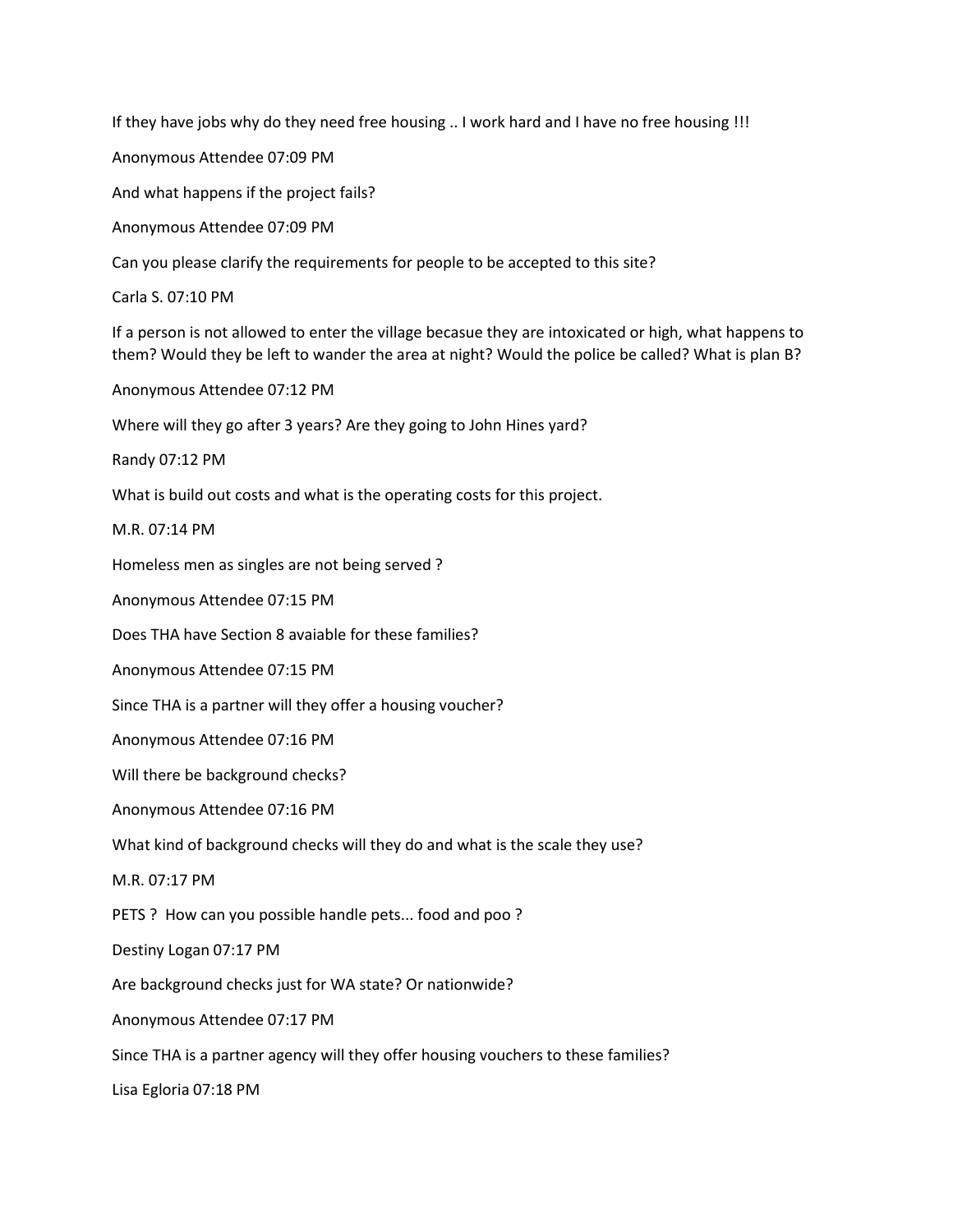You say in some instances where code of conduct is violated that they would be required to leave the facility. Are they just turned out on to the street with no transportation, angry, and then be a risk to neighbors?

### Andrea 07:18 PM

Given the high demand for the micro homes, how are you selecting residents? You have metioned families, single women and couples are the first criteria but otherwise how will you prioritize applicants?

scott68 07:19 PM

will this be limited to only former washington state residents so we dont get FIELD OF DREAMS!

M.R. 07:19 PM

When will you be accepting reservations ?

Lori Kampfe 07:20 PM

In your experiences with the other site, when a resident misses curfew, where do they go? Has it been the other site's experience that the resident loiters within a few blocks of the Village?

### Michael 07:20 PM

While security sounds good within the facility. But, how will LIHI, the Church, or the City provide security within in 1 to 6 block radius of the TEMS sight?

M.R. 07:21 PM

What are your plans for July 2023 ? Are these shelters portable ?

M.R. 07:22 PM

Is there parking for residence's vehicles ?

Anonymous Attendee 07:22 PM

How will you find the residents?

Anonymous Attendee 07:25 PM

If the church is trying to be a "good neighbor" then why are they accepting paymnent ?

Jeremy Hammar 07:27 PM

Another follow-up, now that you have clarified that the housing will include children (thank you!). Is there contact with the Tacoma Public School system to ensure that kids are getting services as quickly as possible? Is there a plan for ensuring wifi access for children during this covid time? Is there a plan LIHI has in place to make sure that social emotional support and groups are provided for kids and not just adults?

M.R. 07:27 PM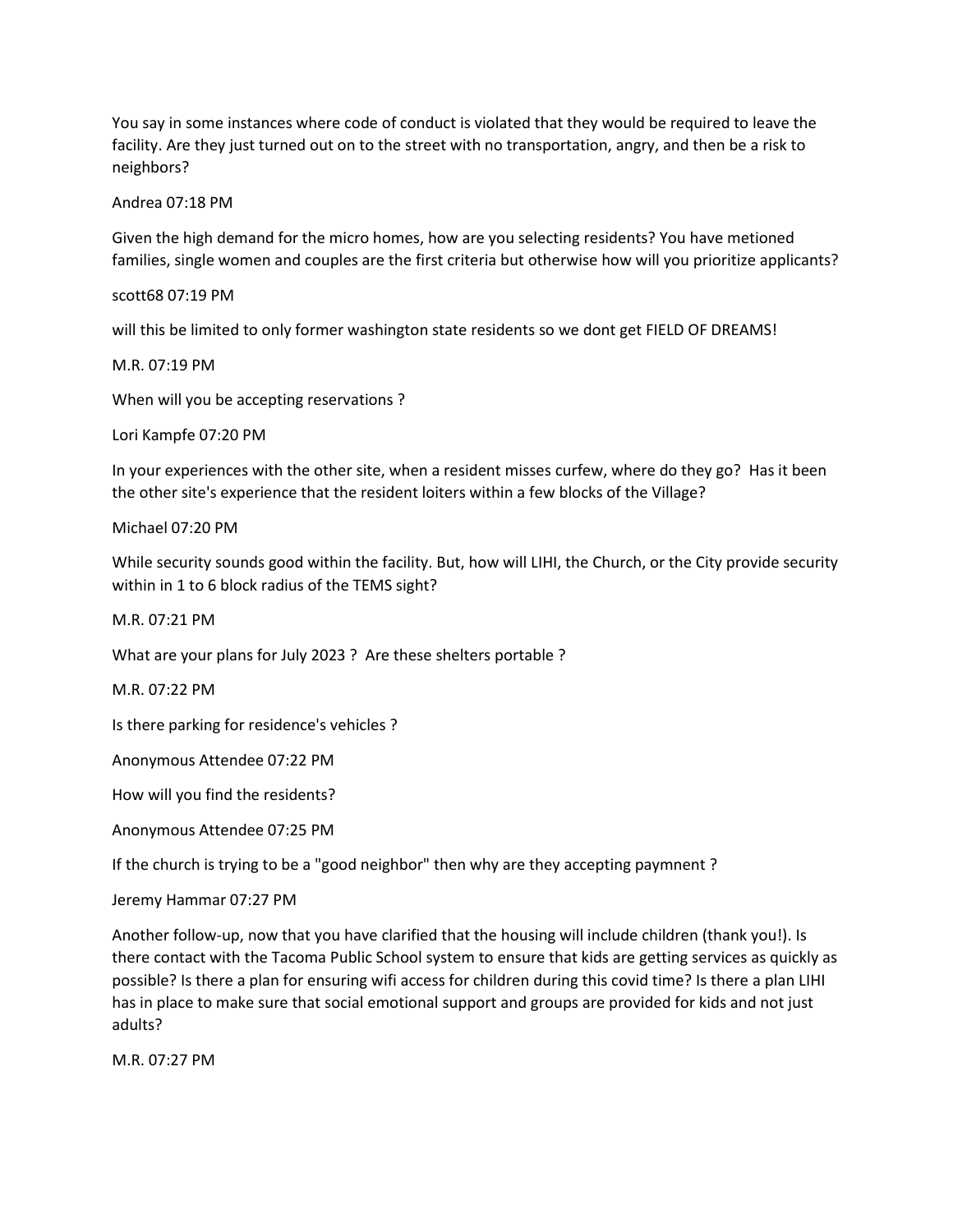Why is the Church's charity being compensated at all ? Those funds could go further to serve this project

citizen 07:28 PM

Why are you paying the church for the location if they offered it to the City to use for this purpose? This seems like a waste of public, state and federal funds.

Anonymous Attendee 07:29 PM

Are gay couples allowed to stay in the encampment?

F5 Talent Acquisition 07:31 PM

The apartments across from the church, what will happen to them?

Anonymous Attendee

What are the criteria for admission to this micro shelter site? What is the code of conduct that must be followed once admitted?

John Skaggs

Will the "Villagers" get bus passes, so they can get to other social services, job interviews, jobs, etc.?

#### Anonymous Attendee

Is there room for bicycle parking? shopping cart parking ? car parking?

Anonymous Attendee

Looking at the site map, one hygiene facility for 60 residents, do you think that is adequate? feasible?

### **SITE IDENTIFICATION AND SET**

Jeremy Hammar 06:04 PM

Can you expand on the permitting process for this proposal, given the fact that it is in a residential zoning district that would typically require a Conditional Use Permit?

Anonymous Attendee 06:05 PM

There is housing and downtown in tacoma on 24th avenue and the crime and drug use is off charts. Why are you now selecting to expose the community in this manner?

Anonymous Attendee 06:08 PM

What are the laws surrounding being so close to a school? Are you using the "emergency declaration" to get around these laws?

Anonymous Attendee 06:09 PM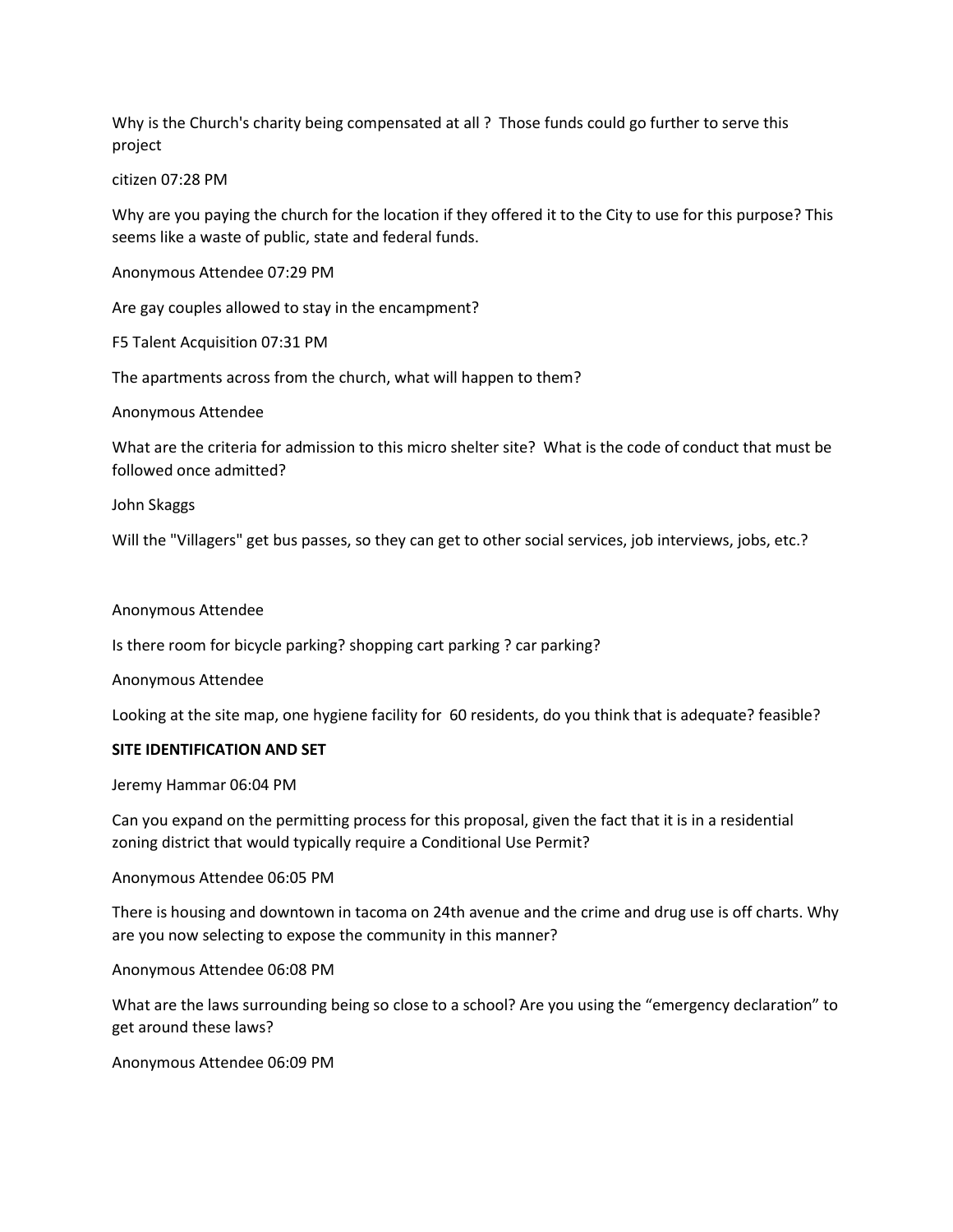There isn't any support with the burglaries and these are not families moving in, but supported drug addicts. How you will fix the excessive drug use which will now flood the community further?

# Bill Berry 06:11 PM

Neighborhood and community services addressed the concern around proximity to schools by stating that because of the emergency initiative these requirements are not needed to be met. Does that mean if this proposal did not fall under the emergency initiative this location would not meet requirements?

# Kathleen Campbell 06:12 PM

There was a K-Mart store on 6th Ave near Orchard St also, and the lot has been unused for at least two years. Is there any option for this space to be converted to permanent housing for young adults or others? With the bus line to TCC and other points that runs up and down 6th Ave, I am wondering if the city has had any conversations about that unused space. We need more affordable housing in Tacoma.

### Anonymous Attendee 06:12 PM

The 1421 Puyallup Ave is a protected drug location. Why here and have you thought of altenrative locations?

# BrianG 06:15 PM

How was the location at 602 N Orchard selected?

# Anonymous Attendee 06:18 PM

Are tax paying homeowners going to get any type of property tax reductions since our neighborhood will now be an undesirable area to live?

### Anonymous Attendee 06:25 PM

This question isn't whether or not we need to support our homeless community, we obviously do. My question is: is this the best location considering that you have 2 elementary schools and a high school in the vicinity of these microhomes? How do you plan to ensure safety to the children in this community?

### Anonymous Attendee 06:25 PM

Why does it have to be at this location? If safety is an issue, then why not move out further in rural/suburban areas?

### Charlene 06:25 PM

Why this paticular lcoation? Ive worked on the hilltop for 15 years. These last few months its been completley devastating. When I drive home 6th ave and 12th it does not seem as critical as the hilltop. Why not open a location were there is a HUGE need?

### Anonymous Attendee 06:26 PM

with the city having layoffs and budget crunches, has the COT thought about putting this on city property?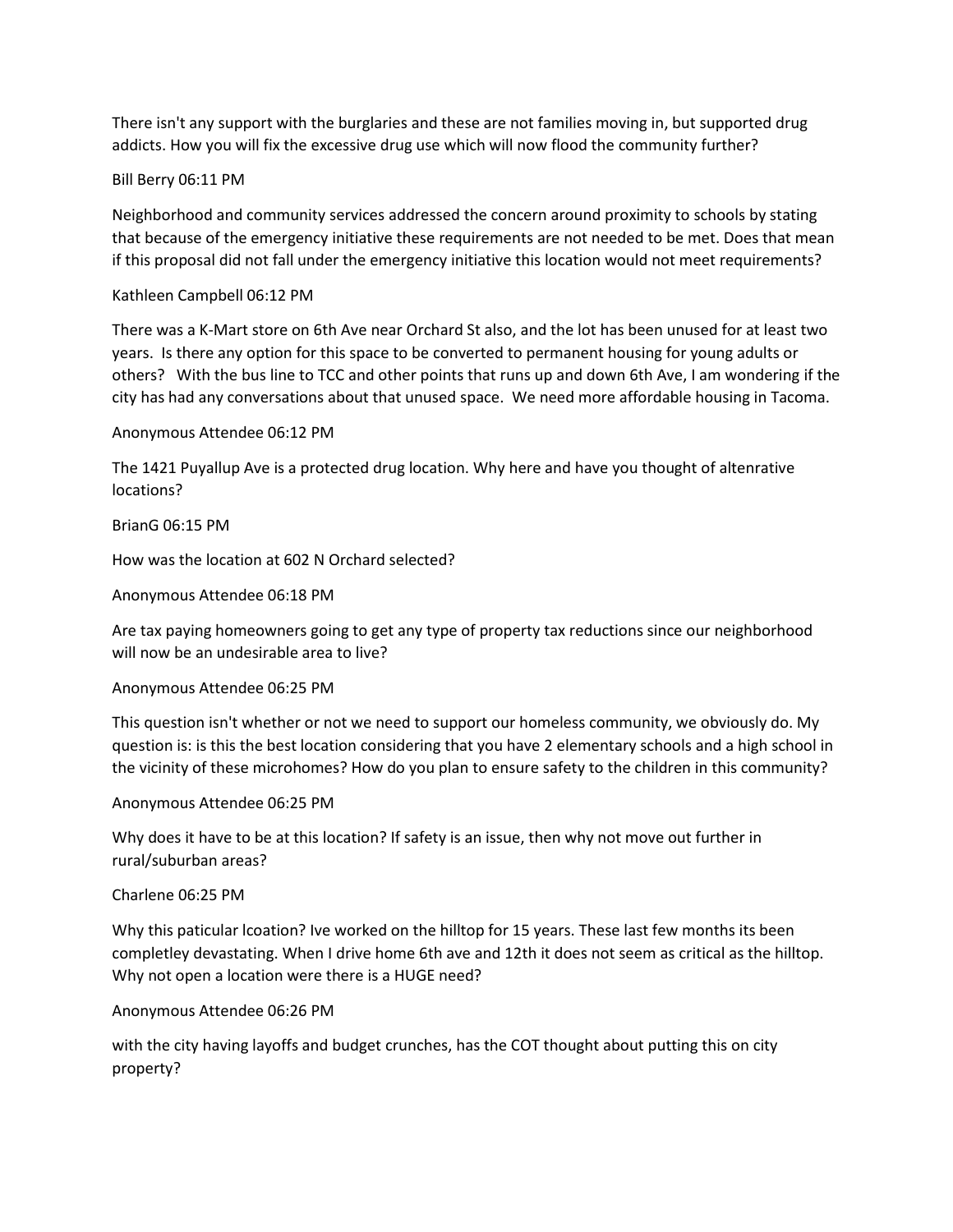Anonymous Attendee 06:28 PM

Why this particular location? It seems close to the middle school, away from stores, and away from other services. It's at least near a bus line, but that's the only thing that its by. Are there food banks or other resources going to be put in?

Anonymous Attendee 06:30 PM

What information or studies were used in selecting this proposed site?

zack d 06:30 PM

Why not use the k-mart that has been abandoned for years? This makes no sense

Anonymous Attendee 06:32 PM

Why did't the city make Puget Sound hospital into a lowwincome housing project instead of a multi million dollar project for a new city hall.

Anonymous Attendee 06:35 PM

What other areas were considered, and why was this area chosen over the others?

Anonymous Attendee 06:36 PM

While this is on a main road, and people need access to bus lines, why are you putting this in a residential area?

Anonymous Attendee 06:36 PM

The hilltop has a much greater need. There are several empty locations and lots and a lightrail coming. Why 6th Ave?

Randy 06:37 PM

I wouldn't call a 8' x 12' garden shed a home or a place that I would want to stay in. Why not build these garden shed homes in a place like at the old South Tacoma airport.

M.R. 06:38 PM

Does not the City of Tacoma have surplus lots and lands currently available ?

Anonymous Attendee 06:39 PM

Where are the other proposed locations? This can't be the only option

Anonymous Attendee 06:49 PM

Who is paying for this?

Anonymous Attendee 06:49 PM

Why did this only last on the hilltop 7 months and you want this on 6th Ave for 3 years?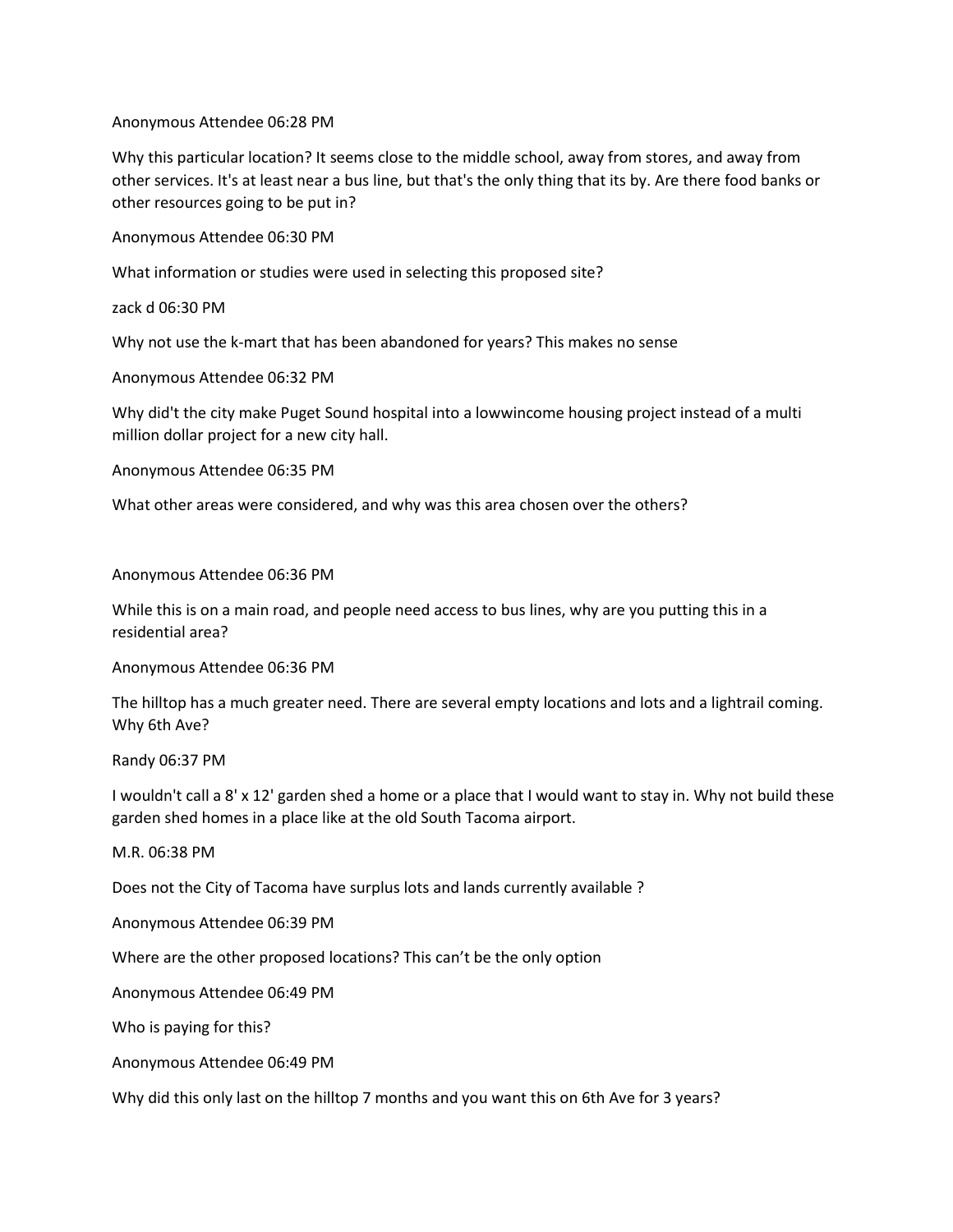Anonymous Attendee 06:55 PM

Is there a donation to prevent this from happening?

Anonymous Attendee 06:55 PM

The Eastisde pay 1500.00 aprox yearly in property taxes...6th Ave pays 4k yearly. Will you lower our property taxes?

Michael 06:56 PM

It was mentioned that other sights were investigated? What sights What about north of Swan Park? South of Tacoma Power west of railroad tracks

Michael 06:57 PM

What about behind Remann Hall? Inspiration Bible Church? or on South 8th and Mildred

Anonymous Attendee 06:58 PM

How many active members are at the church? Did they get to vote on offering the property?

Anonymous Attendee 07:01 PM

How can you be sure this place will be gone in july when others have been extended multipul times?

Tanya Headrick 07:02 PM

Why can't this be done in a different location? This is just a bad loaction and the housing property values will drop…

Anonymous Attendee 07:02 PM

What meeting took place to vote on this

Anonymous Attendee 07:02 PM

Are homosexual couples allowed to stay?

Anonymous Attendee 07:03 PM

Why not use city property and save that \$?

Anonymous Attendee 07:03 PM

Was the former Kmart lot considered?

Anonymous Attendee 07:04 PM

How many other sites were reviewed prior to selecting 6th and Orchard? Tacoma is a large city with better options other than a residential neighbor with schools and senior housing

Anonymous Attendee 07:10 PM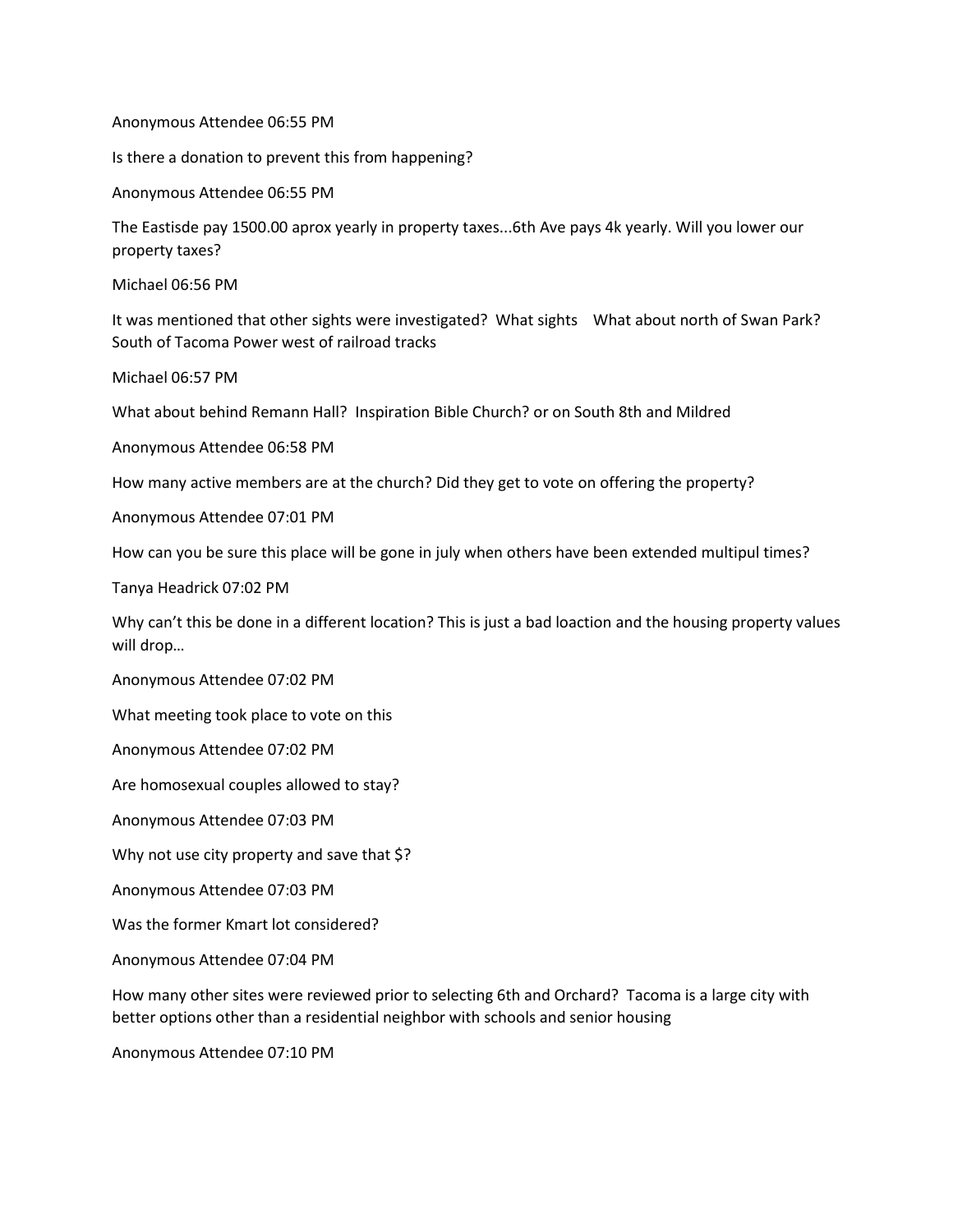The lease covers  $\sim$ \$90k over 2 years. The total cost is said to be \$1.9mil. How are funds exactly being allocated?

Anonymous Attendee 07:12 PM

6th Ave is going downhill RAPIDLY. Crime has greatly increased and stores are closing. When there are stonger sites with better services better used to suite the unsheltered needs. Why not put this in a location were the guests have a better chance of becoming housed?

M.R. 07:24 PM

How large is the church's property ? Acres ? Woods ?

joshua boyt 07:29 PM

How is the property zoned in order to handle this housing? Even though it is private property, how can this type of housing be established in a property otherwise zoned?

Anonymous Attendee 07:31 PM

You said the vote to move forward is Oct 20th, but who is voting? Who gets to decide? Seems like its already a done deal.

Alison 07:33 PM

This proposed site is within 1000 feet of Remann Hall and within 1000 feet of Wilson High. What other sites have been considered?

adam

Cant we suggest a better area for this? like a Business district were adults are not a residential area were kids are?

adam

Can i recommend the Recently closed safeway grocery store on 6th ave. Maybe reach out to property management?

adam

there are no grocery stores in proximity anymore since safeway recently closed. why is this a good sight?

adam

Why not do this in a Business District not a Residential Area???????????

Anonymous Attendee

As the others are saying i will ask, why this site not a site thats in a business district?

adam

can't they find a location downtown for this in a business district? not a Residential area where kids are?????????????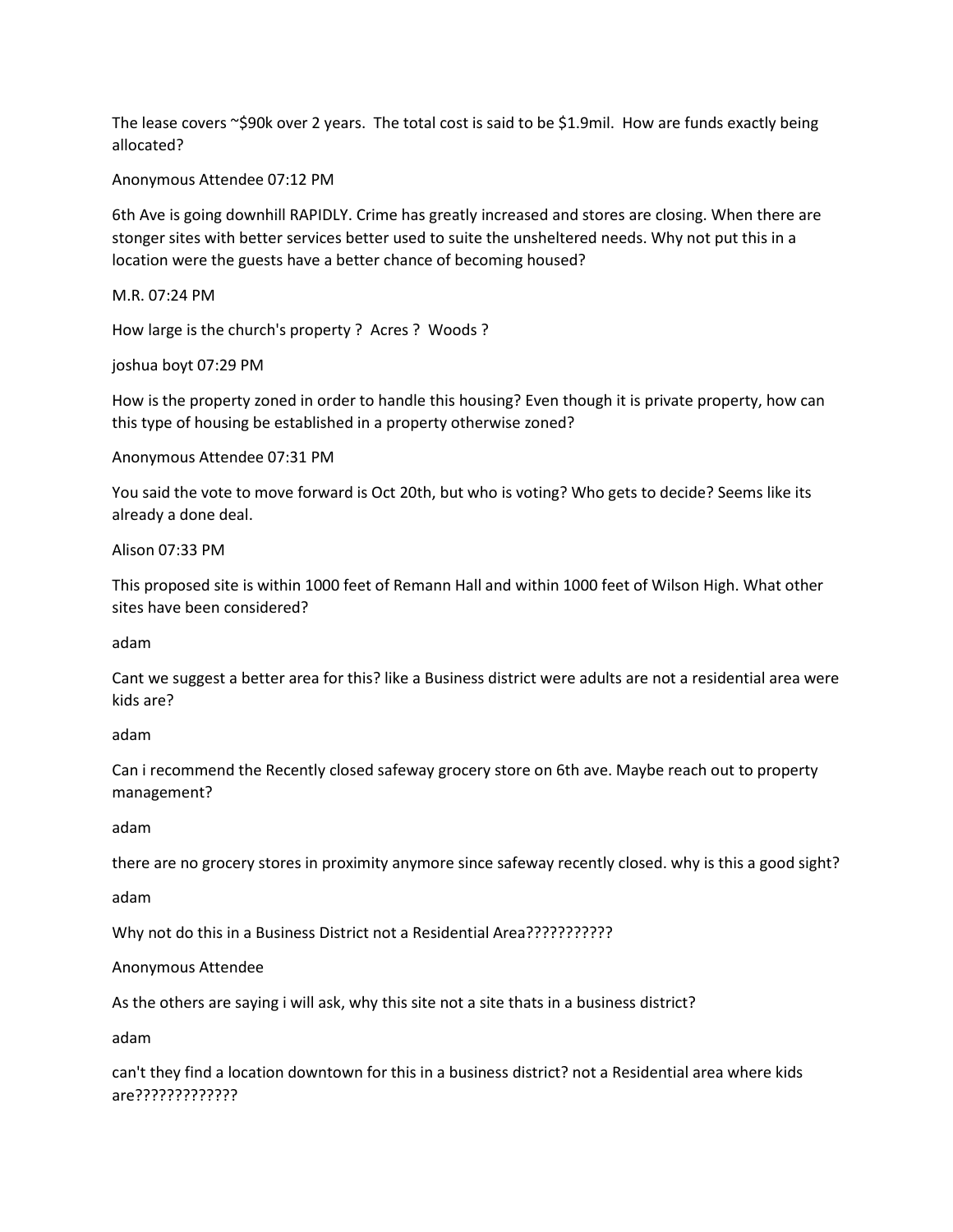# **Comments without Questions**

### Randy 06:15 PM

I see no benifit to the those of us who live in the generl area around the proposed compound. Everyone I've talked to feels that this is nothing more than a money grab by the church and by LIHI. If the church is serious about helpping the homeless then they'd do this at no charge and not lease to propert to LIHI for \$3000 a month.

### Shivers 06:15 PM

I cannot express how frustrating it is that you all can speak and we are not able to.

### Bill Berry 06:17 PM

Allyson, thank you for addressing the calls and what they were for and the COVID impact. You stated in an email to me that one was also related to found drug paraphernalia at the MLK site. Maybe I missed it but I don't believe I heard you mention that and I believe it's important and pertinent for transparency.

# Shivers 06:18 PM

There are many different ideas we could try other than this particular project.

For instance, currently our hotels and motels are struggling during this pandemic. We could partner with them in some way to help their bottom line, helping save businesses in tacoma, while helping provide temporary shelter for some of the homeless who we can see transitioning out of the temporary shelter and back into mainstream society.

Randy 06:18 PM

I feel like this his been in the works for a long time. The church voted to proceed with this project on June 28th so it's been in the works for sometime.

Tanya Headrick 06:22 PM

with the drug use and the school right around the corner this concerns me greatly

Randy 06:24 PM

Barbara, this isn't going to help the homeless problem it's going to enable the problem and it will grow. The problem is that housing is in tacoma is sky high.

ecook 06:24 PM

I think as residents of this area should band together and file a suit against this city

Tanya Headrick 06:25 PM

if this was just for families with children it would make sense…but the struggle of addiction is real and this is not helpful

Shivers 06:25 PM

I understand we already have one of these lihi setups on McKinley.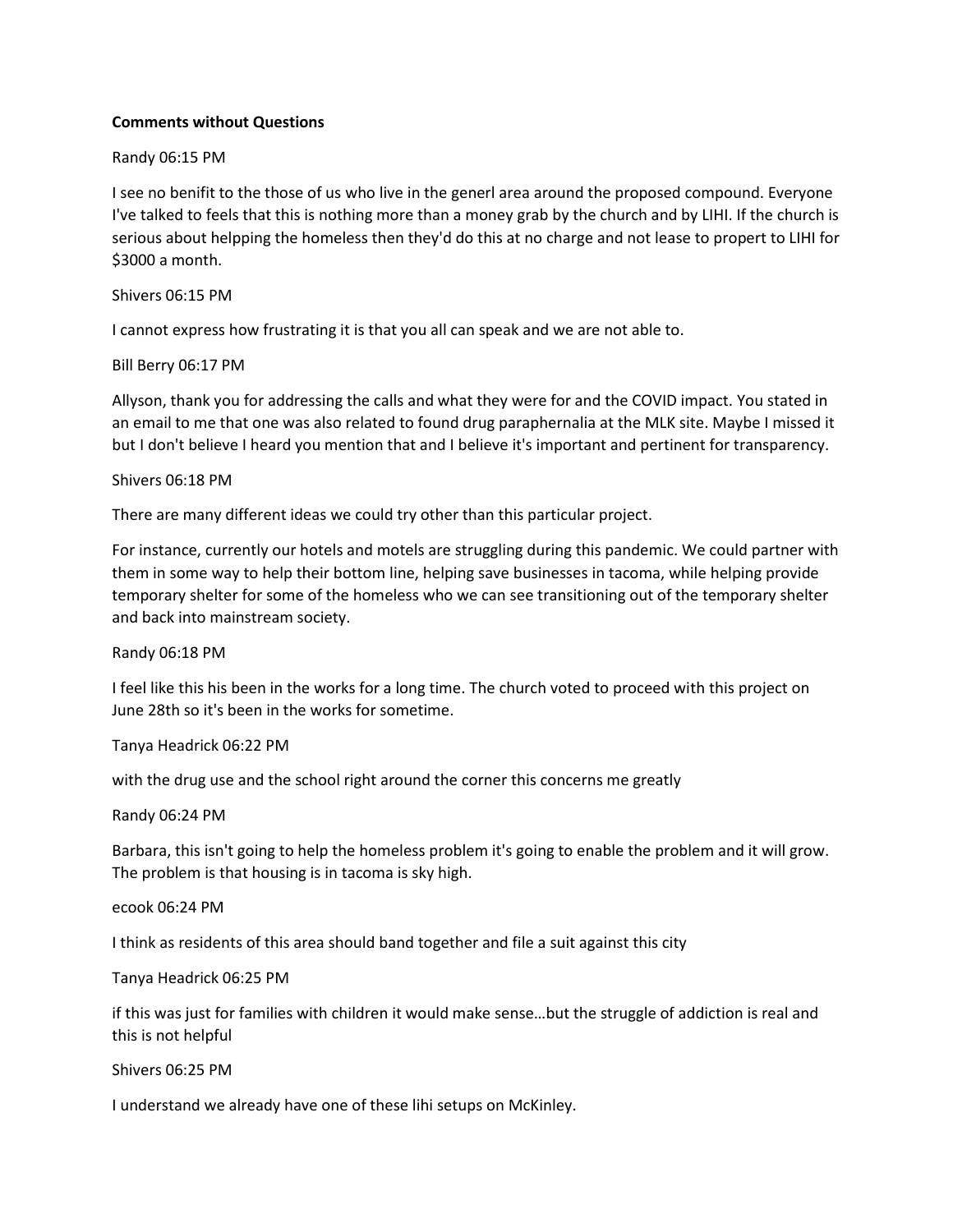This lihi idea seemed to start in seattle. I do not believe seattle has well managed the mentally ill, drug addicted homeless folks successfully.

I'm looking for leadership in this area. Leadership for a new direction and way of figuring this out.

# Melisa Ziegler 06:26 PM

The phrasing on the postcard you sent out about the purpose of this meeting was concerning to me. The options were to attend as an opportunity to "ask questions, voice concerns, and get more information." It seemed to set the tone that there should be something wrong with this encampment vs set the tone that we should be proud and excited that our community is caring for one another by offering this encampment. I am glad this opportunity is coming to our neighborhood and appreciate your efforts!

# Anonymous Attendee 06:28 PM

This is a statement by someone near another site. "The stuff that goes on over ther at night-I mean there's yelling and screaming and people cussing each other out, threatening each other. It's pretty crazy." said Cline. We've had break-ins throughout the neighborhood all the way down Sprague. People coming, busting into houses, getting money and they're running back to the homeless camp"

# ecook 06:29 PM

there are plenty of building empty sitting being ran sack that would make great housing

# brian headrick 06:30 PM

The pastor of the church mentioned it is motivated to help its neighbors. As we speak righ not the church property is not a help to us as neighbors. The backside of the church is a ceaspool of disease. It is a football field size area of used needles, feceses, garbag, spray paint, broken fenses and rats spread all through out the back. As we speak. We are talking about bringing more homeless to an area we are not even addressing the needs of our community. The homeless need help but so does our community. I dont understand why we are allowing this open field to be such ceaspool of diseas and we are not even dealing with that.

# Anonymous Attendee 06:30 PM

how will Covid19 be handled in the camp.

Anonymous Attendee 06:30 PM

It is NOT okay that we did not get a say!!!

Anonymous Attendee 06:31 PM

"we havea to stop. We have to litterally hold these people accountable. I'm sorry you're homeless, but that does not mean you're not accountable for society's laws. You do not have the right to do whatever you want and say oh I'm homeless! Poor me! said BIngham

brian headrick 06:32 PM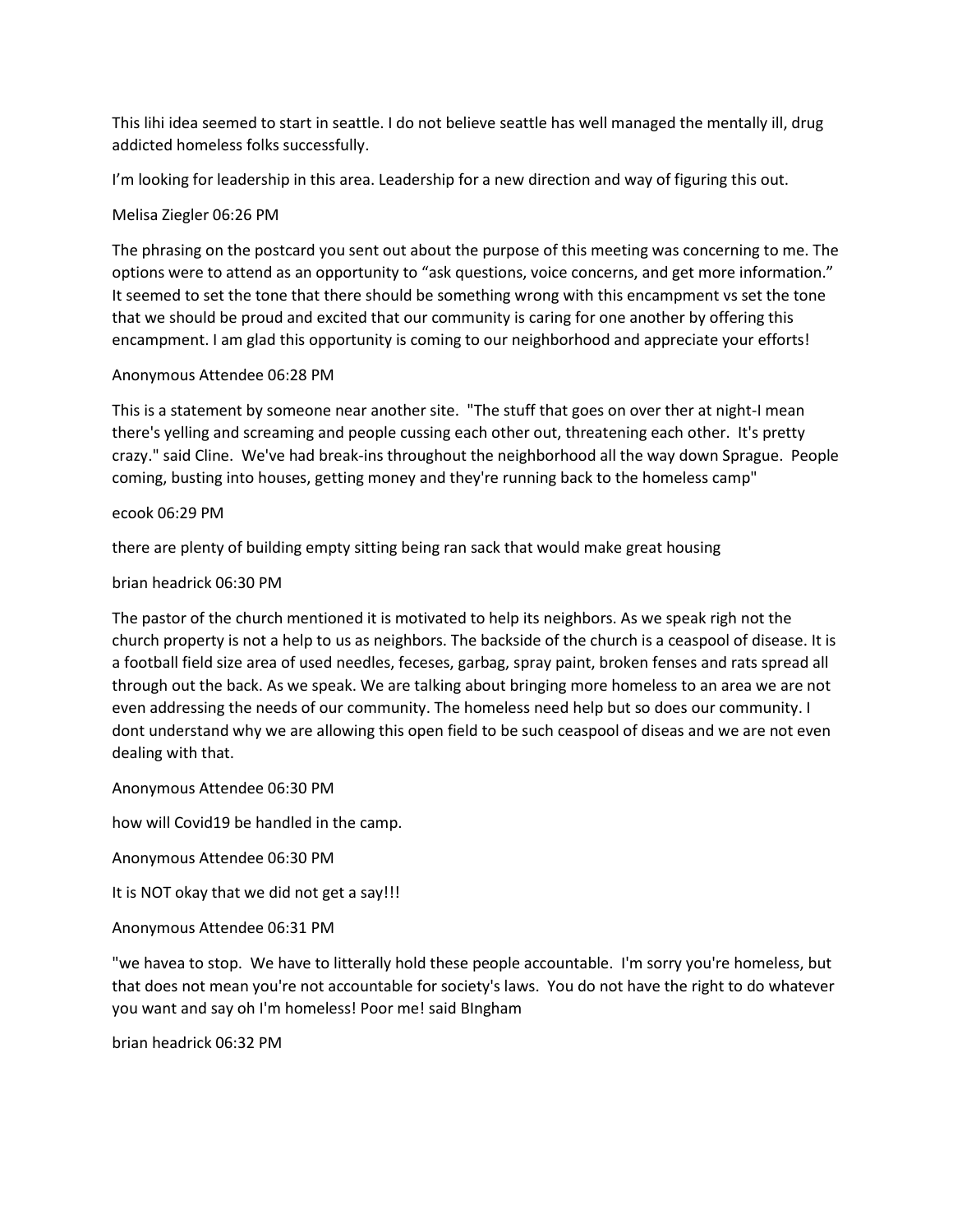secondly we have a daughter who works right across the street as is dealing with trying to work in an area that is becoming more and more unsafe as it is. Again helping our community means helping all our community. There are other options in this city.

Shivers 06:33 PM

Because of the ongoing pandemic I do not feel I have been heard about this or had the opportunity to be heard which I would have in non pandemic times.

I am not satisfied with this. I think the city has not met its burden of hearing and representing the community during the pandemic with its meetings. You see and hear each other and only those you allow to be on audio or video.

Anonymous Attendee 06:34 PM

Seems like the local home owners have absolutely no say in this.

brian headrick 06:34 PM

I will also say that we live on the south side of 6th and have a young man that goes to Wilson. Their are a mass amount of kids that pass by this site, Although kids are not in class it has to be a concern to put this village right in the heart of high school kids who will eventually go back to school. It is unacceptable to meld the two together when it in not neccesary.

Anonymous Attendee 06:35 PM

Don't even mention Seattle, Seattle is a cesspole

zack d 06:35 PM

This is just a way for the church to get money. For people who ACTUALLY LIVE near this location we are not benefiting at all

Zach 06:35 PM

I don't remember voting for this and feel it should be voted on!

Pete Kauffman 06:35 PM

I dont want i will not support it

you are encourging people to move to WA state and live for free

Quit giving lazy people excuses to not work

Anonymous Attendee 06:54 PM

6th to 11th Shirley was hit last night with someone going through over 30 of cars.

Marsha Sparks 06:36 PM

I do not disagree with the homeless problem. I disagree with your proposed site. This is basically a gateway to the North End which is much different than the East Side or MLK locations.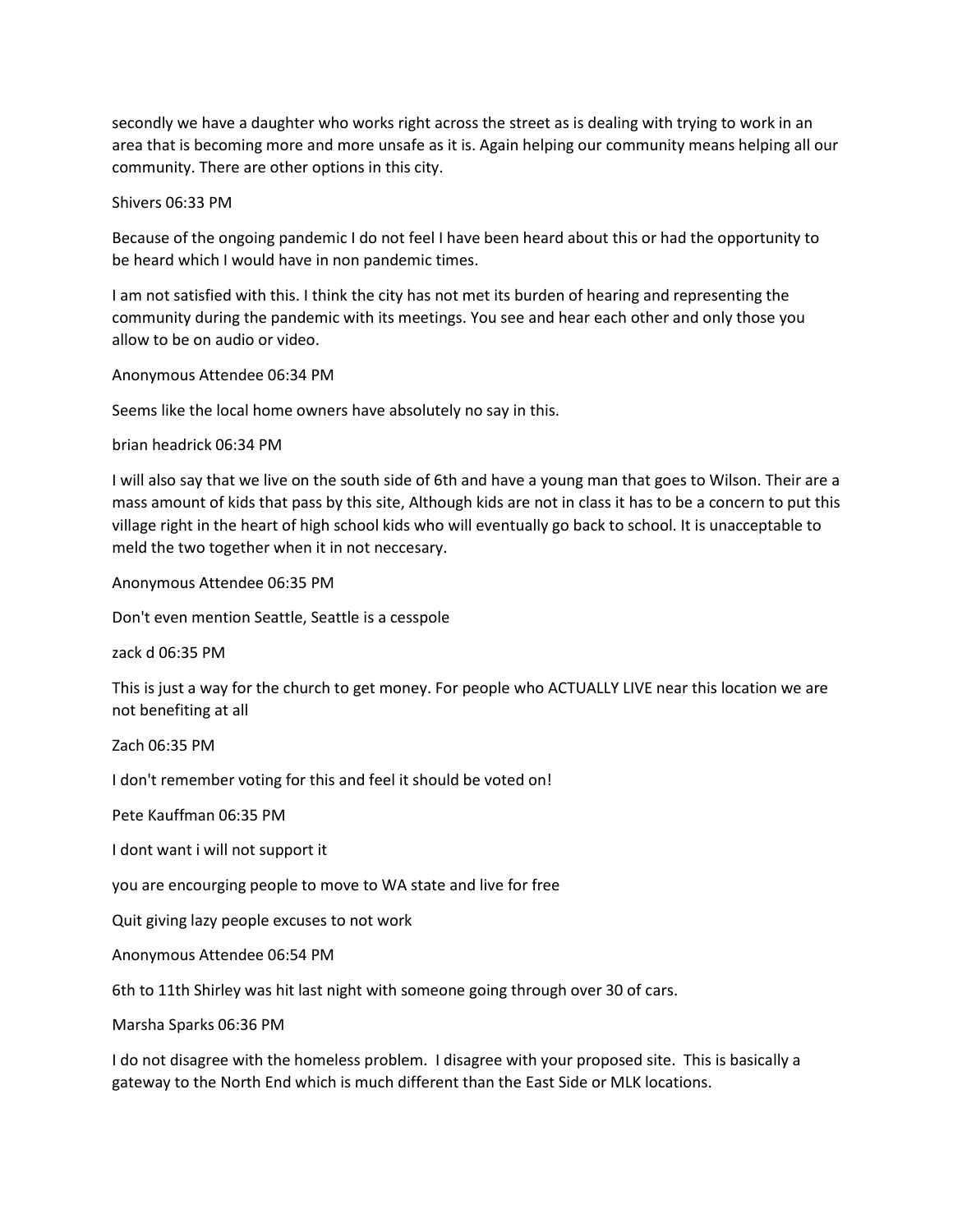Charla Ojala 06:36 PM

% is NOT a success

30 brian headrick 06:37 PM

We also purchased our house in this community a block away, we came to be part of solutions. We work with our neighbors, we address cars that dont belong, we are spending money to upgrade our home and be a blessing to our community. This is not a question of whether tiny homes are of value, they are. But this is a poor site with some many homes, businesses and high school right around it.

Anonymous Attendee 06:37 PM

I agree we need to house the homeless, however I live with my family and young children directly behind the proposed site, we have had numerous vagrants come over our fence into our yard, we have experienced theft from our shed. I have had agressive conversations with these people, I understand security cannot is not going to be available 24-7, but what do we do when enough is enough? I am not saying the homeless people will do anything, but the already vagrant people will swarm to this area and cause continued problems.

Pete Kauffman 06:38 PM

I think its wrong to not let us vote on this first

brian headrick 06:39 PM

we are dealing with more crime in the blocks around the church already. Car break ins, theft from our homes, trash piles being left behind. We are not dealing with any of this but adding more challenges.

Anonymous Attendee 06:39 PM

I agree with Adam, this is a RESIDENTIAL area, I AM NOT FOR THIS AT ALL

Colin DeForrest 06:39 PM

I would highly recommend anyone with concerns over this site going into their neighborhood or community to do some research into other LIHI sites. They are simply successful in every location. LIHI is the gold standard for this temporary shelter intervention. In short time, the community will embrace this site as a vital part of the community.

#### Carla S. 06:40 PM

We became a Safe Streets neighborhood 3 years ago when our neighborhood experienced increased property crime largely from those who were and are still living along the Scott Pierson trail. I am concerned that property crime will again increase. Drug use has been prevelant in tiny house villages. I did not realize that this has already been approved and I had just received a postcard for this meeting this past week. Please address my concerns.

Tanya Headrick 06:41 PM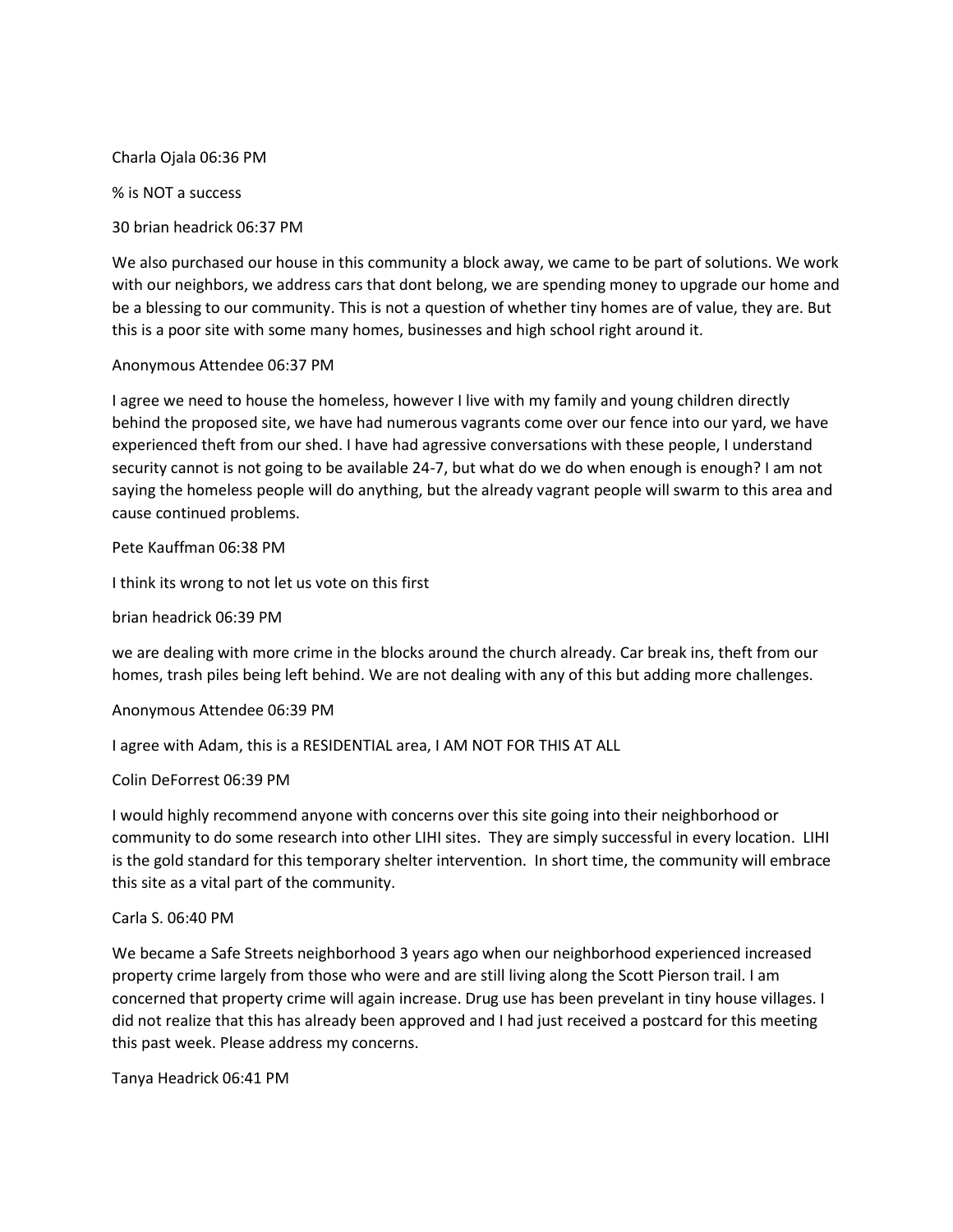The village is great! Just a different location would be better…

Anonymous Attendee 06:42 PM

All of the neighbours that I've talked are pissed off that the city and church are movong ahead with this project. The church property is not the place for this compound.

Marsha Sparks 06:42 PM

This seems to be a done deal. Yet we did not get any information until a small postcard arrived in the mail on 10/4/20.

Shane 06:42 PM

It seems that the City Council has already decided on this without any community involvement. This is like a sales pitch….

Melissa McCarthy 06:42 PM

I live within a mile of the proposed site and I want to wholeheartedly express my support for this project. Thank you for providing a path to housing for those that aren't able to provide that path for themselves.

### Anonymous Attendee 06:43 PM

I guess none of our questions are going to be addressed, and it seems like it doesn't matter. They have already made the decision without any input from local homeowners that this is going to directly effect. This meeting is just for them to meet a requirement to inform us of it.

Anonymous Attendee 06:43 PM

Again - are the Q&A questions being filtered? I don't think all the voices are being heard - which has been my experience with this whole project.

Pete Kauffman 06:45 PM

I have heard enough

get to the Q&A

Molly 06:47 PM

If you don't answer our question here, I strongly recommend that you compile them into a document and send that document to your constituents.

Anonymous Attendee 06:47 PM

Kristin Ely, What Facilities, that is a lie... There are no medical or social facilities available in the area. So the church is MAKING MONEY on it! There is the bottom line, if they were so generous why aren't they donating it? So the rest of us just have to suck it up. How am I , as a homeowner going to be compensated.

Shannon malley 06:48 PM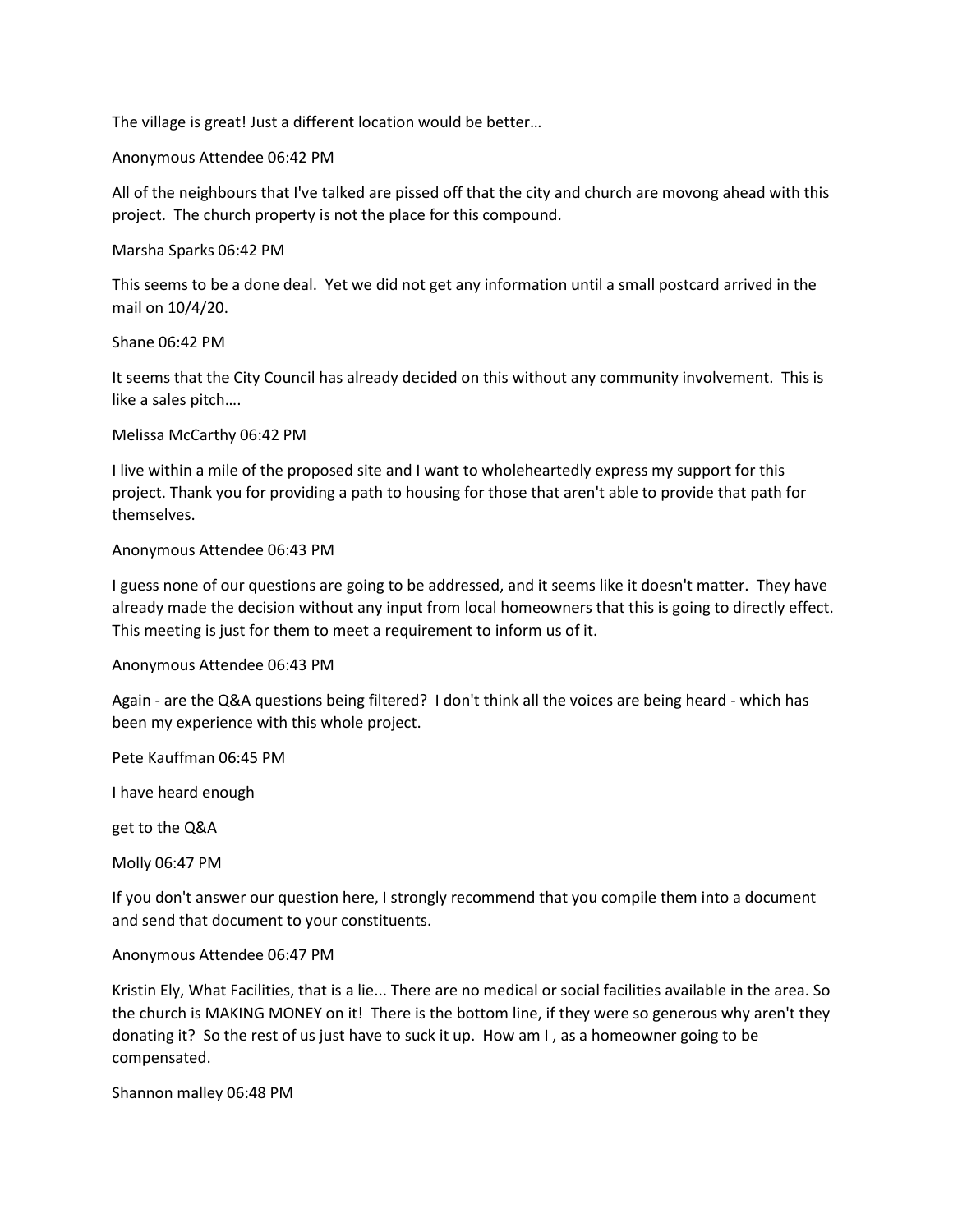I don't understand how this is not voted on by the community.. I live local and we're the ones that are gonna suffer with property values and possible crime coming into our neighborhood.. I understand wanting to help but why would you put this in a neighborhood near schools, and families..I'm all for helping but not so close to my house..

# Bekah (she/her( 06:48 PM

I just moved to the neighborhood in September (about 3 blocks away) and I am very much in support of this micro-shelter community. I am looking foward to meeting my new neighbors and I would love to be invovled in some aspect. Thank you to everyone who has shared tonight, especially Ronny Brown.

# Zach 06:48 PM

We should be more worried about how we can get one of the largest available building's (kmart) in Tacoma rented to bring jobs to this neighborhood not free housing. Do you think a company would want to move in, knowing there is a encampment across the street? We should question why the Safeway a few blocks away is going out of business, when rumor has it, it is due to homeless people loitering and stealing from it. I have a personal friend that lives close to the eastside location and he said his house has been broken into three times and trash and other items have piled up in his yard and others close by. I have spent the last 11 years two blocks from the proposed location, I have put a lot of blood, sweat, tears and money into my home to make it the perfect "dream home" for my family and feel and uncomfortable with this plan. I feel it is too close to a High School, a Elementary school, it is not practical for anyone living there to acesss other needs like food, temporary work, etc.

# Derek Murphy 06:49 PM

For those asking "why in my neighborhood?" Allow me to point out that A. Homeless people are PEOPLE. B. They already are living in our community. Sadly, they are living in the bushes and trees and where ever else they can seek shelter. So - why not give them a home, in our neighborhood, where they can be safe and warm?

### Anonymous Attendee 06:49 PM

CM Hines: Our household does not support this project. We will not support you if you vote to approve this.

### Anonymous Attendee 06:49 PM

That is disturbing the church gets a large payment every month. Sure does help them through this pandemic but no one around them! GOOD LORD!

### Brendan Haigh 06:55 PM

Thank you all so much for all of the hard work you are doing on this - my family is very happy to this project move forward. I'd be interested in hearing more about the kinds of volunteer opportunities that will be available.

### Leah 06:55 PM

You should stick to calling this a "tiny house village", "encampment" is so off-putting.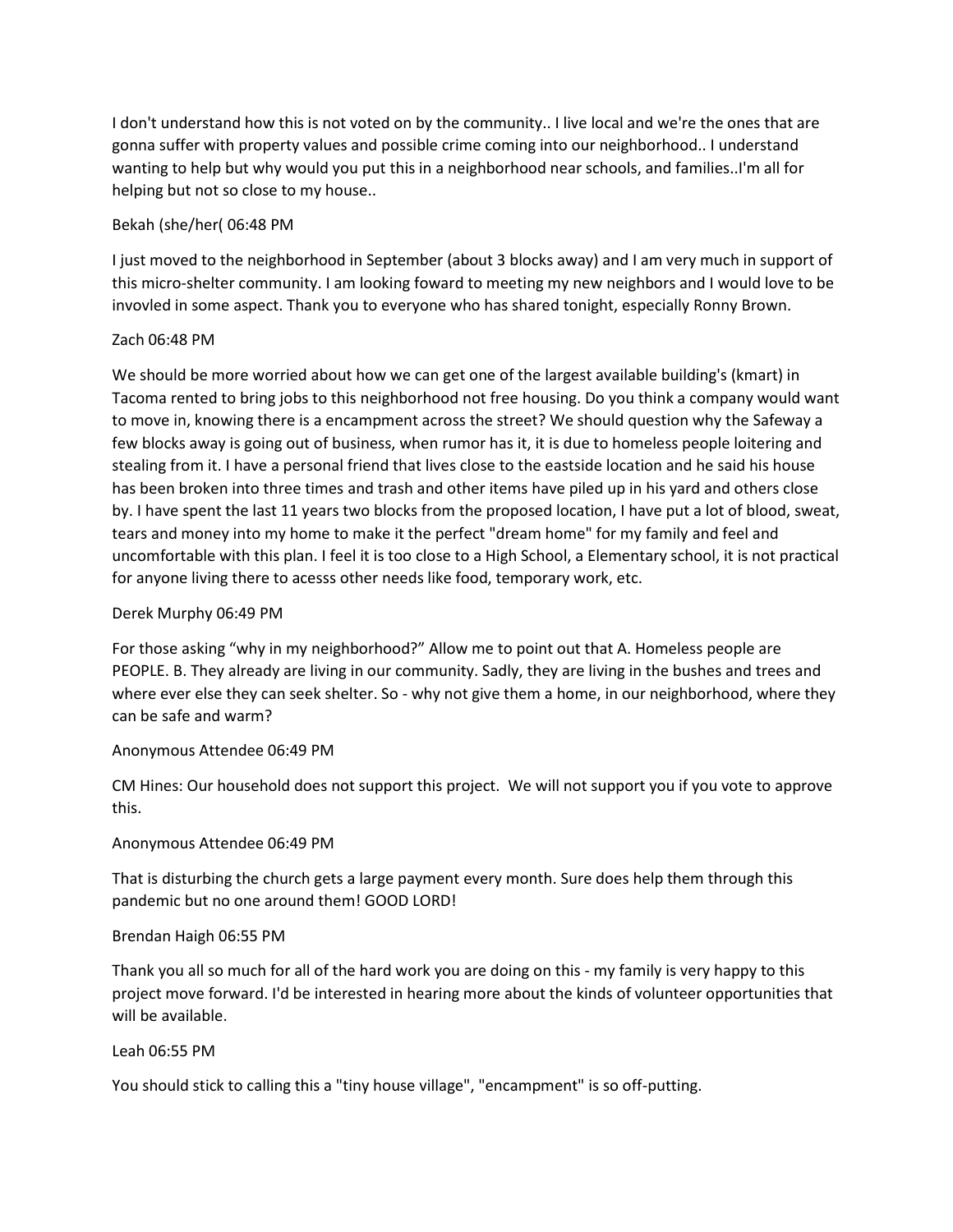M.R. 06:55 PM I only see 8 Questions... 275 ? Kathy Unruh 06:56 PM LOL Anonymous Attendee 06:57 PM Use city property and save the money. Use the money for re-housing and other needs for these people. Tanya Headrick 06:58 PM that doesn't mean it's ok!

carrie 06:59 PM

What evidence is there that you think the church will be able to support this initiative? They have no history of supporting the homeless so why now? I'm concerned about their motives; is it solely for financial gain? improving public relations?

Anonymous Attendee 06:59 PM

My daughter was robbed by a homeless person and will have to now walk past a 200 unit development. She is scared to death.

scott68 06:59 PM

after 32 years @ n 8th and orchard and 58 years as a city resident i dont like being refered to as occupant doesnt the city now who pays utilities how will they who should be on site.

Bill Berry 07:00 PM

will our specific questions be answered? I asked about the school but my specific question was not answered in that response

Anonymous Attendee 07:02 PM

NOT PART OF THE COMMUNITY! Not relevant!

JLC 07:02 PM

Thank you for all of this information. I feel better knowing more of the details, and will help inform my neighbors if questions arise.

M.R. 07:03 PM

Nice Charity 1st Christian...\$3.000.00 monthly...giving must be down

scott68 07:06 PM

unless your going to put it @ 602 n orchard quit referring to 602 n orchard the dupty mayor at least said 8th and orchard.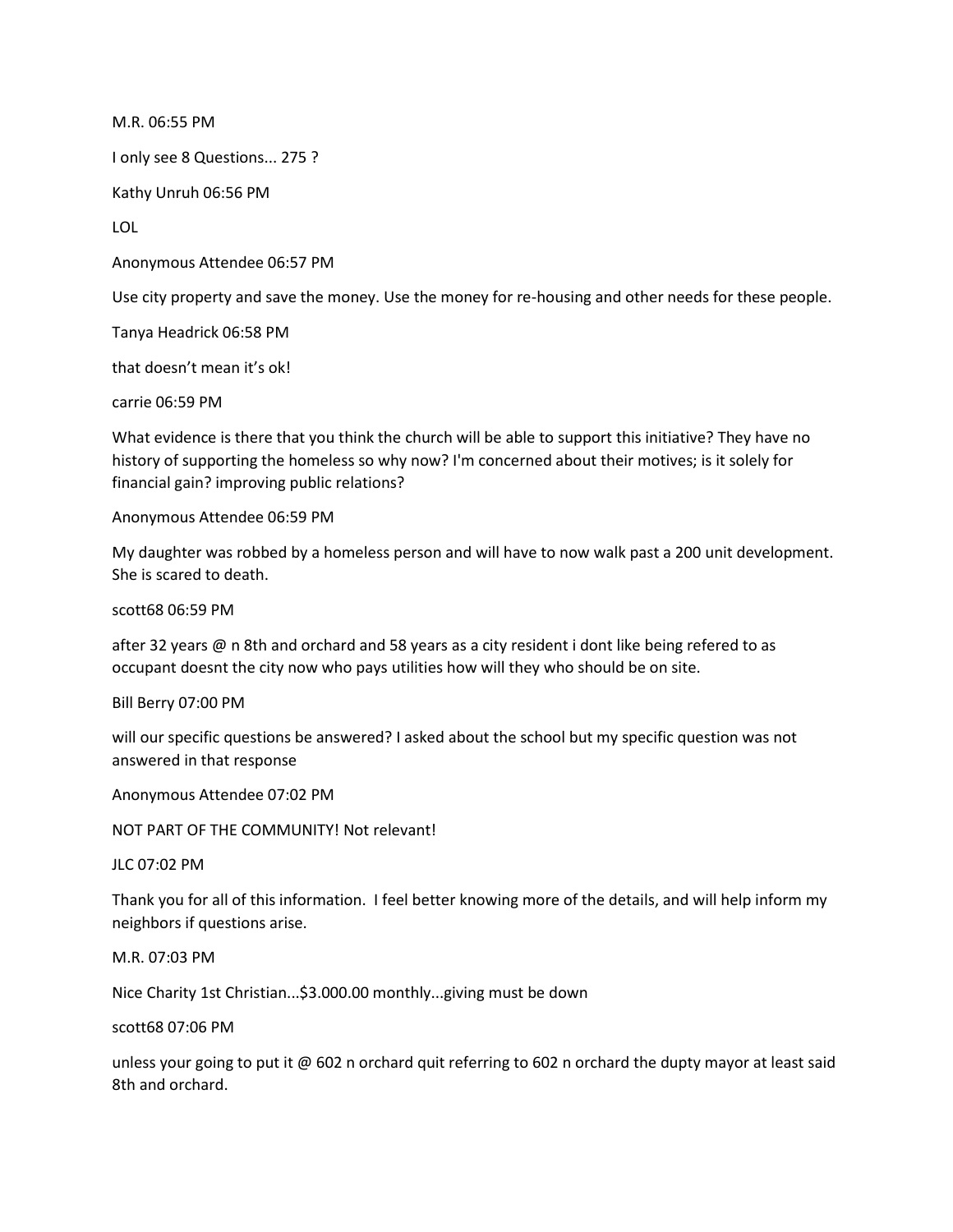Shivers 07:06 PM

They are not residents like we are

The city has purchased and given them a home. The rest of us had to work to have that.

Anonymous Attendee 07:06 PM

Seems like most the decision makers on this project don't live anywhere near 6th and Orchard. Yes homelessness is a huge problem we need the housing but the location is a poor choice.

Anonymous Attendee 07:06 PM

Never voted on this or recall stating approved on a ballot.

Monica Pannek 07:07 PM

Thank you for this very informative meeting

Anonymous Attendee 07:08 PM

I don't believe the other projects are located next to senior housing and schools which is a completely different environmental impact on the community

Anonymous Attendee 07:09 PM

That retirement facility is owned by the church so they don't care

Anonymous Attendee 07:09 PM

It's the off campus issues that address me. We can't even get the few that live in the woods now removed and I'm concerned that it will increase.

Shannon malley 07:09 PM

you guys are making everything sound so rosey and I think it's not realistic..

M.R. 07:10 PM

City Surplus lands buildings

Anonymous Attendee 07:11 PM

Allyson + John, You never considered ANYONE living in the community or the retirement homes and just took notes, but decided to proceed, so you don't care about us already here?

M.R. 07:12 PM

Questions are not being shown...? Select editing out ? Why are not all participants questions being shown, let alone answered????

Kathy Unruh 07:12 PM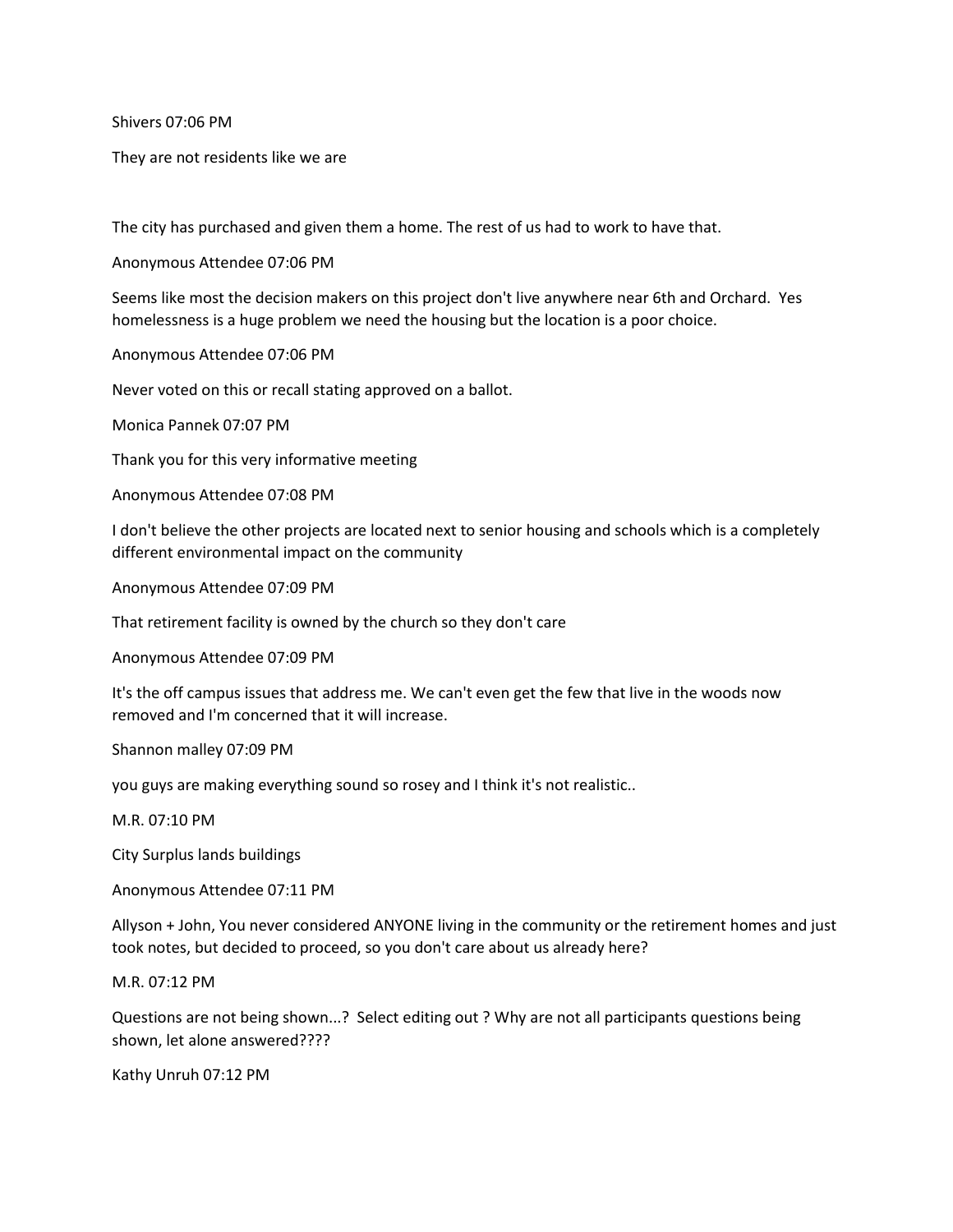Lots of questions but no vote

Anonymous Attendee 07:12 PM

If you have a timeline for 2023 then you should have a policy

Zach 07:12 PM

The attendance number and reason everyone has stayed on the meeting is because no one in this area is happy/comfortable with is plan. it needs to be VOTED ON!

Anonymous Attendee 07:13 PM

Hard to believe the deal is already done without any community input from neighbors that live nearby. Seems like lots of corners were cut to make this happen

Anonymous Attendee 07:17 PM

I straight up don't like the way this project was rolled out without communication to local residents

Colin DeForrest 07:18 PM

You are very welcome Kristin!

M.R. 07:19 PM

Sorry for the abundency of questions...prehaps ONE will be answered.

Anonymous Attendee 07:21 PM

That is not an honest answer to crime. You are putting up a homeless encampment in an area that is not typically inudated wtih homelessness. So our crime level is most certainly going to increase.

Anonymous Attendee 07:23 PM

So is Safeway, Kmart and the woods John.

daveheritage 07:23 PM

you people are a bunch of idiots who couldn't run a whore house on a army base!

Anonymous Attendee 07:24 PM

Great project. keep it up. My son and I will come down to donate food.

Bob Anda 07:24 PM

I can see the Church as well and I have never seen homeless set up camp at the church

Anonymous Attendee 07:24 PM

I do want you to create a crime map, and BE HONEST

Anonymous Attendee 07:25 PM

I do not trust, no neighborhood input untill after the plan.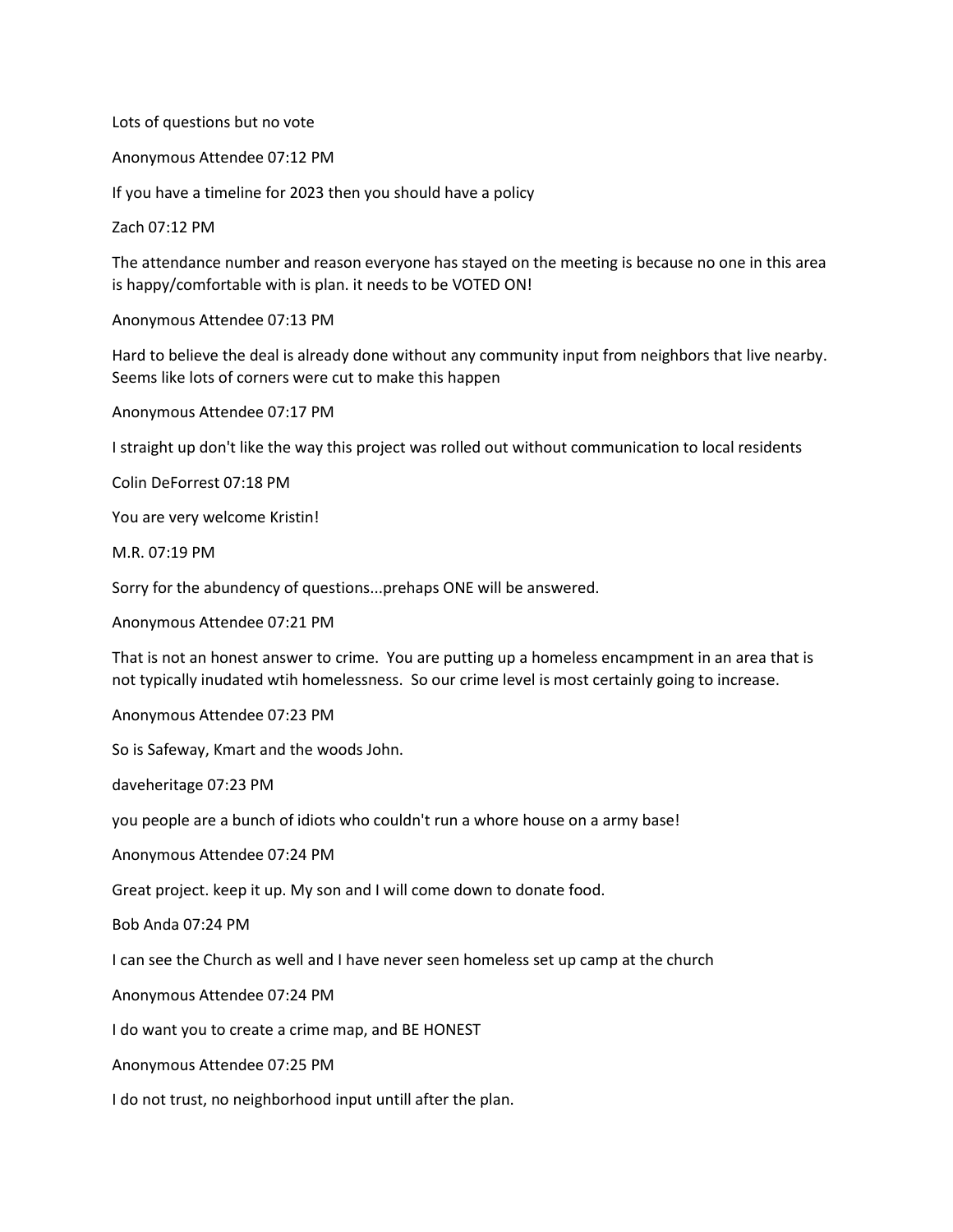### Randy 07:25 PM

John, we don't call the police anymore because the police don't come. Tacoma PD is a joke.

# Angie380868 07:25 PM

Yes!! Let's track the community crime during this whole project!

### ab 07:25 PM

So glad you live so close Mr. Hines. Not far for them to hike and put up their tents when they leave this small house community or their criminal relatives move closer to the people in the small homes. When a tent pops up in front of our homes, we will be sure to let these people know they are more than welcome to move the tents to the front of your home.

# Bill Berry 07:26 PM

Advanced notice would have allowed me to save money for increased security systems. THAT'S why we wanted more notice. Some people would have sold or rented their homes. You did not give time for those decisions

# Anonymous Attendee 07:26 PM

My argument for more time wasn't to stop the homeless shelter, but more that you did not effectively communicate with the community. I checked your social media accounts, and saw nothing within the month of September about this happening. Most people do not get the News Tribune. You did a mailing a week ago. This is my issue: a big decision is being made within the community, and you are not communicating well with the community. If you want us to be part of the process, you need to have better communication. Rushing something is not acceptable.

Zach 07:26 PM

Yeah, you don't want vote so that you can get your way...

Tanya Headrick 07:26 PM

so basically we have no choice

Anonymous Attendee 07:26 PM

the city doesnt currently enforce semi truck parking already on orchard street so the residents HAVE ZERO confidence in the city or TPD enforcing anything in our hood! and yes we actually pay taxes.

Anonymous Attendee 07:27 PM

Let's be clear, they are being paid for the use of the site.

Shivers 07:27 PM

Is he actually saying he knows notification wasn't appropriate but he doesn't think it needs to be??

Anonymous Attendee 07:28 PM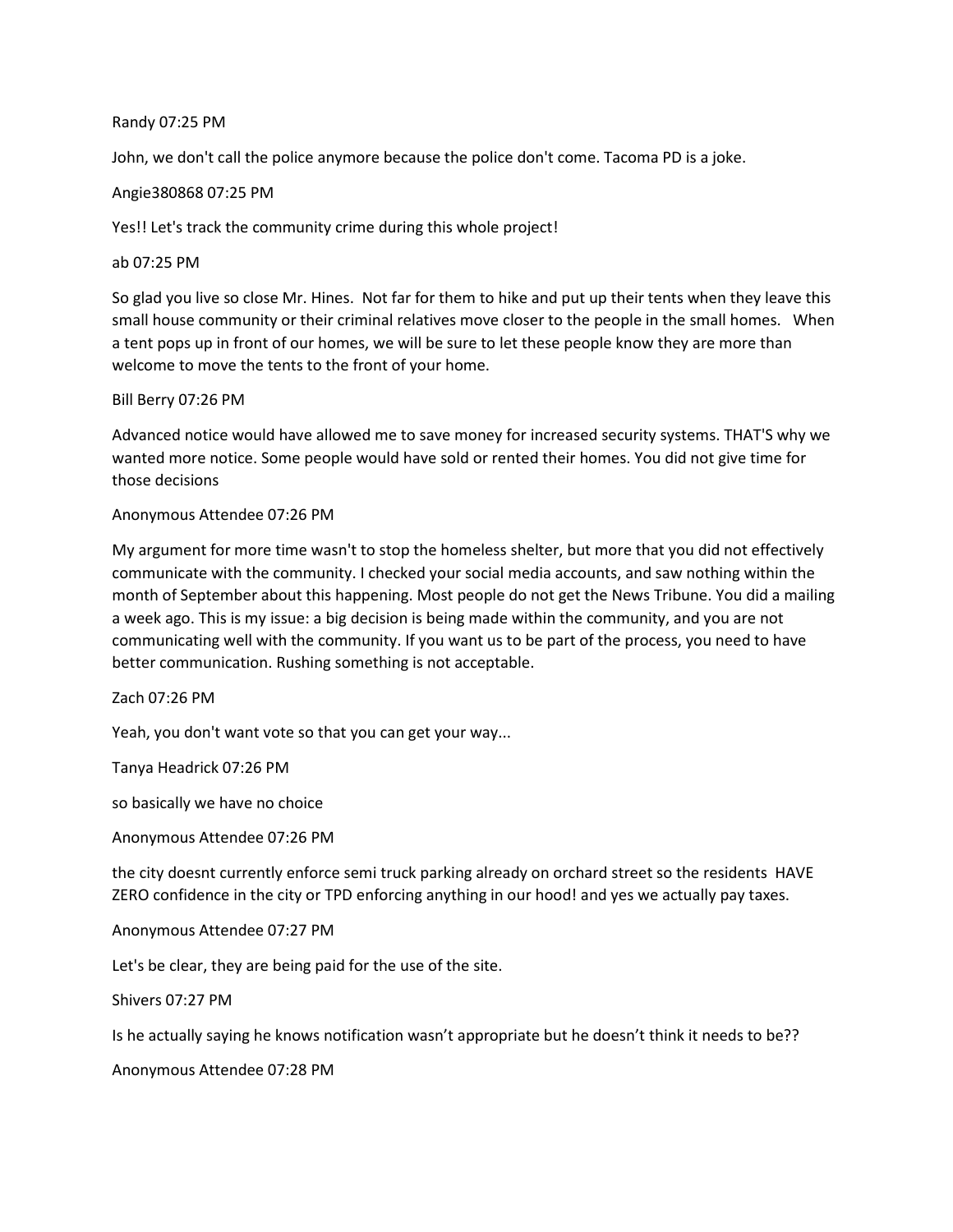The problem is that the government is involved in this and the citizens didnt get a say. As soon as the city becomes involved, it should be a vote by the tax payers that it impacts!

Anonymous Attendee 07:28 PM

Answer the budget questions, please. And the land is tax exempt (Church), something other than private land, as it is commonly understood.

M.R. 07:28 PM

Thanks for answering not ONE question ! Love to see all these questions...

Anonymous Attendee 07:29 PM

thank you for the opportunity to be disrespected!

M.R. 07:29 PM

Thanks for all the panelists who could answer these various questions...but Left Early.

Anonymous Attendee 07:30 PM

Im so worried for the kids walking to and from school.

M.R. 07:30 PM

Surplus City

citizen 07:31 PM

You've addressed the code of conduct within the confines of the TEMS site but not what it will be outside of the fence aside from an occasional walk around. Our neighborhood is now in peril. This is not acceptable at all. You're using an "emergency" status to push this down our throats. Nice job by the church to pad their coffers, tax free.

81617410031 07:31 PM

Whatever John!!!

M.R. 07:31 PM

Surplus City assets could be used better and maybe even to address this issue.

naomi 07:32 PM

YES YES YES

diane 07:33 PM

And if you see the problems are you going to make sure they are addressed.

Anonymous Attendee 07:33 PM

YOU ARE AMAZING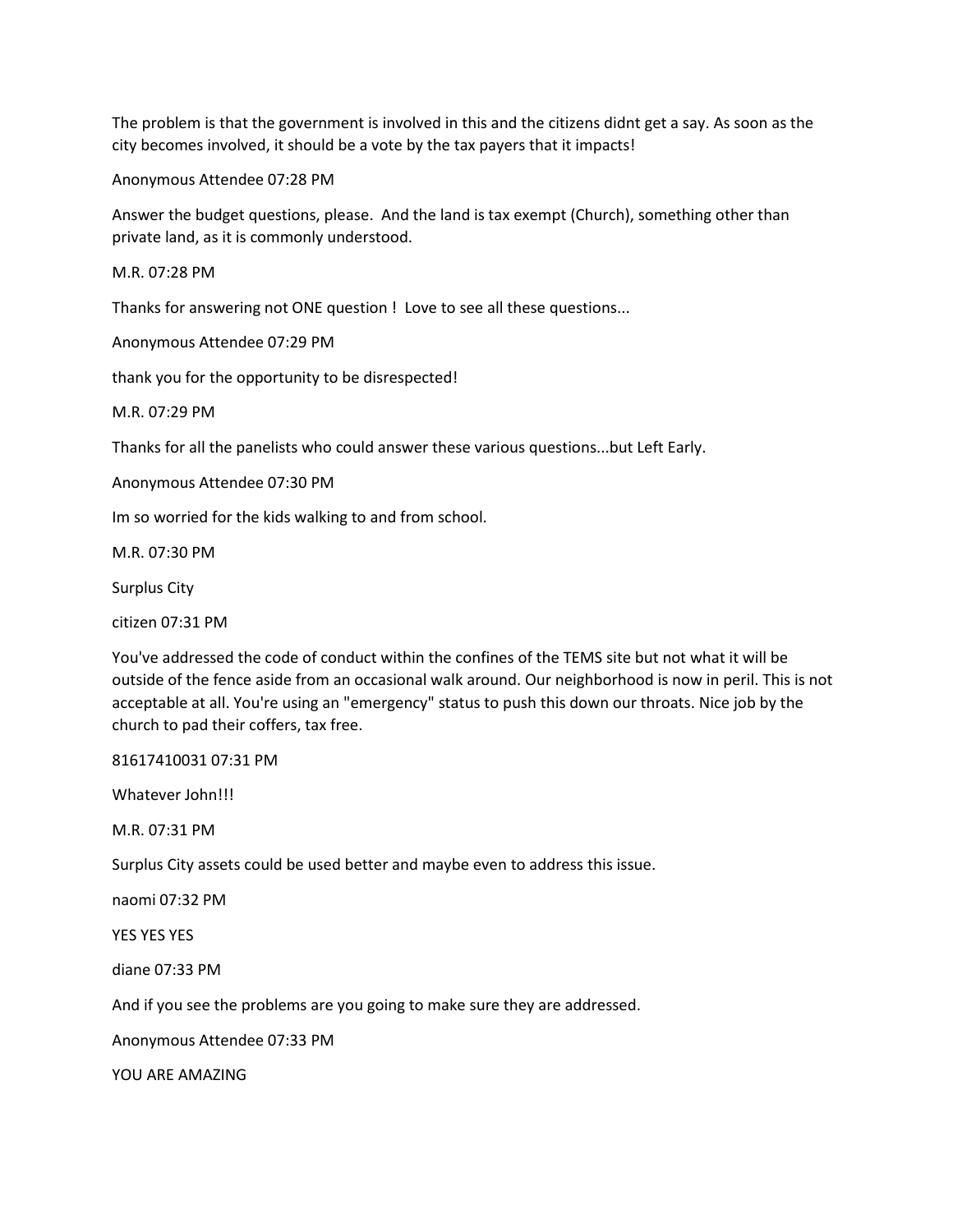# Anonymous Attendee 07:33 PM

Thank you for time eveyone! Appreciate the meeting.

Anonymous Attendee 07:34 PM

why not here? Becauase we pay HIGHER TAXES HERE in order to live away from this mess!

Anonymous Attendee

PLEASE DONT DO THIS IN OUR NEIGHBORHOOD. I'm for taking care of others but it needs to be in the right location. this projected spot is a terrible idea. If you proposed this to a location in UNIVERSITY PLACE i bet they would say no eh?

Anonymous Attendee

i will not enable"support" this

Anonymous Attendee

ITS NOT FAMILYS that are homeless. thats the small percentage. the majority of the homeless we all see are criminal drug addicts that have burned all there bridges

# Anonymous Attendee

anything to make a little money to get there drug fix. which will bring more dealers closer to the area. you will be enabling there addiction

meghan

If you can

Anonymous Attendee

If you can't answer all the questions then why don't you schedule another meeting. This is ridiculous. You told the community nothing and just blindsided everyone with this. You all seem really unprepared or this meeting and it's really unconvincing for this PR effort. The least you could do is answer questeions and not spend 45 mins with poor presentations that seem like an after thought.

adam

to say there are no problems makes me think there are problems. you woulnt say there are no problems unless you've had a situation right?

adam

Business districts not residential areas

Anonymous Attendee

how can you say there will be no drugs on site when the doors are closed in these homes we all know what is going on and its not good

meghan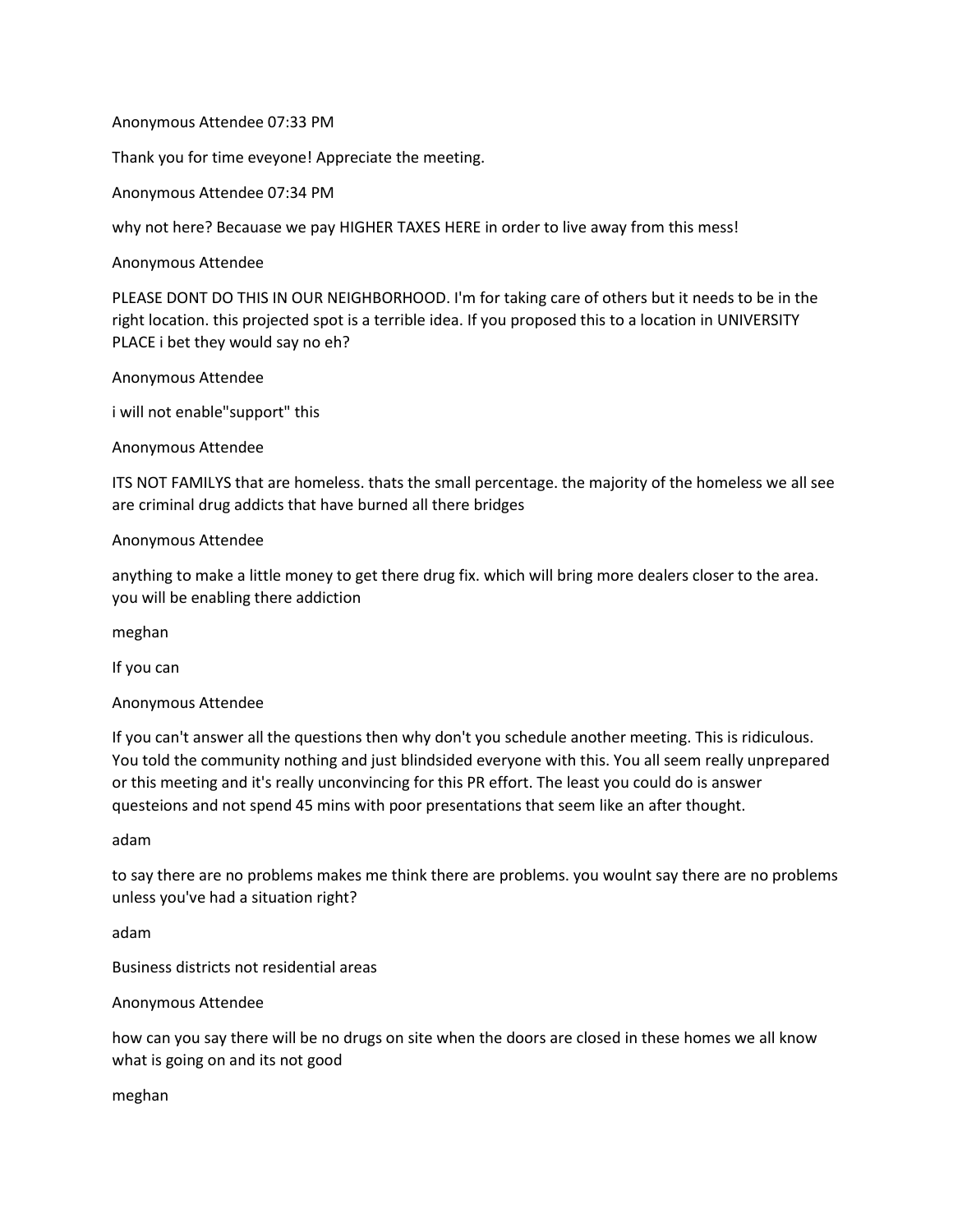Security and fencing does not prevent what happens outside, even with the "no loitering" rule.

adam

if they are Homeless do they really care were they live?

adam

I call the police on those trespassers at kmart and the church and at wilson high school. i clean up there trash and return the stolen shopping karts they steal.

Anonymous Attendee

THIS IS ENABLING

Anonymous Attendee

Uh, if they are experiencing homeless I'm hoping they will not be spending their money at the "local bar". What they will be doing then is coming into the neighborhood to conduct undesirable activities. That is what I'm concerned about.

Hello, I am just emailing ahead because I will not be able to attend. I am voicing support of all the Tacoma DSA demands that will be voiced in the Wednesday meeting. Solidarity, Nolan Hibbard-Pelly

Hey y'all,

My comments are for the Town Hall tonight for the LIHI project at 6th and Orchard St and to be put in the public record.

I'm in support of the LIHI proposed project at 6th and Orchard St. With the winter months approaching and an anticipated shortfall of 300+ beds due to COVID restrictions, we need any project like this that increases options for people currently experiencing homelessness to have access to a safe, dry place to sleep and access to sanitation services.

I've been hearing some really frustrating NIMBY comments by North end neighbors perpetuating negative stereotypes of unsheltered people -- that they will bring crime, drugs, harass children, and harm the community. I urge you and the City Council to weigh the positives, rather than listening to the negativity. Housing the most vulnerable of our community should be the foremost priority, especially with rainy, cold weather coming shortly.

I also urge the City of Tacoma to look into piloting alternative innovative projects as well like: sanctioned encampments (or tent cities), Safe Parking lots, Urban Rest Stop, and finding alternative public spaces for emergency shelter (i.e., community centers, schools gyms, hotels, college dorms, etc). We also need to fund new shelter projects that build capacity, while also not costing as much as this LIHI proposal. Doing so would be unsustainable to the City, but also will not fully meet the needs of all unhoused people in our community.

In solidarity,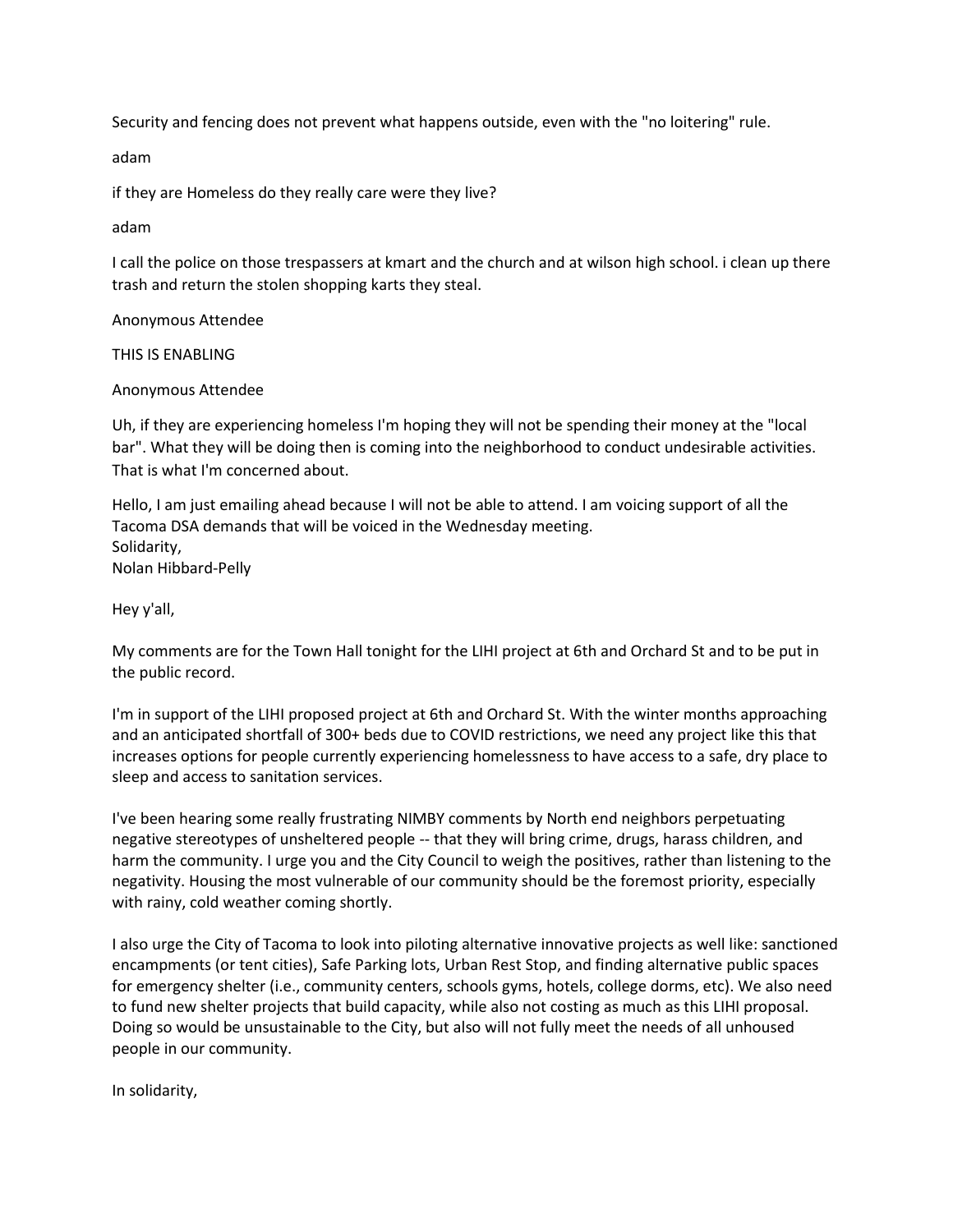Megan Capes TDSA Housing Working Group co-chair [housing@tacomadsa.org](mailto:housing@tacomadsa.org)

Hello,

Here are a few questions regarding the homeless project at 6th Avenue and Orchard:

1) How is LIHI vetting the homeless for this housing. Local and national background checks?

Since this state is so caring, we draw homeless from the entire nation.

2) How do you propose to keep other tent cities from popping up around this site, as it has in other situations?

3) How will you prevent a similar situations occurring as did at the Bothell site and the Seattle site?

4) What are you doing about those who just want handouts? What consequences do you propose for those who just want to live the HOBO life style?

5) How are you taking care of the extremely mentally ill homeless?

6) If I understand correctly, LIHI will TRY to connect these homeless with other services, such as drug rehabilitation, etc. What if the person refuses to comply and get the help they need? What other support will be given to help them so they have the best success? Counseling? Mentorship?

7) How will the homeless in this camp contribute to the neighborhood who is supporting them?

Lastly, I am disappointed in the way you all: council, church and LIHI, have not been forthcoming with this project. You say you had a council meeting in June, I have spoken to many in my neighborhood, no one had heard about that meeting or this project, up until now. My understanding is that you didn't have to make us aware because it was under an emergency housing ordnance of some sort. Just because you didn't have to doesn't make it the right thing, to keep it under raps. I hope you all will learn from your actions and improve on it in the future.

Sincerely, Chris and Janna Davies District 3

# To whom it may concern

My name is Jake Nau and my wife and I live on Huson Street, next to Delong Elementary School, which is a couple blocks away from the proposed location for the new Temporary Emergency Micro-Shelters. We have two kids, a 3 and a 5 year old. The kids and I walk by the proposed location at First Christian Church a couple times a week, largely because my aunt and grandparents live a few blocks past it by Wilson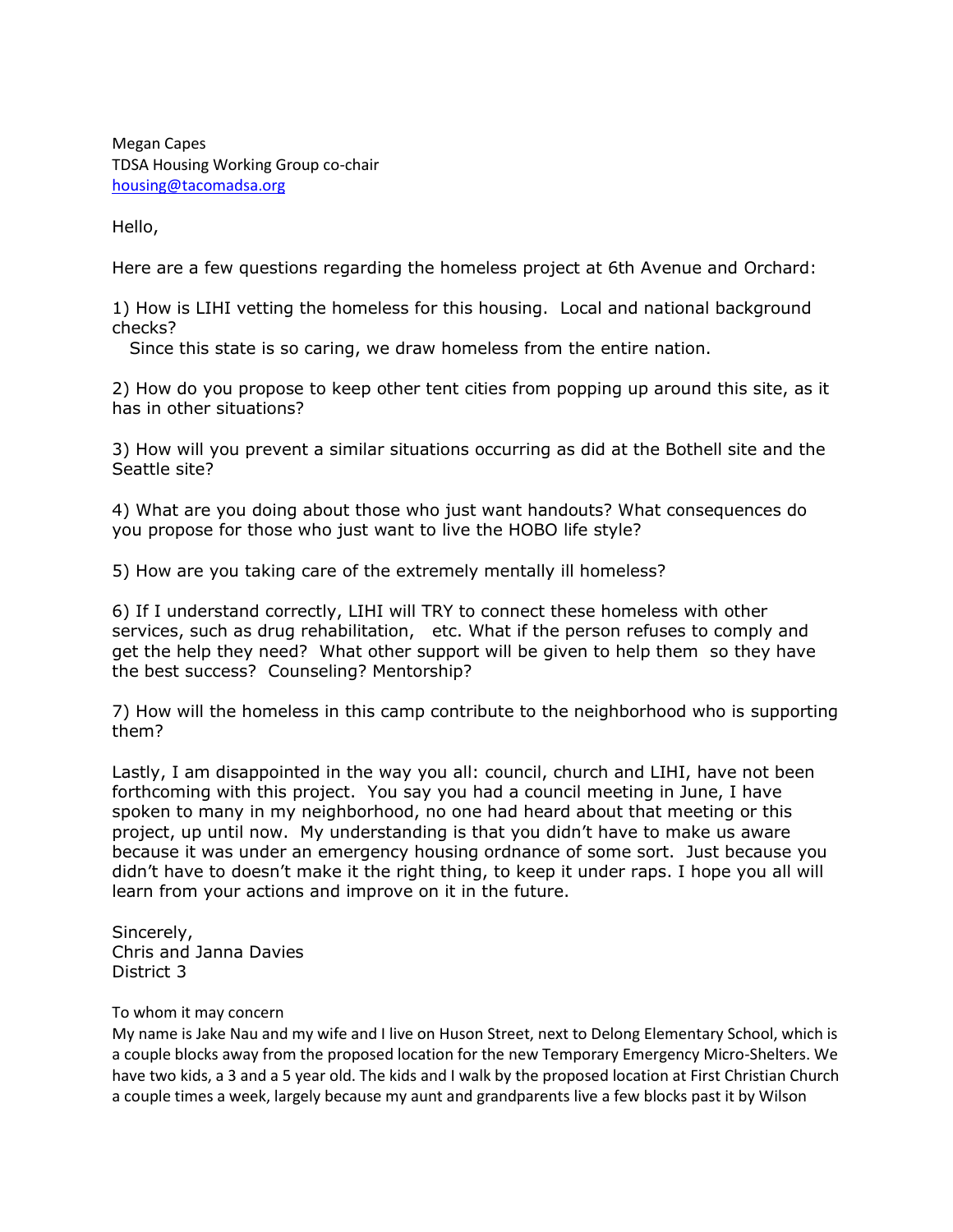High School. I am really excited and proud to welcome this project to our community. Everyday walking around with my kids we see people with out shelter, pushing all their possessions in shopping carts, wearing their lives on their backs, sleeping in the public places surrounding our neighborhood like China Lake and Delong park, exposed, alone and suffering. The homeless are becoming noticeably more visible in our area and I'm tired of trying to explain to my kids why some people have places to go like us, and some people don't and got to sleep outside. I believe housing is a fundamental human right. I believe it is our responsibility to provide shelter and support for our cities most vulnerable. The people take care of the people. And I'm tired of hearing the Not-in-my-backyard groups, the vocal minority, the "haves" controlling the conversation around housing the "have-nots." If you are housed, and you got anything but "thank you" to say about the city building tiny wooden pallet shelters to keep 60 or so homeless humans who are already in our neighborhood safe and dry, may I suggest you practice the long lost art of silence. As for me and mine, we will say thank you to the city for taking care of our houseless neighbors. We are firmly in your corner. Jake Nau

# adam

# BUISNESS DISTRICTS NOT RESIDENTIAL AREAS am i wrong???????????

### meghan

You know, I would be much more open to this if the whole process didn't feel so shady. You waited until tthe absolute last minute to let the community know this was happening and this meeting feels like an after thought. I'm not necessarily against the concept of this; what I am frustrated with is the poor change management. I also have not heard good things about LIHI from people who have worked with them. Would like to hear more from the org and their history with other shelters. Their rep seemed unprepared to present and it was not a convincing presentation.

### Anonymous Attendee

this is not a good site. Fircrest, or University Place would not be on board with this in there town. i can guarantee

### adam

they hide in the woods not the space of property. they are breaking into goodwill stealing and leaving trash on the church because a litter fine is allot less expensive then breaking into and stealing. those are words from a local deputy. won't this still happen?

### adam

I like how all the other questions are answered and not the ones that matter

### Anonymous Attendee

It seems as though you are using the emergency declaration as a way to push something through that I would be skeptical did not happen prior to COVID. Please elaborate on the details re: why this would not be true.

### Anonymous Attendee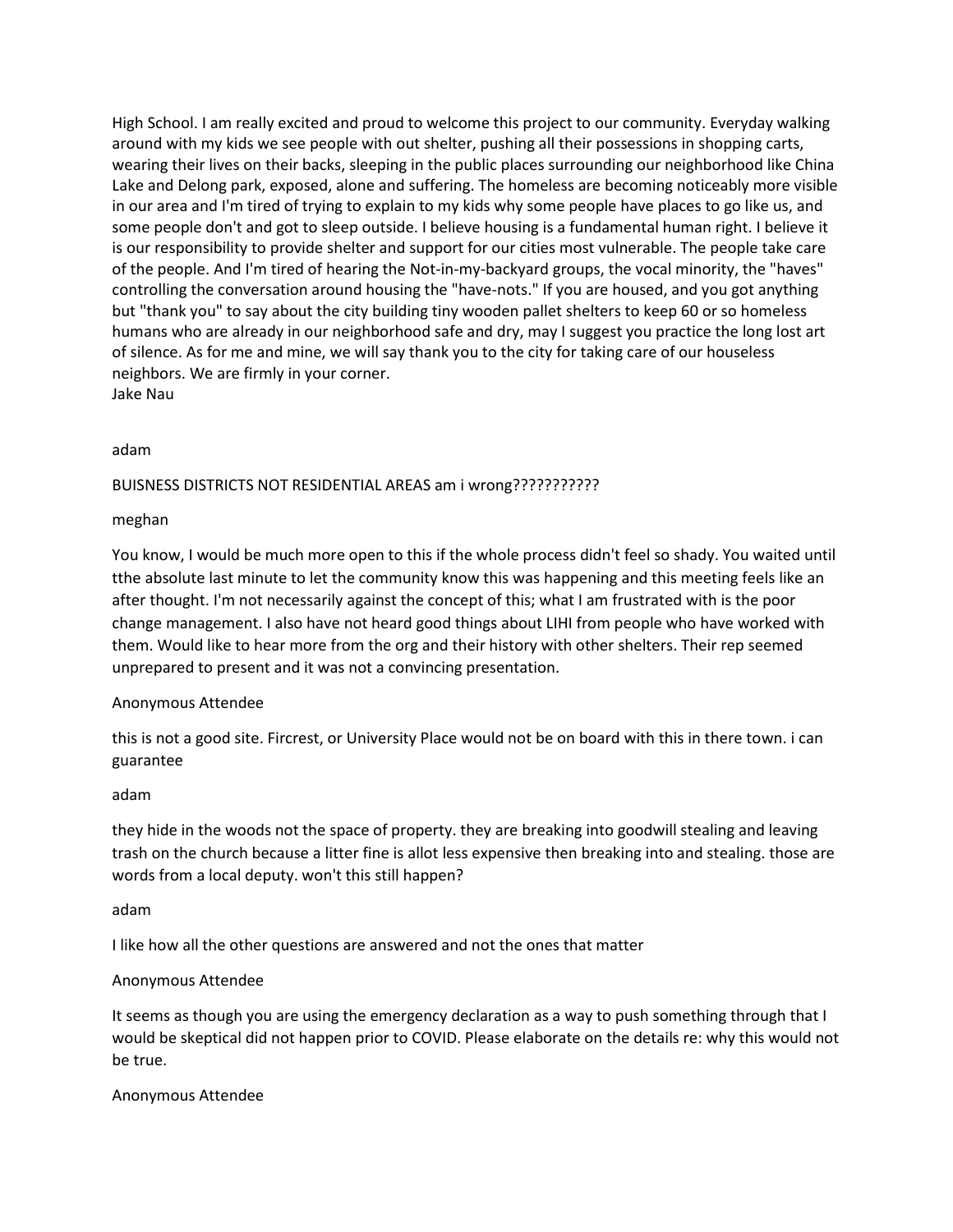#### NOT SUPPORTING THIS

#### Anonymous Attendee

No single men allowed on site... Won't these single women venture into the neighborhood to rendezvous with their homeless boyfriends? And leave the used rubbers in our parks and alleys?

Anonymous Attendee I AM NOT CONFIDENT ABOUT THIS Anonymous Attendee THATS WHY IT NEEDS TO BE NOT IN A NEIGHBORHOOD BUT IN A BUSINESS DISTRICT C"MON Anonymous Attendee ADDRESS LOITERING BY ME CALLING THE POLICE adam

BUSINESS DISTRICT NOT RESIDENTIAL AREAS RIGHT?

#### **Not Applicable**

Anonymous Attendee 06:32 PM

What happened at the VW dealership in Ballard with the old lady and the guy who was housed by LIHI?

Anonymous Attendee 06:50 PM

It is known from TNT that council member Hines lives in the immediate area. I see that Babara Blaisdell (First Christian) is currently selling her home in Fircrest. Babara- are you moving out of the area? Why the move?

Anonymous Attendee 06:51 PM

Can any of you on the screen talking spend 20 minutes one day driving through the Hilltop neighboorhood?

Tanya Headrick 06:52 PM

I live in the neighborhood and this is not going to calm anyone down! The neighborhood is already turning into trash and not being taken care of…

Anonymous Attendee 06:53 PM

Are there any questions being raised regarding tax payer money being allocated into a church system which does not recirculate money back into the community as they are tax exempt?

Anonymous Attendee 06:53 PM

Where did the pastor go? Is anyone from the church still attending this town hall?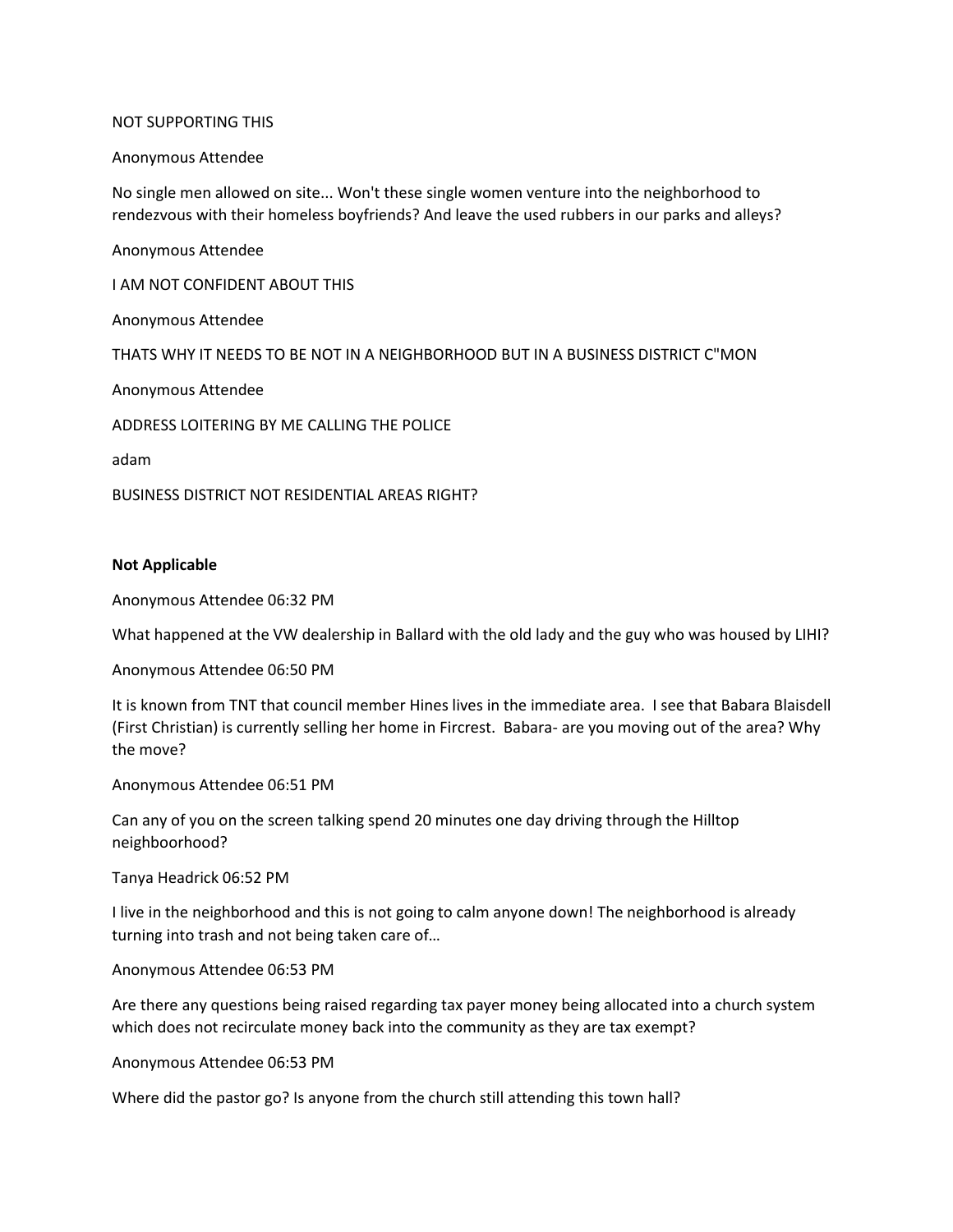Anonymous Attendee 06:53 PM

have you spoken to Patrick or the sloop tavern crew about loitering? they shared a wall with the camp in ballard.

Anonymous Attendee 06:53 PM

This is not exciting nor do I feel lucky. :-|

Pete Kauffman 06:53 PM

all the "homeless people' i see are druggies and mental ill

You cant fix them with free housing

Tanya Headrick 06:53 PM

this was a left agenda and it saddens me that the children in the schools aren't a concern to you…

Anonymous Attendee 06:54 PM

Can you share the numbers on the FB discussion?

Kathy Unruh 06:57 PM

How many church members actually live in the neighborhood?

Anonymous Attendee 07:04 PM

What is the church doing with the \$3,000 every month?

Anonymous Attendee 07:08 PM

Can the lady from the church answer if the church is in fiancial trouble?

M.R. 07:15 PM

How did R. Brown get in ? Seriously

Anonymous Attendee 07:21 PM

Is that fake news?

Anonymous Attendee 07:27 PM

What will the chuch do with the 3K monthly? Will they give it back?

Anonymous Attendee

Pierce county is in phase 2. why is no one attending church on sundays? are you not allowing people to come in? up to 25% or 200 people or less

meghan

Can you elaborate on the reasons the LIHI Northgate site went so wrong and how you plan to keep something similar from happening at this site?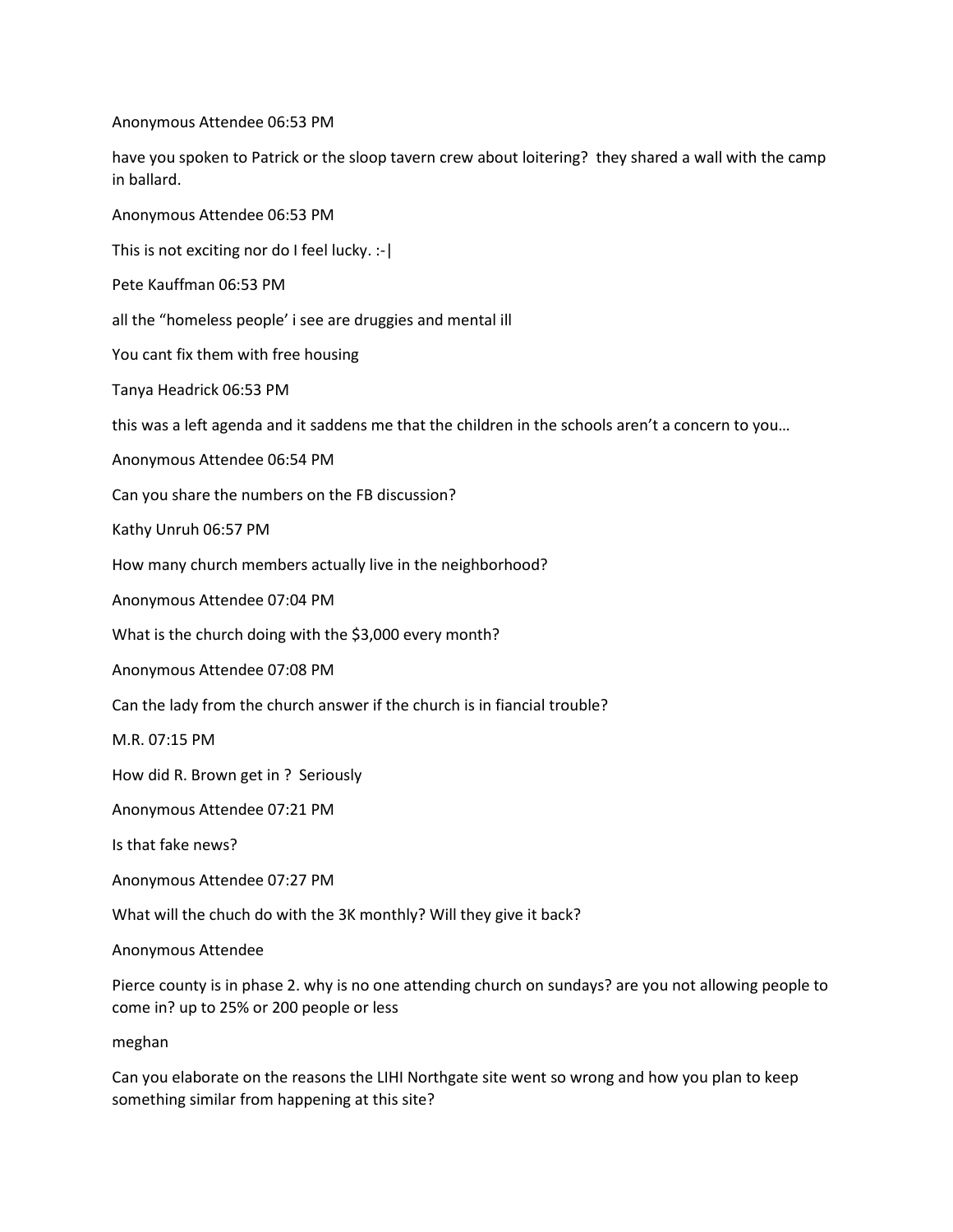### Anonymous Attendee

AS A WORKING MIDDLE CLASS NEIGHBOR. I WILL NOT BE SUPPORTING THESE RESIDENTS OR THIS SITE. I WILL CALL THE POLICE ON EVERY SINGLE ISSUE I SEE

adam

THEY WILL DEFICATE NEXT TO THE TOILET NOT IN THE TOILET JUST LIKE THE CAMP IN PUYALLUP. I HAVE EVIDENCE AND WITNESSES

# **COMMENTS RECEIVED IN SHELTERS EMAIL INBOX AND LIVE RESPONSES DURING THEMEETING:**

Nancy McFarland 06:02 PM

Will this be a drug and alcohol free zone?

This question has been answered live

Kathleen Campbell 06:03 PM

I may not be able to stay long on this webinar, but want to say THANK you for making more housing options for those who have no other options. 6th Ave is a great location with the bus line there.

This question has been answered live

Anonymous Attendee 06:03 PM

How was this site decided on? Why did the community not have a say in this location?

This question has been answered live

Anonymous Attendee 06:03 PM

How is this being budgeted?

This question has been answered live

Tanya Headrick 06:03 PM

I don't see our photos up so I want to make sure that we are on?

Kenny Coble, コーブル健 (You) 06:14 PM

We're on. Zoom Webinar is different than a normal Zoom you may be used to.

Anonymous Attendee 06:03 PM

Why 6th and Orchard? This will only increase the on going crime that is happening in the area.

Kristin Ely 06:29 PM

This site was suggested to the City to pursue as part of community conversations led by our partners at Metropolitan Development Council to identify possible emergency or temporary shelter locations to support our need for increased shelter capacity. The site at 602 N Orchard is desirable because it has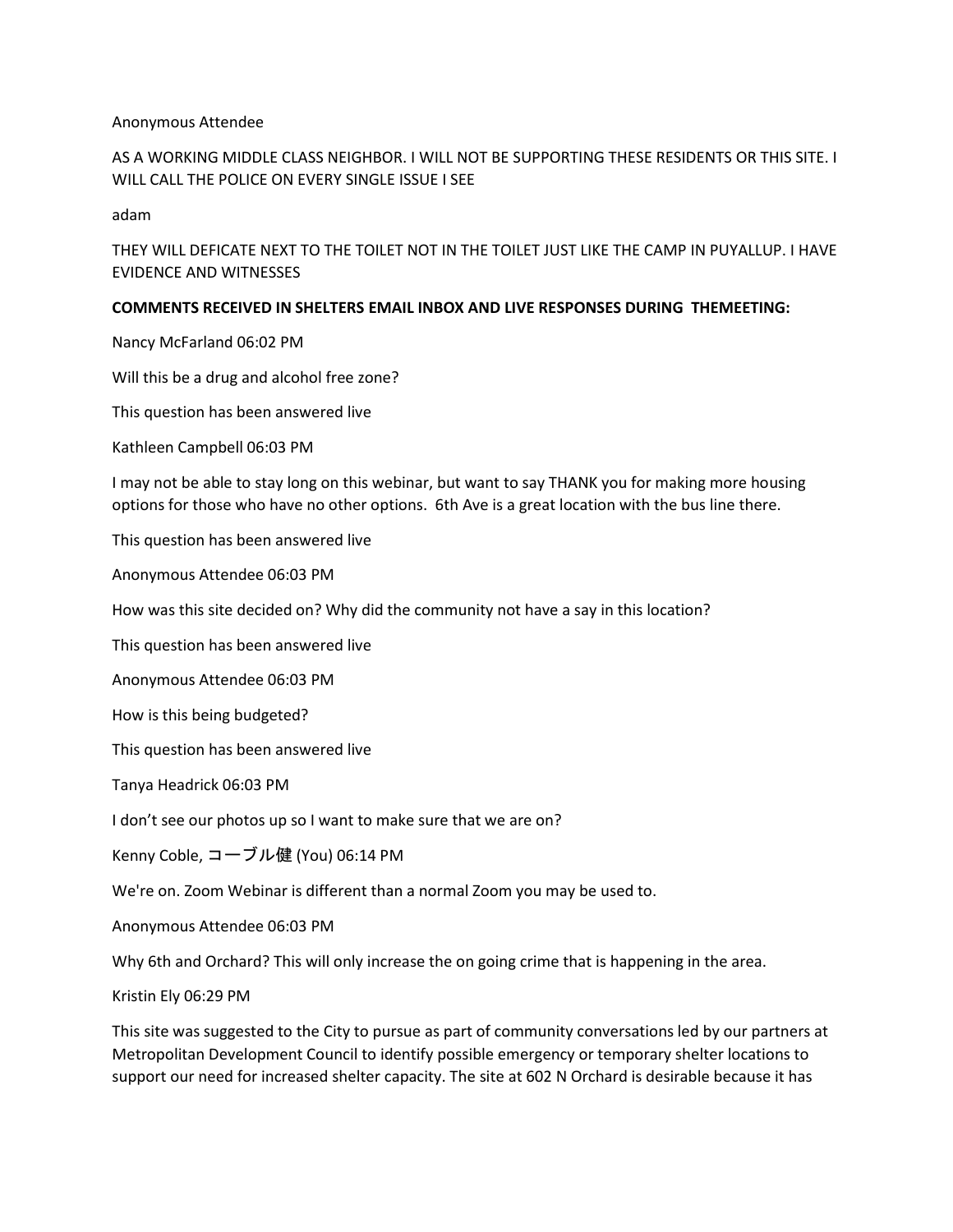access to necessary facilities and utilities, is near a busline, and our partners at First Christian Church are willing to lease their land to make the project possible.

#### macypolson 06:04 PM

Was this already voted on? How does something like this go into affect without a city wide vote?

#### Kristin Ely 06:30 PM

The property lease and operator contract will be voted on by City Council on October 20, 2020. The use of the land does not require a vote by Council because the site will be set-up under the Authority of the Public Health State of Emergency on Homelessness.

#### jennifer 06:05 PM

I just want to say that I'm a resident near the McKinley TEMS site and it seems to be going well over there. Thank you for the hard work to support our unhorsed neighbors!

This question has been answered live

Anonymous Attendee 06:08 PM

What are you going to do about safety and public health?

#### Kristin Ely 06:35 PM

The TEMS site will offer bathrooms, showers and laundry facilities to residents. Independent units (or on-congregate sheltering) also supports public health as it allows for social distancing for COVID-19 safety. Moving individuals experiencing homelessness from existing unauthorized encampments in our neighborhoods to the TEMS site will greatly increase community health and safety.

#### Anonymous Attendee 06:13 PM

Why this temporary fix? The problem is the condos going up and displacing those who can no longer afford rent. This is not a temp solution, but long term.

#### Kristin Ely 06:19 PM

Thank you for your question. The micro-shelters are supporting the Public Health State of Emergency's intention that no resident should have to sleep on the streets of Tacoma. While the City works on longterm solutions for housing affordability through the Affordable Housing Action Strategy, short-term solutions are needed to support community health and safety.

#### Anonymous Attendee 06:13 PM

Will you allow them to line up tents along the road & allow them to sleep along the side walk like the site at Tacoma Rescue Mission?

### Kristin Ely 06:39 PM

Emergency sheltering like the 602 N Orchard Street TEMS site provide safe alternatives to sleeping on the streets. So long as there is shelter capacity available in our community, the City is able to remove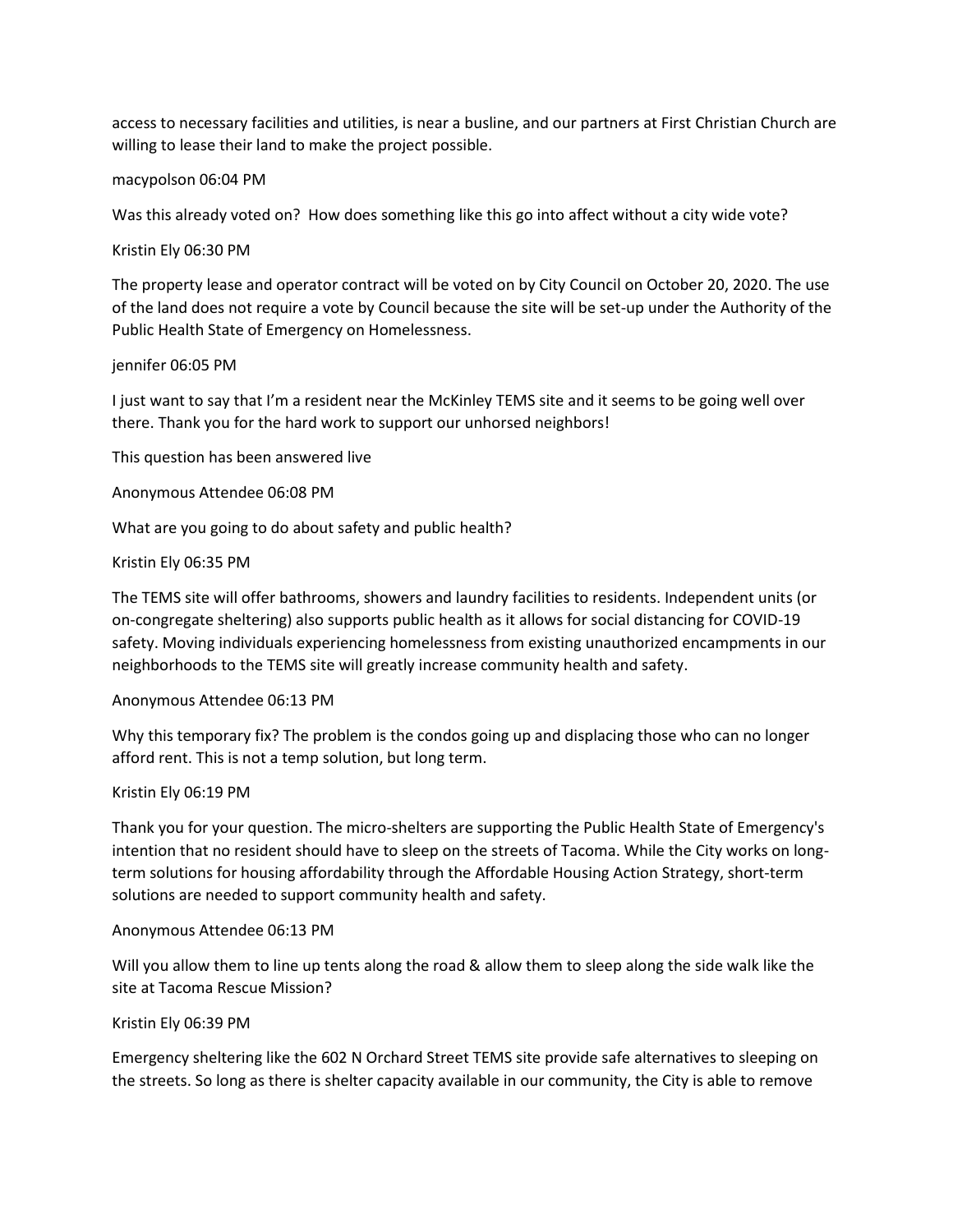unauthorized encampments should they occur. We have not experienced a presence of tents remain outside other TEMS sites in Tacoma.

# Shivers 06:14 PM

Homeless population includes drug addicts? Mentally ill and people choosing the lifestyle.

Taxpayers do not owe semi permanent housing to people experiencing homelessness. We should be using shorter term help for those who actually want to receive help and potentially get out of the situation.

# Kristin Ely 06:41 PM

Thank you for your question. Residents at the TEMS sites agree to a Code of Conduct and participate in case management in order to obtain permanent housing.

# Anonymous Attendee 06:16 PM

Why is the City still continuing the use the Point in Time Count to count people experiencing homelessness, when advocates have continue to call out its inaccurrancy in undercutting the actual number? Even using misusing PIT data undercutting even more. I appreciate and support this project, but contin

# Kristin Ely 06:44 PM

The City uses the Point-in-Time Count particularly for understanding the number of unsheltered individuals as we believe it is the least likely to be duplicative. For other homeless services, the City uses data from our provider contracts and as reported in the HMIS database.

### Anonymous Attendee 06:16 PM

You already made your decision, so why have this meeting?

### Kristin Ely 06:23 PM

Thank you for joining us this evening. The purpose of the meeting is for neighbors to learn about the project, voice concerns and learn how to get involved.

### Charlene 06:16 PM

How much is the church being paid monthly?

Kristin Ely 06:45 PM

The proposed lease agreement with First Christian Church would pay them \$3,000/month.

Anonymous Attendee 06:22 PM

Are the Q&A questions being filtered, as I know I am not seeing all that have been submitted.

### Kristin Ely 06:47 PM

Thank you for your question. At this time, we have more than 220 questions. Questions are shown on your screen as they are answered by presenters. Some of questions will be answered live, some will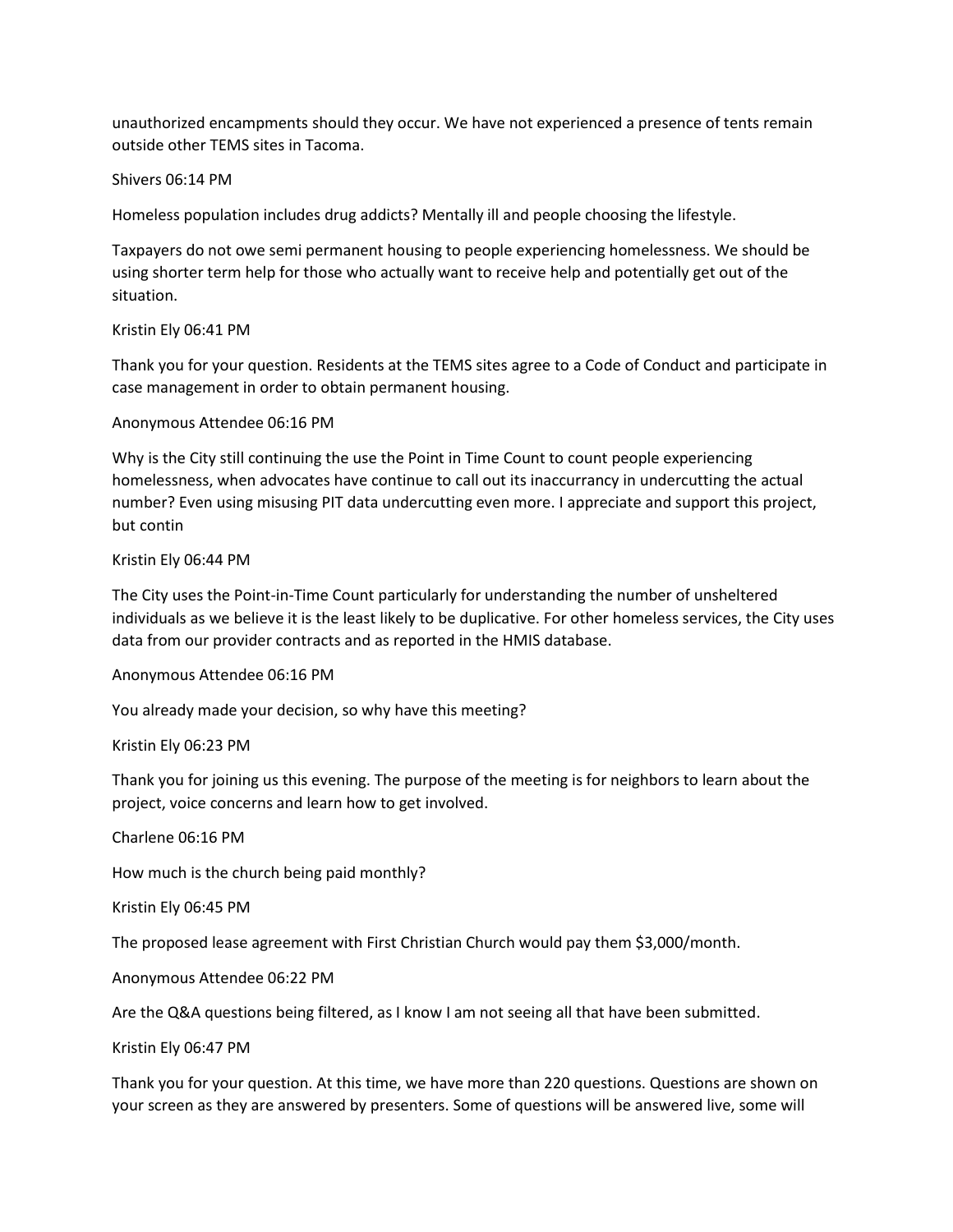receive written responses during the meeting, and any questions we do not have time to address will be answered and posted on our website at cityoftacoma.org/authorizedencampments.

macypolson 06:22 PM

Where are the bathroom facicilites going to be? I know the plans don't include them inside the indivual sheds.

Kristin Ely 06:48 PM

Bathroom facilities will be in a common area rather than in individual shelters.

Leah 06:23 PM

Who will handle security and management of the Orchard encampment?

Kristin Ely 06:48 PM

Low-Income Housing Instititute will provide 24-hour on-site management and security.

#### Anonymous Attendee 06:23 PM

How exactly are violations of your guarantees going to be address.. How are you going to PREVENT Felons from being housed there? How are you going to prevent registered sex offenders from being housed there? How are you going to guarantee the community's safety, the people that have been long term residents of this area, and purchased their homes because of the family friendly neighborhood it is?

Kristin Ely 06:53 PM

Background checks are conducted for all residents at the TEMS site and registered sex offenders are not permitted to live at the site. It is possible that a resident has other charges on their record. Criminal records will be assessed by LIHI staff prior to admitting residents and those with convictions of violence are unlikely to be approved.

Leah 06:24 PM

Who is eligible to receive this housing? What is the turnover rate?

### Kristin Ely 07:00 PM

Thank you for your question. Individuals and families currently experiencing homelessness including couples, single women, families, and people with pets are potential residents of the TEMS site. Referrals are made by community providers and our Homeless Outreach Team. At our TEMS site at 60th and McKinley, which opened in July and has a capacity of 65, has served 72 clients. A full report with client outcomes for both of our TEMS site can be found at cityoftacoma.org/authorizedencampments.

L Quiett 06:25 PM

So with that last statement being said, will this TEMS be women and children?

Kristin Ely 07:02 PM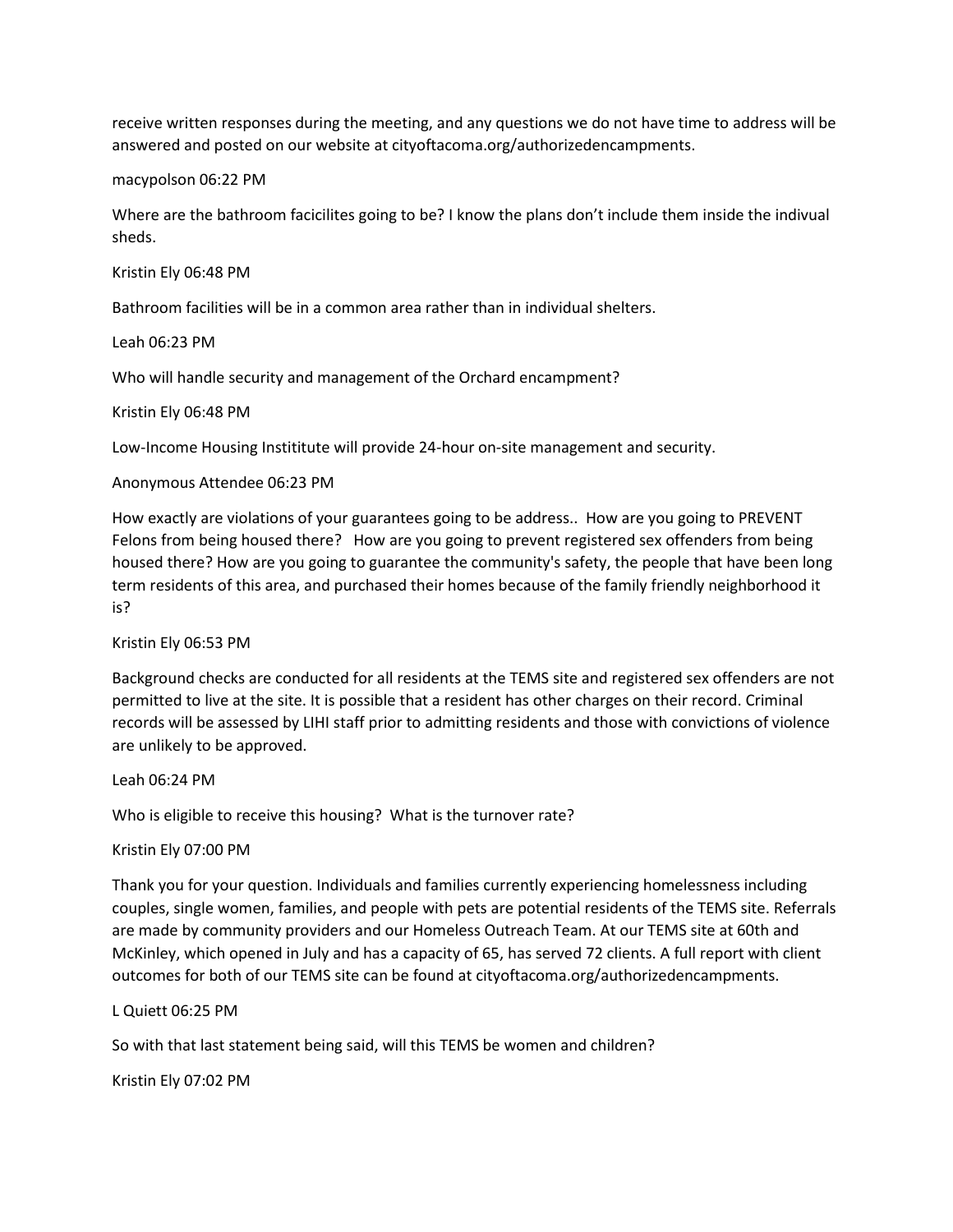Single women, famlies with children, and couples are permitted. Single adult men will not be served at this site.

### Anonymous Attendee 06:25 PM

The Article stated 40 Units with NO Toilets, is this correct? Talking about families, I am highly skeptical that this will house families.

Kristin Ely 07:02 PM

The TEMS site will have bathroom and shower facilities for residents.

Anonymous Attendee 06:26 PM

How do these stories relate to this project? Building a shelter and bringing in people from outside the neighborhood does not help local families in trouble. How would this project help? Don't folks have to apply in advance? How would this help last minute or emergency needs of local people?

Kristin Ely 07:06 PM

A primary referral for the TEMS sites is the City's Homeless Outreach Team, who respond to community concerns about unauthorized encampments throughout the City. At our previous TEMS site on 8th and MLK and the site at 60th and McKinley, many referrals come from people who were previously camping unsafely in the area.

Colin DeForrest 06:26 PM

It is so great to see another site going up in Tacoma! This is such a great step in the challenging process out of homelessness an into permanent housing. Tiny houses fill a large gap in our current system. Thank you!

Kristin Ely 07:06 PM

Thank you for your feedback and participation.

Leah 06:27 PM

Who makes sure the area stays clean and in good repair?

Kristin Ely 07:08 PM

The Low-Income Housing Institute requires resident contributions as part of the code of conduct that help maintain the site in good repair.

Derek Murphy 06:30 PM

Our family lives only a block away and thank the Church and the City for this effort. We support this housing community.

This question has been answered live

ecook 06:30 PM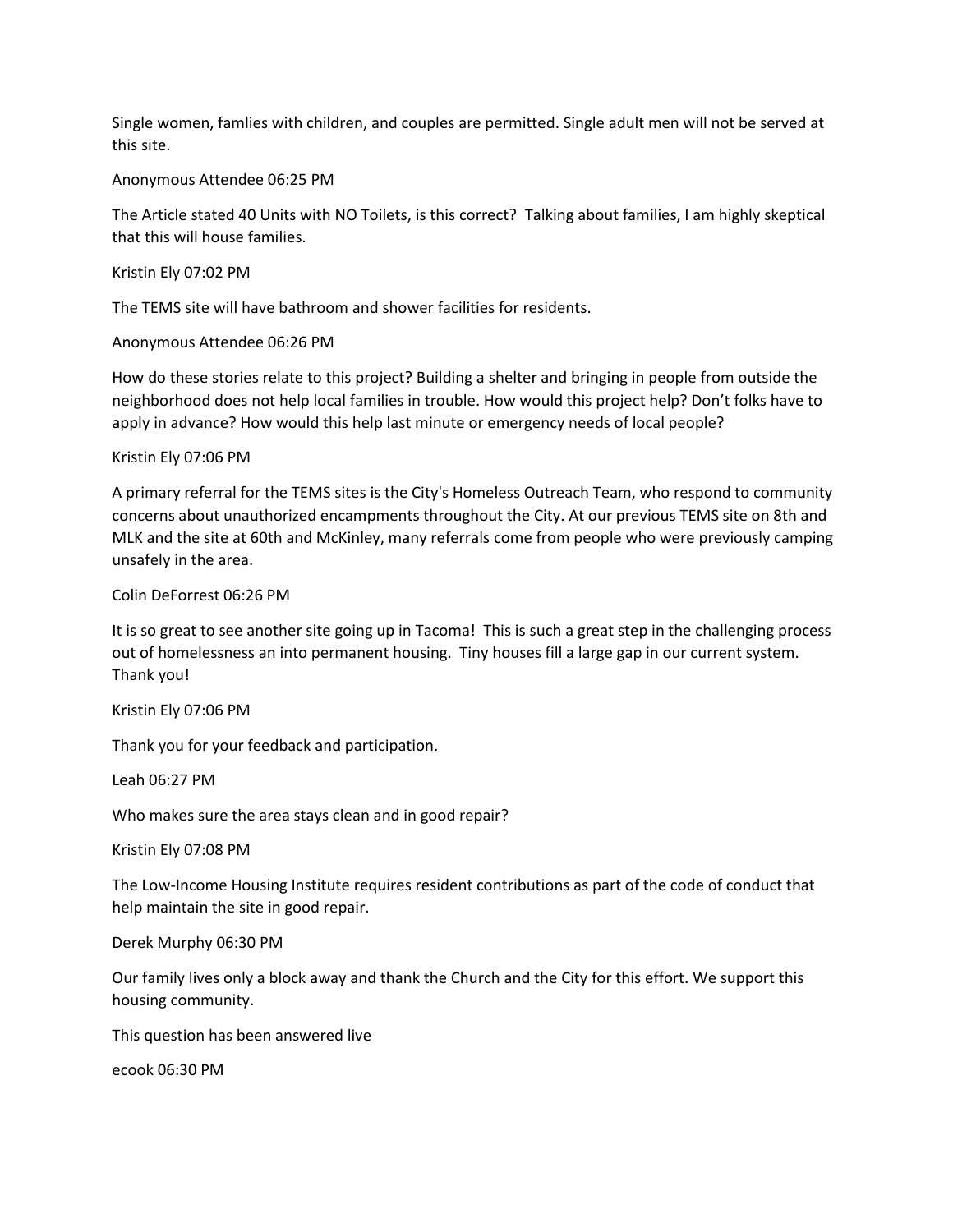Will there be a fence separating the parking lot from the greenbelt behind the retirement home? there are already break ins and trash being dumped. will there be security?

Kristin Ely 07:12 PM

There will be a fence around the perimeter of the TEMS site and the trash will be secured. In addition, there is 24-hour staff security and there will be security cameras throughout the site.

Anonymous Attendee 06:31 PM

will criminal background checks be given?

Kristin Ely 07:12 PM

Yes. Residents must agree to a background check and sex offenders will not be permitted to live at the site.

nathan schumer 06:34 PM

How will this serve as a transition to more permanent housing and other services?

Kristin Ely 07:16 PM

Thank you for the question. All TEMS residents will engage in case management and have access to supportive services to help them stabilize and obtain permanent housing options. In addition, the City is working on increasing access to housing through the Affordable Housing Action Strategy.

dillard 06:35 PM

If these are so successful, why are they not permanent?

Kristin Ely 07:18 PM

The City is committed to increasing access to affordable housing. TEMS shelters are able to be established quickly and at a comparatively lower cost to permanent supportive housing. Our long term goal is to increase exits to housing and therefore reduce the community need for emergency sheltering.

Anonymous Attendee 06:36 PM

Is this for only current Tacoma residents or those that have been in this area, or open to anyone that decides to come here for the FREE housing

Kristin Ely 07:22 PM

Our community Point-in-Time Count data tells us that the large majority of individuals experiencing homelessness in our community had their last permanent address in our community, as well. There is not a screening of clients to find their last address, but we are confident this model will serve our community members in need.

hollie 06:37 PM Is this a drug free environment? Kristin Ely 07:24 PM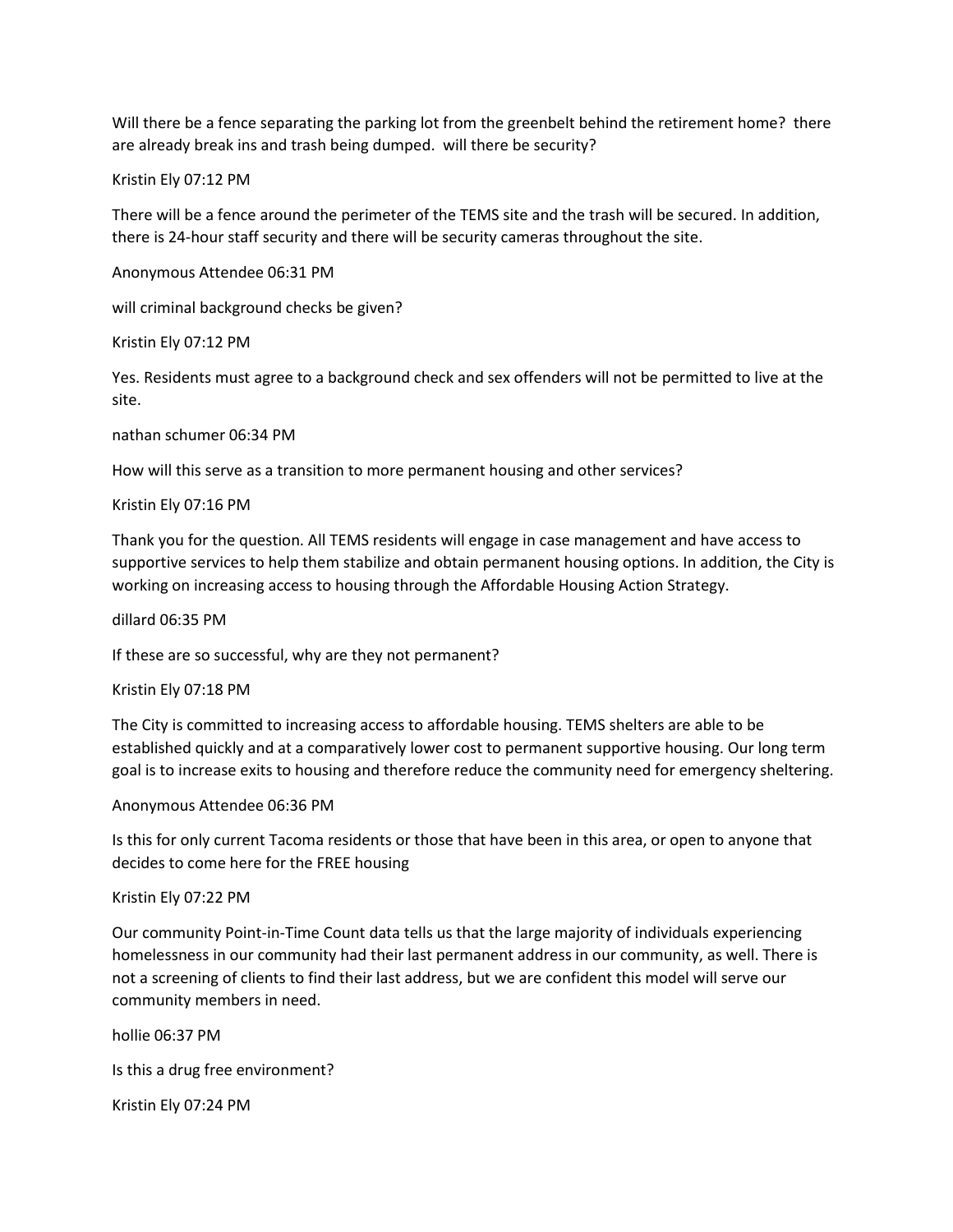Residents are not allowed to use or store drugs at the TEMS site.

### Destiny Logan 06:37 PM

What other sites are being proposed? What are the timelines?

# Kristin Ely 07:27 PM

At this time, 602 N Orchard is the only site under consideration for a TEMS site; however, the community still has a need for additional sheltering to support our unhoused neighbors. The City would consider additional locations as they are identified, made available by the property owner, and funding is available to support operations. Community members are welcome to contact us about potential opportunities by emailing us at shelters@cityoftacoma.org

### Angie380868 06:39 PM

what consequences will there be for drug/alcohol use within that community?

# Kristin Ely 07:29 PM

Individuals who cannot adhere to the code of conduct will be asked to leave. Case managers work with these individuals to find other shelter alternatives upon their exits.

# Anonymous Attendee 06:39 PM

Has NCS considered developing a program where citizens can volunteer to take in a homeless family into their home as they transition into permanent housing? "Adopt the Homeless" program.

### Kristin Ely 07:31 PM

This is not a program we operate but would be interested in hearing more about your idea. We do have community partners who offer shared housing options that may be similiar to your idea. Please reach out to us at shelters@cityoftacoma.org to discuss further.

### Carol Wolfe 06:40 PM

I live around North 15th and Huson, I have for 15+ years. Over time I have seen homelessness increase and housing stability decrease. The North and West end, which I am proud to be a part of and raise my family in, has not shared the burden of housing our vulnerable and asked other neighborhoods in Tacoma to do so. It is our turn. I see people coming out of green spaces, allies and shrubbery early in the morning as I walk/ jog, this housing is needed here in the North/West end. Thank you

### Kristin Ely 07:32 PM

Thank you for your comments.

scott68 06:42 PM

will the city be installing additional lighting for the neighbors i live 2 houses away on n 8th

Kristin Ely 07:34 PM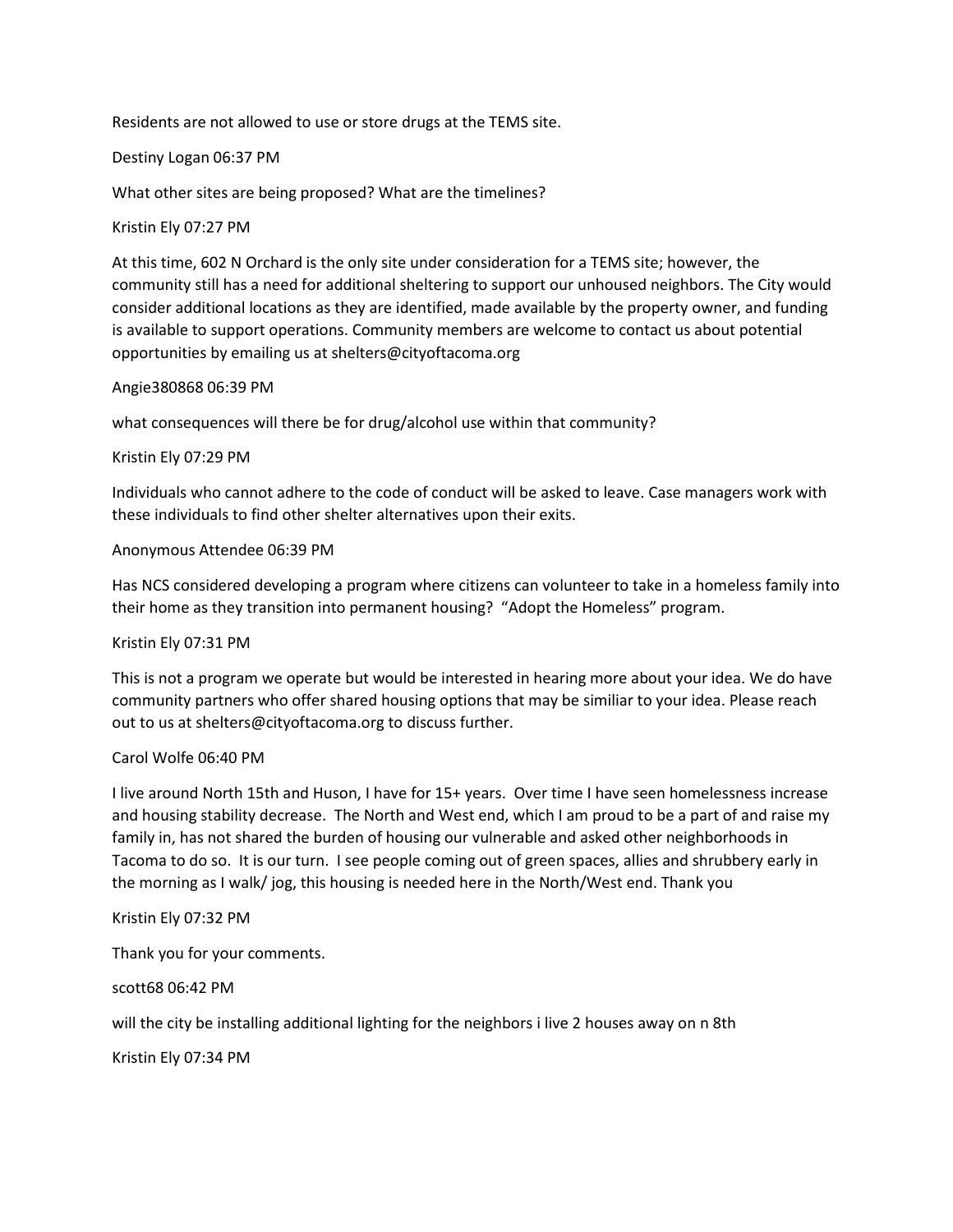Thank you for bringing this issue to our attention. I encourage you to follow-up with us at shelters@cityoftacoma.org. We can assess this issue and see if we can come up with a solution.

### Andrea 07:02 PM

Can Council Member Hines clarify, I think he stated at the start that 1,497 children in Tacoma are homeless and later Linda Stewart stated that 1,897 individuals are experiencing homelessness in Tacoma. Does that mean that 78% of the homeless are children? Will we see large numbers of children at he microshelther site then?

This question has been answered live

adam

BUSINESS DISTRICT NOT RESIDENTIAL AREA. i am not for this at all

This question has been answered live

Hello

Heres a few questions regarding the proposed Homeless Housing at 6th and Orchard.

1) I reside on 6th Ave near Orchard and I don't recall any out reach from the City or the Church regarding this proposal did I miss notice of public hearings?

2) Under what legal authority is the City using to construct the Shelter? Are you solely relying on Ordinance 28216?

3) Was this proposal voted on by the City Council and if so, who voted Yea and Neah?

4) What issues arose from the recent temporary shelter on South Martin Luther King blvd and 8th? Any success moving people from homelessness. back into the mainstream by relocating them to permanent housing?

5) Why was the temporary shelter on MLK blvd and 8th closed?

6) What was the reasoning behind selecting the location on the edge of a residential neighborhood vs other sites further away from a family neighborhood and schools?

7) As a resident very close to the proposed site, I am worried about drug users, property values, crime, trash and other issues that may arise from homelessness

8) There are at least 4 schools located within a 1/2 mile of the site, what safeguards are in place to secure the safety of students, teachers and residents?

9) Will there be background checks for potential residents of the Shelter including drug screening, sex offenders, violent felons etc....

10) What rules will be in place to insure quiet enjoyment and safety of existing residents near the encampment

11) Approximatly how many homeless people will be residing in the sheds

12) What steps will be taken to insure the facility will blend in with the aesthetics of the neighborhood .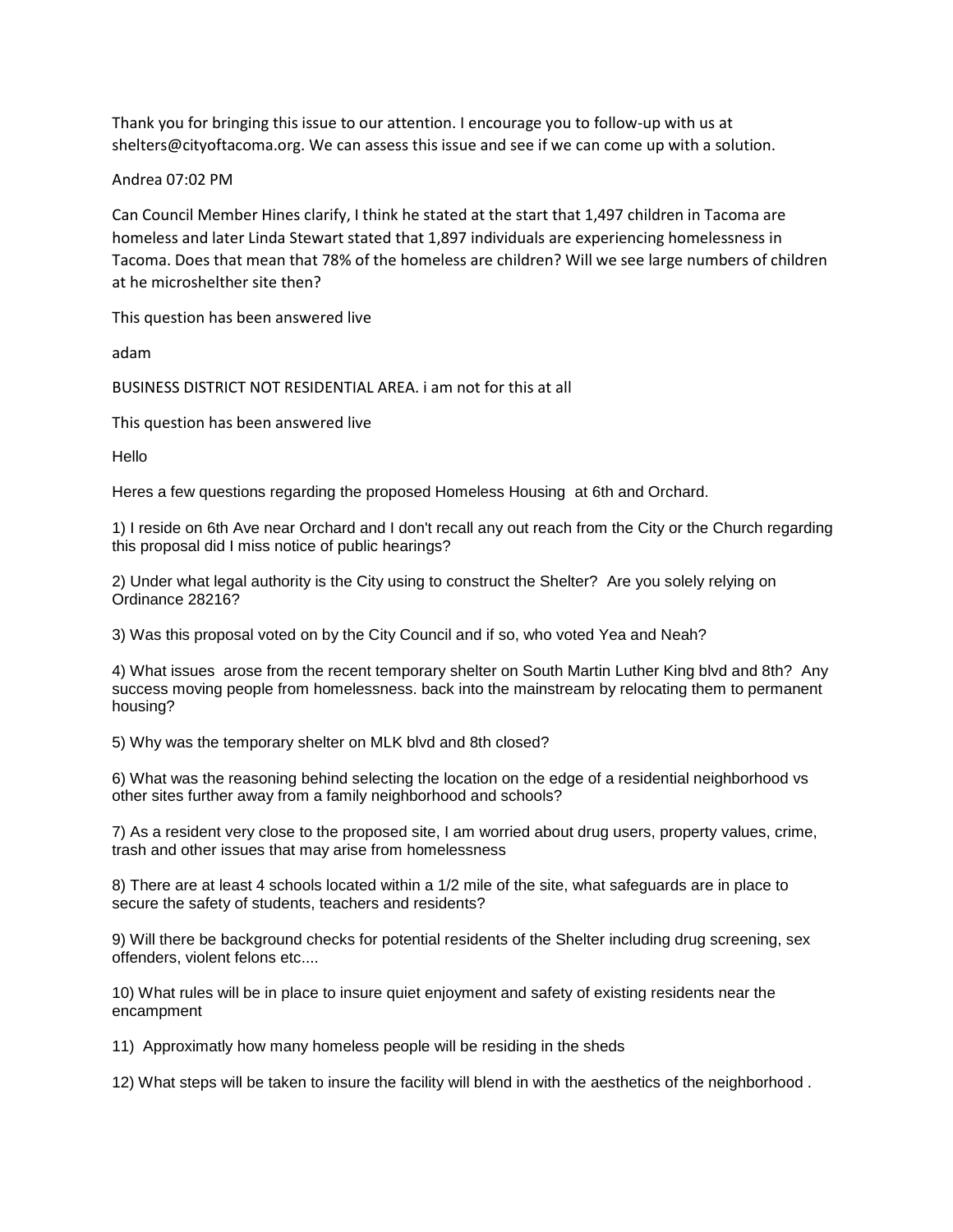13) The homeless have left large amounts of trash and graffiti on near bay bike paths, parks and private structures, so what steps will be taken to insure it remains clean of trash, blight, graffiti and other things that affect health, safety of the surrounding community?

14) Why wasn't there more community outreach on this issue?

15) For those North End residents that object to the location, what are our options to prevent the placement of the camp in our neighborhood? I hope litigation is not the only option at this point in the process.

**Sincerely** 

Bob Anda Concerned Citizen

City council My name is Maria Remick and I had a few questions

● Will the council have it in the contract that the Wooded property owned by the First Christian church be fenced entirely around the wooded area to prevent any coverage for criminal activity or tents going up ?

● Regarding the church property and adjoining sidewalks of orchard and 6th street, is there an actual agreement in place for trash and garbage to be picked up daily from the grounds to avoid blight and litter potentially on the sidewalk's and street.

● Are there any options in place for the school children of the 4 schools in the area that have to wait for and use the bus other then the corner of 6th and Orchard?

Thank you for you time and attention to this matter . Maria Remick

Remick This is specifically for the TEMS Town Hall-

As a North End Resident for the past 20 years, I would like to speak out in Support of the micro shelter at the First Christian Church at 6th and Orchard. My simple question is if you do not place the micro shelter here, where specifically do you plan to place it? What other properties do you have lined up? Where else in the North End can you place it or the other shelters needed because of the Covid pandemic in winter?

Thank you,

Carl Anderson 909 North I Street, #408 Tacoma, WA 98403 253-307-6513

# **Our questions for the 6th and Orchard Village meeting on**

**Wednesday, October 7, 2020, 6-7:30 PM.**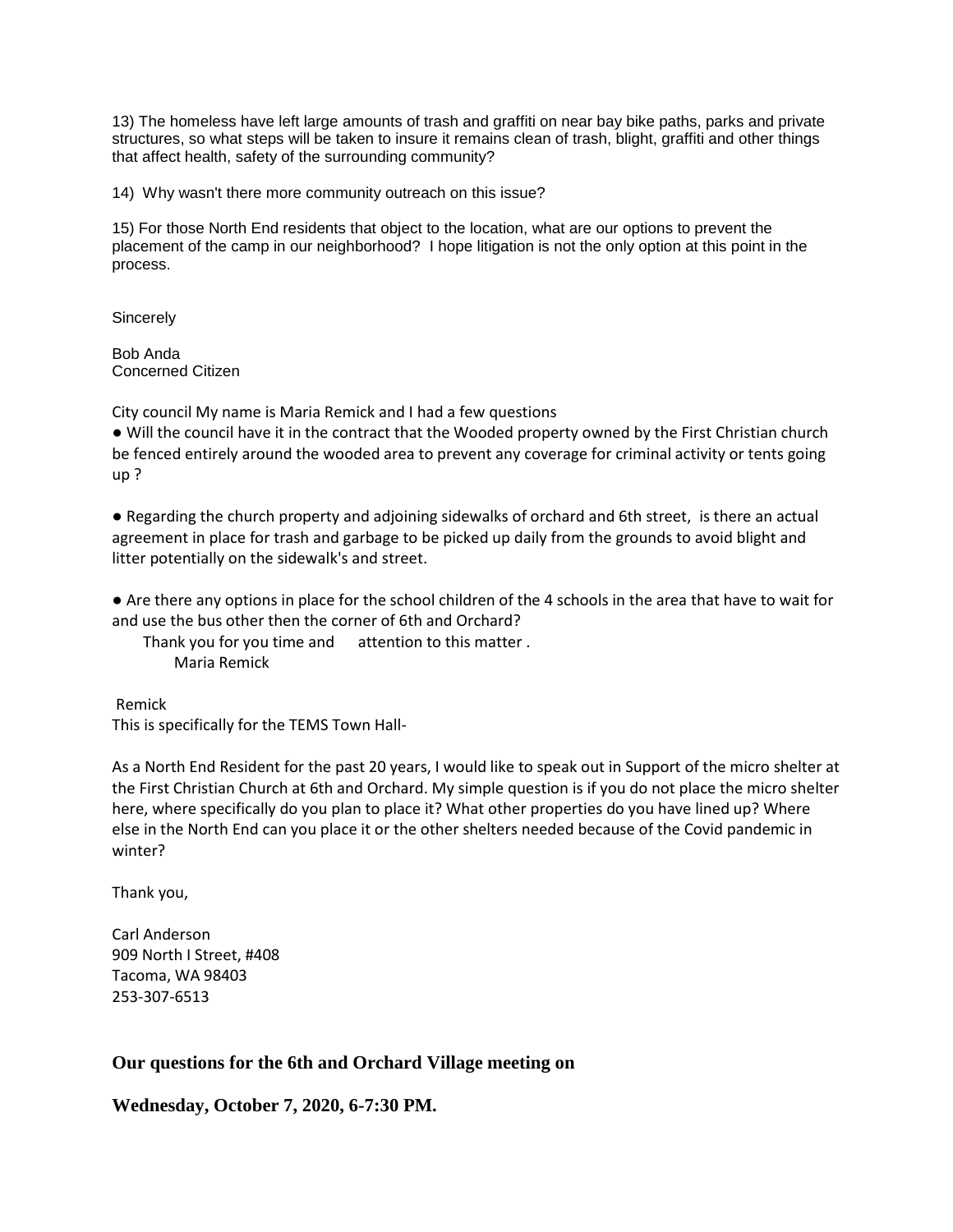Questions submitted from: Cheri Solien, Jean Kelly, Kim Vascik West End Neighborhood Council Board Members

Questions also in attachment below.

# **Questions concerning the Orchard Street and 6th Ave Micro village**

### **Transparency**

Our community needs **transparency** from both the City of Tacoma and LIHI when communicating about this new proposed Micro Village.

1. Can both the City of Tacoma and LIHI tell us how they respond to community concerns about the village?

2. How much money will First Christian Church receive in monthly lease payments?

3. What is the evaluation process for the success of the village? How often-quarterly to identify issues or success?

**Advisory Board-** I have read from a Seattle post and Sheldon Greyell in Tacoma that there have been communication problems with LIHI. Neither Josh Castel nor John Brown responds to Community Applications or follow up emails to be on the local Micro Housing Advisory Board of a specific community even when there are community position vacancies. It has been reported twice that there was zero response.

1. How will LIHI make sure we do not have these kind of non-communication problems with our West End Micro Village Advisory Board?

2. Will there be a Community Advisory Board? Will West End Community members be on this board? How are the seats filled?

3. What will your response time be to community questions?

### **Occupants**

1. How will it be decided who gets to live in the village?

2. Will you be taking the homeless off the nearby streets and neighborhoods, or bringing in new homeless from elsewhere in the City of Tacoma to live in the village?

3. There are homeless living behind Kmart, on nearby vacant property. Will they be living in the village or remain in the homeless encampment?

4. How many West End Homeless will be living in this Micro Village?

5. If someone fails in the village, will they return from where they can from with transportation from LIHI, or will they stay homeless in the West End?

# **Food**

1. How will the occupants of the Village be fed? On-site or off site?

2. Does the City of Tacoma and LIHI ask for community support in providing food, cooking or other volunteer services for the homeless?

### **Resources**

1. What nearby outreach resources will be available to the West End Micro Village?

2. Are outreach services within walking distance of the village? If not, how will the residents get the services they need?

- **Medical**
- **Medication**
- **Addiction**
- · Counseling
- · Mental Health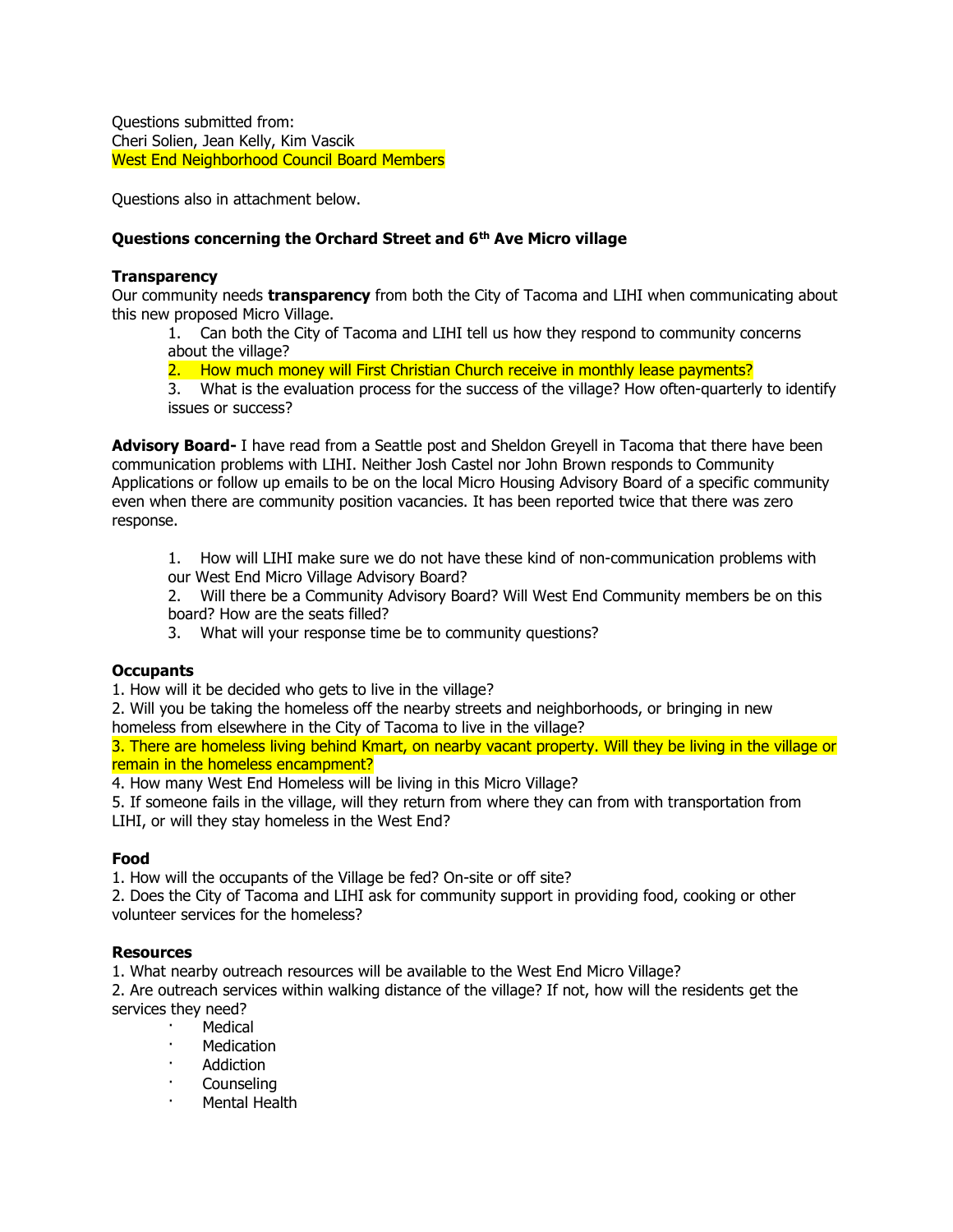# **Outside Community**

1. Are Micro Village guests allowed to have company visit in or outside the village? Are over-night guests allowed?

2. If so, what plans are made for the city side so there are no trash, litter or encampment build-ups?

# **Addictions**

1. Is drug and alcohol use allowed inside the Micro Village?

2. Are the residents allowed to leave the village and use alcohol and drugs and come back inside the village?

# **Gated Micro Village**

1. Are the Micro Village residents allowed to leave the Micro Village at any time during the night or very early mornings, or are the gates locked at night?

2. How is the village guarded? How many guarded entrances will there be?

# **Police**

1. Which Police Precinct will police the area?

2. Will this village have a police officer liaison?

# **General Questions**

1. How will the West End Micro Village be the same as the other villages that LIHI runs from Olympia to Seattle?

- 2. What lessons has LIHI learned from managing other LIHI Villages in Western WA?
- 3. What Best Practices of running Micro Villages will you be keeping? What past practices will be replaced with new and better practices?

4. Mr. Castle is a busy man with many Micro Villages to over-see. How often will he personally be on site in this West End Village?

- 5. How will management monitor the village?
- 6. How are complaints from the village and the community dealt with?
- 7. What will the City of Tacoma's role be in managing this West End Micro Village?
- 8. What is the duration of the West End Village contract?

9. Is LIHI given enough money to run these villages at a 100% operating level or does LIHI also need direct community donations of money and hygiene supplies?

### **Bathrooms**

1. As bathrooms are a huge problem when provided to the homeless in encampments, how does LIHI manage the bathrooms so they are accessible and clean to ALL Micro Village residents?

- 1. What sort of problems are mostly likely going to occur on site and off site?
- 2. How are problems with difficult residents dealt with?
- 3. Identify the job titles and the number of the employees on site each day?
- 4. What type of Governance will be implemented in the village so rules and laws are followed?
- 5. How are the village bullies and trouble-makers dealt with?
- 6. How soon does LIHI deal with a problem person?

HI Everyone.

i will be attending the October 7 meeting on housing the homeless on 6th and Orchard.

What a great idea. I am sure the City of Tacoma put together the best and brightest team of experts to put together a solid plan!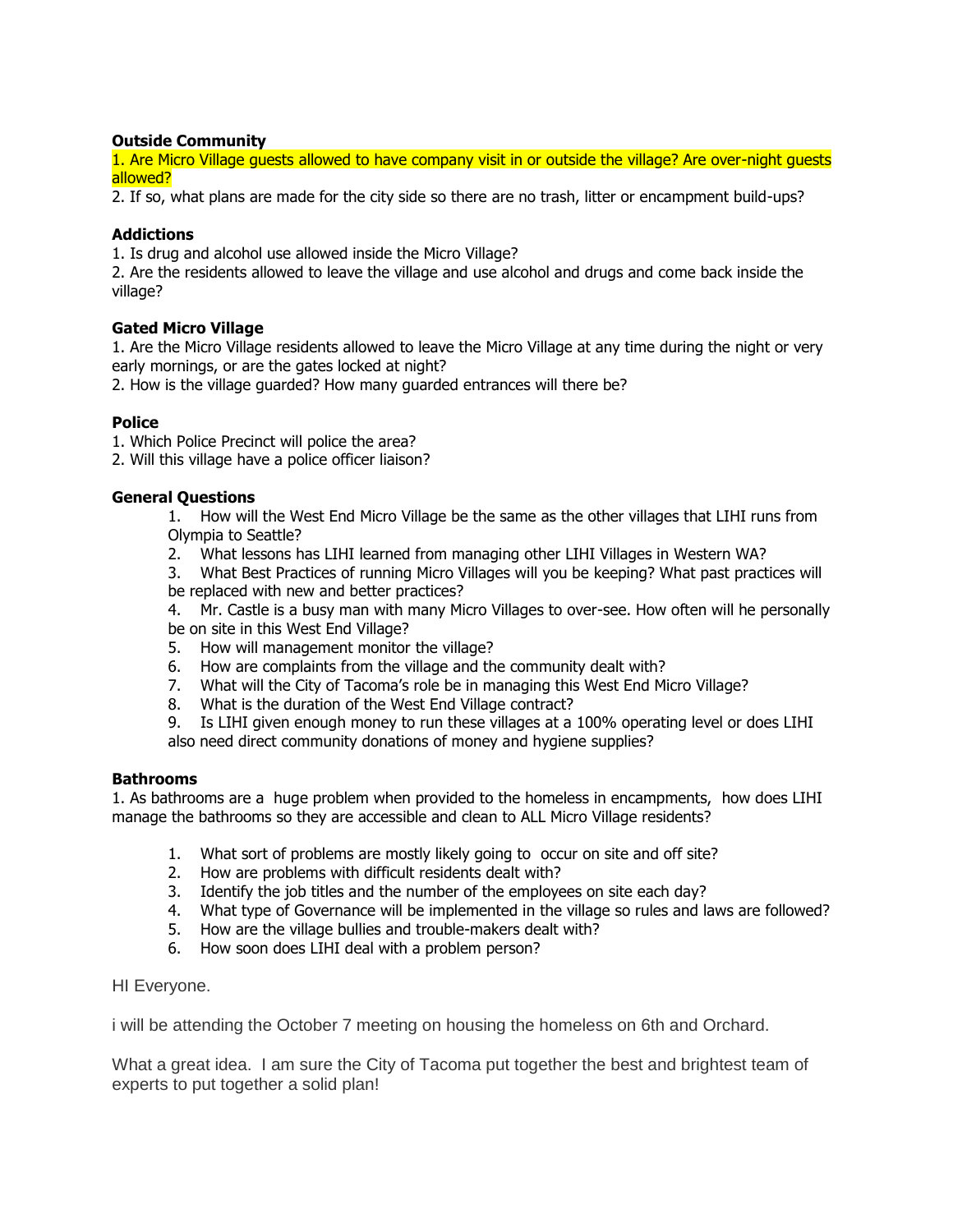What housing plan will the City of Tacoma have that will provide prime safety and security and cleanliness for the homeless population that will be on 6th and Orchard?

What social services will they have that will put them "Back on their Feet." What training and life skills programs will there be for the homeless population to give them goals, life skills, and future work force training?

Why did you chose the particular church to work with? (There must have been competitive bidding to in why chose their proven history of getting the homeless population permanently employed?)

How do you plan to make this area blend in with the other neighborhood so the homeless population gets attractive housing?

How will you secure the continued well being and return to campus for the Wilson High School students once they return this school year. (You may point out that all students are encouraged to provide community service work with the homeless, but these are carefully constructed plans with instructors and other teachers and their homeroom class students).

I am looking to hear more. Thank you.

October 4, 2020 To: Neighborhood and Community Services, City of Tacoma From: Tacoma Pierce County Coalition to End Homelessness **Support for TEMS at 6th and Orchard Who We Are:** The Tacoma Pierce County Coalition to End Homelessness is a loose network of individuals, non-profit organizations, government agencies, and community businesses working together to serve people experiencing homelessness. Each week, 50-100 coalition participants meet and more than 500 people are on the Coalition's email distribution list. **Why This Letter:** We are writing in support of the TEMS project at 6th and Orchard. Pierce County continues to lack adequate shelter, and this project is one of the many types of shelter the Coalition strongly supports, most recently in the May 18th, 2020 COVID-19 funding recommendations ( https:// pchomeless.org/Home/COVID19 ). These shelter beds will become available at a critical time. Our Coalition is working hard to ensure that at least 400 Winter Shelter beds are created before the weather sets in. While this shelter will not come on-line until the end of December 2020, the fact that it is funded through July 2023 secures those beds well into the future. Every unit, every bed, every type of safe shelter will help people survive the coming winter. Participants in our Coalition stand ready to help the people experiencing homelessness who will reside in this TEMS end their homelessness and move to permanent housing. We especially applaud the siting of this shelter. People experiencing homelessness come from all parts of Tacoma. The closer someone stays to their support structure, the easier it is for them to exit homelessness. The neighborhood around 6th and Orchard currently provides no nearby services to people experiencing homelessness. During the past year, over 200 people experiencing homelessness identified their last permanent residence in the 98406 zip code – 100 of them utilizing emergency shelter. This site gives the 98406 neighborhood the opportunity to better serve their neighbors who become homeless. **We want you to know that the Tacoma Pierce County Coalition to End Homelessness voted formally to support this new TEMS.** Contacts for the Tacoma Pierce County Coalition to End Homelessness: Gerrit Nyland, gnyland@pchomeless.org 253-304-5105 Maureen Howard, mhoward@pchomeless,org 253-255-2200

In preparation for the Town Hall on Oct. 7th, I would like to have the following questions answered: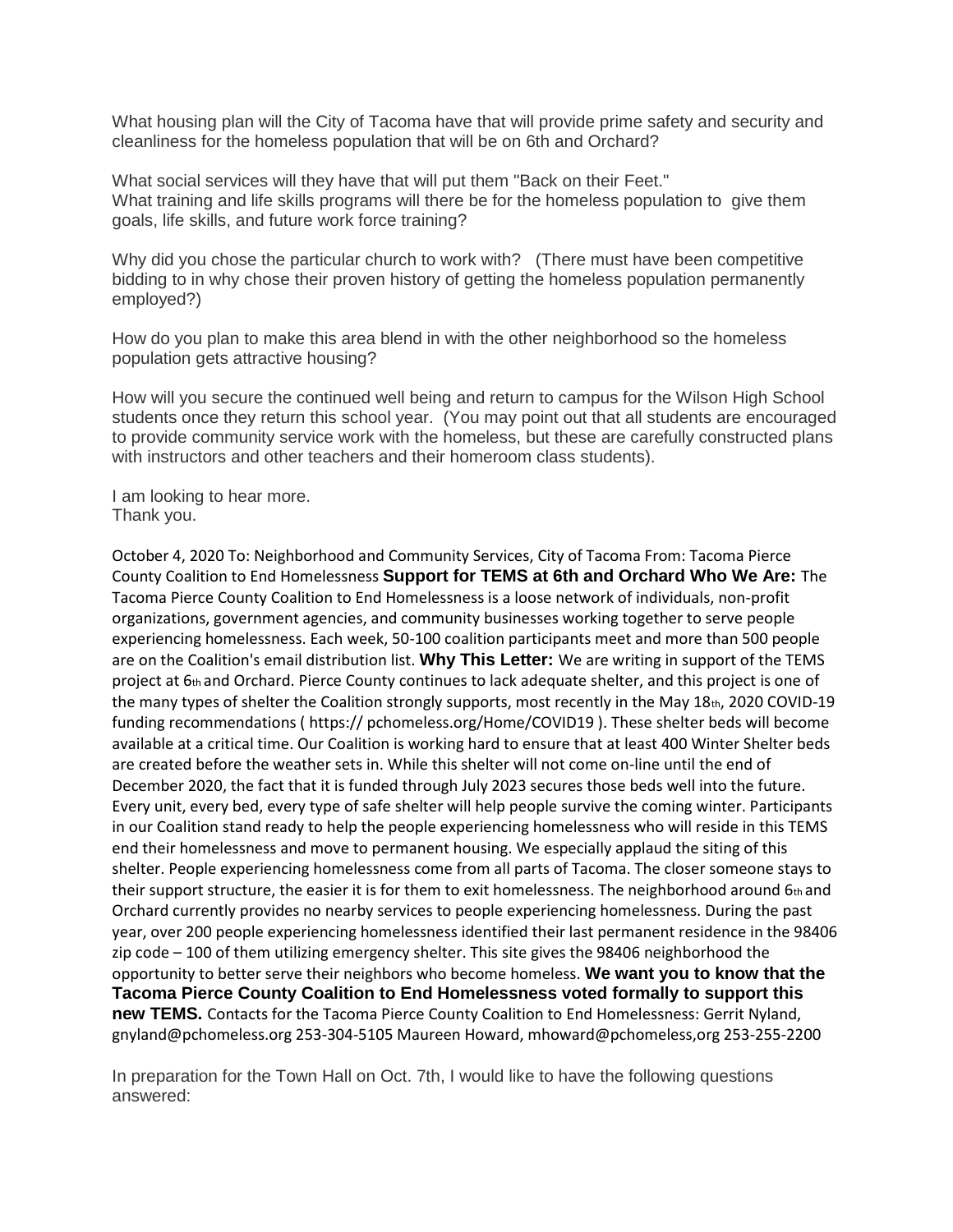1. There is a retirement home in close proximity to the housing location. How is this being accepted there by owners and residents? I would think, not favorably.

2. How are people screened to live here? Are there drugs and alcohol prohibited and if so, how and who controls that?

3. This is close to nice neighborhoods who's property values range from \$350,000- \$500,000+. I am concerned about this affecting our property values in the future. Can you please address that.

4. What do the people who live in this community do during the days? Are they required to work or are they left to roam our streets and panhandle or go into our neighborhoods?

5. Is there a curfew at which time the gates are locked?

6. If this is an "emergency" because of covid, why does this need to be a 2-3 year contract and why after 7 months of lockdown, is this just now an issue?

Thank you for your continued work. I know that there is no easy answer to our homeless problem, but I feel trying to integrate into this project into our area is not a good idea. This is a family-oriented area with several schools in the area. I feel like there could be better locations in less populated areas if you looked for them. I understand the church is getting \$3,000 a month, which they probably need desperately because of the shutdown, but I wish they would consider their neighbors in this decision.

Valerie Frazier

Question for the TEMS Town Hall:

The Centers for Disease Control (CDC) and the Tacoma Pierce County Health Department have recommended the following for the control of the coronavirus pandemic: Social distancing of at least six feet, frequent hand washing, and wearing a facial covering that is cleaned on a regular basis.

Will the Tiny House Village currently planned for 6th Avenue and Orchard provide hygiene facilities to address the pandemic? Will the tiny houses increase the opportunities for social distancing as recommended by the CDC and the Tacoma Pierce County Health Department?

Thank you,

Carl Anderson 909 North I Street, #408 Tacoma, WA 98403 253-307-6513 [carl11anderson@yahoo.com](mailto:carl11anderson@yahoo.com)

I am wondering what you plan to do with the homeless once you have brought even more homeless to our neighborhood and then they decide they do not like your little house rules and decide to set up tents on our streets? We will have Orchard looking like Yakima in Downtown Tacoma. I work downtown and we are not even able to leave the medical building and go for a walk at lunch because of all the homeless